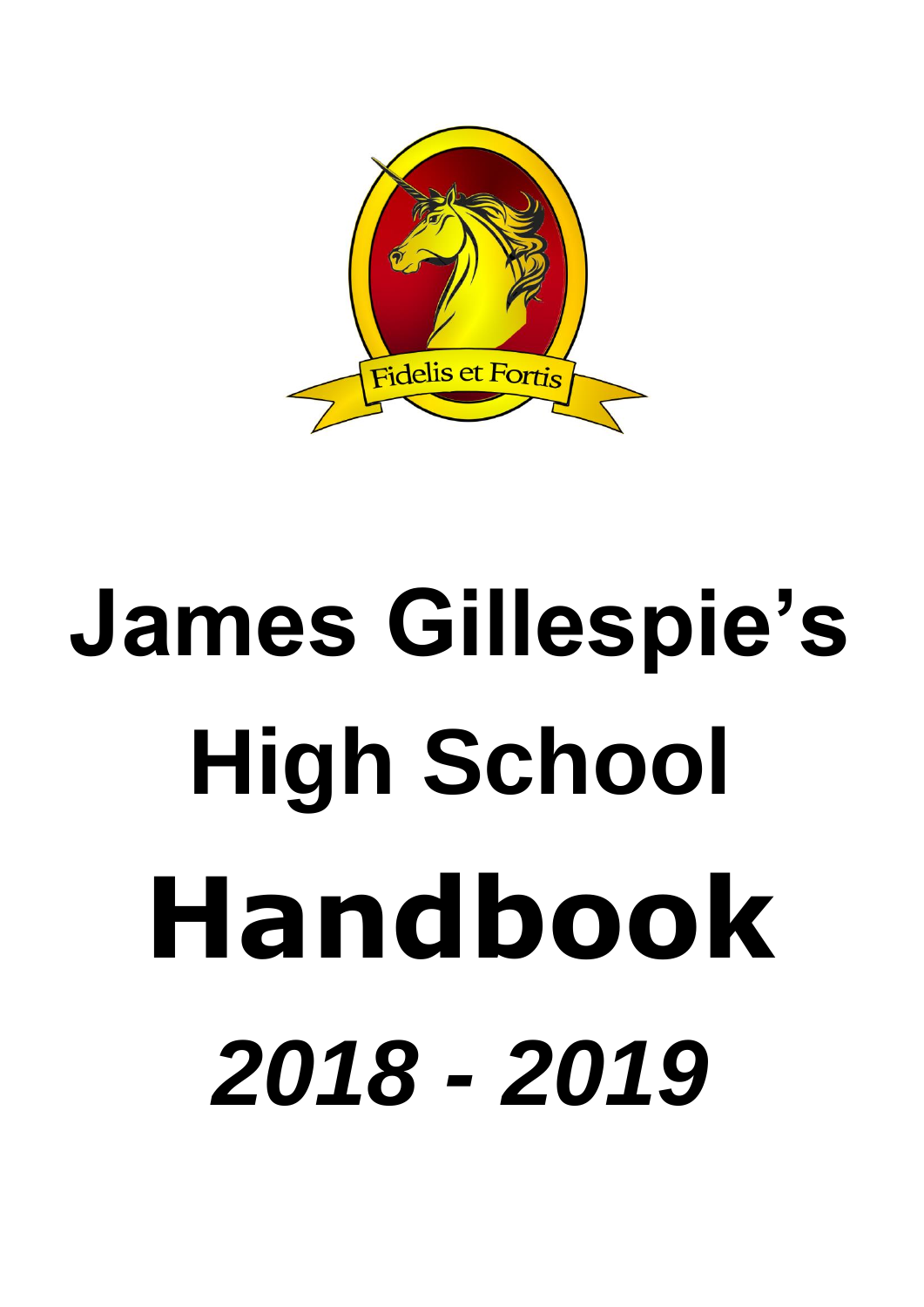JAMES GILLESPIE'S HIGH SCHOOL **· EDINBVRGH** 



## **Welcome/Failte**

Thank you for visiting our website and, especially, this new – and online – Handbook, which tells you all about our school and the education your child will enjoy here.

James Gillespie's High School, founded in 1803, sits in the heart of beautiful Edinburgh and our catchmentarea includes many of its glories – Edinburgh Castle, the Royal Mile, most of the University, the National Gallery and even the Scottish Parliament. For over forty years we have been a successful, culturally diverse

comprehensive, educating boys and girls from aged 11 to 18 years of age. Our students describe us a great school, visitors regularly comment on their ease and friendliness and we have very many distinguished former pupils.

As well as an outstanding academic record, we are proud of all the extra-curricular programme of activities on offer. Gillespie's has a particularly strong tradition in music and the performing arts and we besides provide Gaelic-Medium Education from First Year onwards. Our aim at Gillespie's is to encourage each student to be self-confident, inquiring, tolerant, positive, well-rounded, independent – young men and women who will understand and cherish a rich and varied world. In an atmosphere of diligence, tolerance and mutual respect, we aim to send forth secure, confident students – new citizens ready and able to enrich our society. In all this we are supported not just by our dedicated staff – striving every day to help every pupil reach their potential – but in ongoing partnership with our parents,



carers and the local community. This website is central to that relationship and our parents – you – vital to ensuring all our pupils are challenged, successful and happy.

## **Our vision and values as a school community**

The school motto, 'Fidelis et Fortis,' was adopted in 1927 and means 'faithful and brave.'

For over twenty years, we have lived by an underpinning principle – 'We respect and care for each other and value the diversity which exists among people.'

Our **vision** is to provide a curriculum which enables all learners at James Gillespie's High School to achieve their potential. We aim for excellence in learning and teaching and expect all learners to be actively engaged in their own learning. We recognise that learning is a lifelong process and is one to which we, as a school community, make a significant and lasting contribution.

Our school **values**, which demonstrate what is important to us as a school, are:

- 1. Respect
- 2. Equality
- 3. Inclusion
- 4. Honesty
- 5. High expectations/aspirations

Our school is proud of and celebrates the diversity of all of our people and their talents.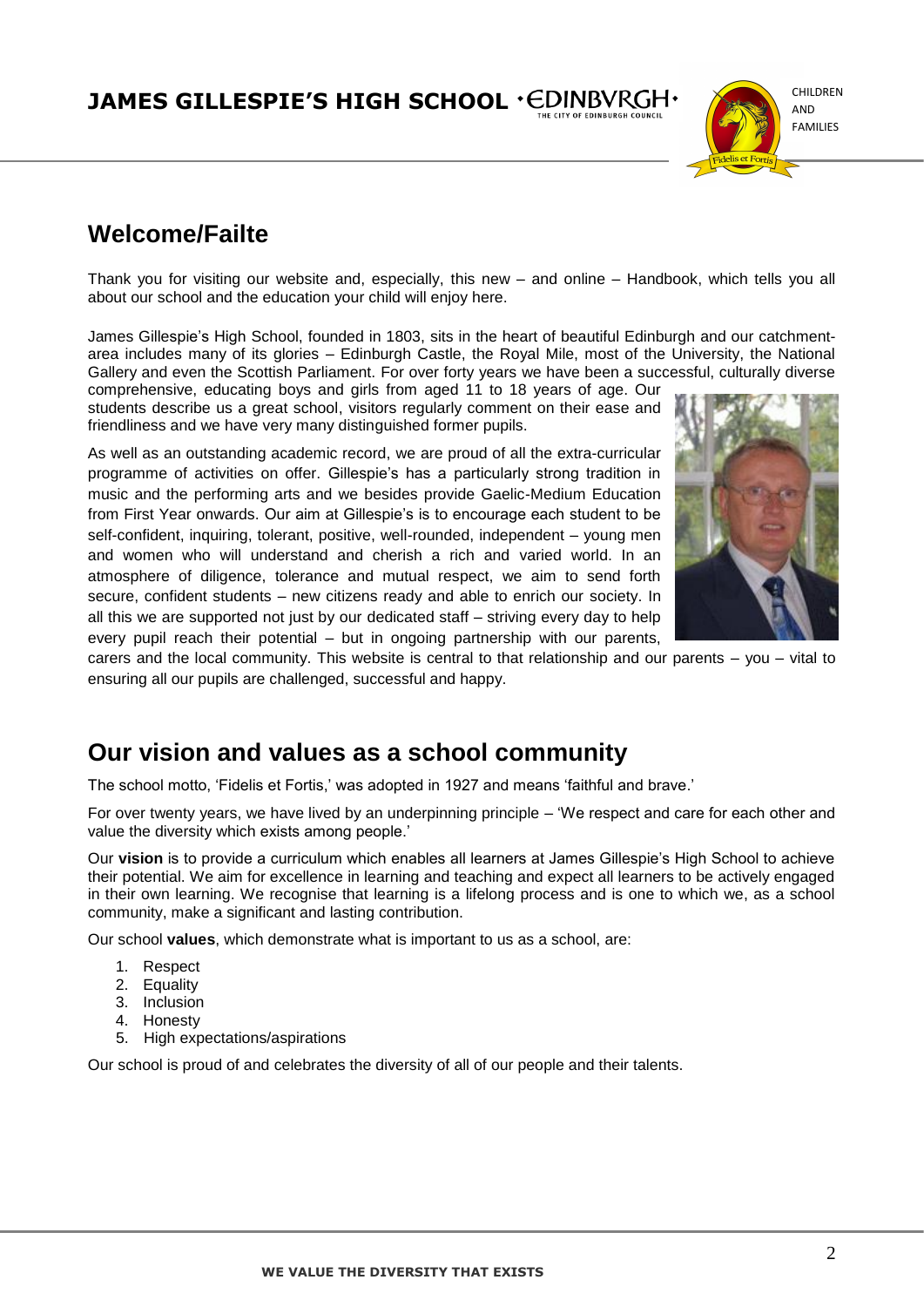JAMES GILLESPIE'S HIGH SCHOOL **· EDINBVRGH**·



If you would like to know more about James Gillespie's High School – or arrange a visit – simply contact the school office. And thank you, again, for your interest in Gillespie's.

**Donald J Macdonald BSc. MBA SQH**

Head Teacher

## **A Foreword from the Director of Children and Families**

#### **Session 2018- 2019**

This Handbook contains a range of information about your child's school which will be of interest to you and your child. It offers an insight into the life and ethos of the school and also offers advice and assistance which you may find helpful in supporting and getting involved in your child's education.

We are committed to working closely with parents as equal partners in your child's education, in the life of your child's school and in city-wide developments in education.

Parental involvement in the decision making process and in performance monitoring are an integral part of school life. We look forward to developing that partnership with your support.

I am pleased you are taking an interest in James Gillespie's High School for session 2018 -19 and hope that this document will provide you with the information you need concerning your child's school. If you have any queries regarding the contents please contact the Head Teacher in the first instance who will be happy to offer any clarification you may need.

Alistair Gaw

Executive Director of Communities and Families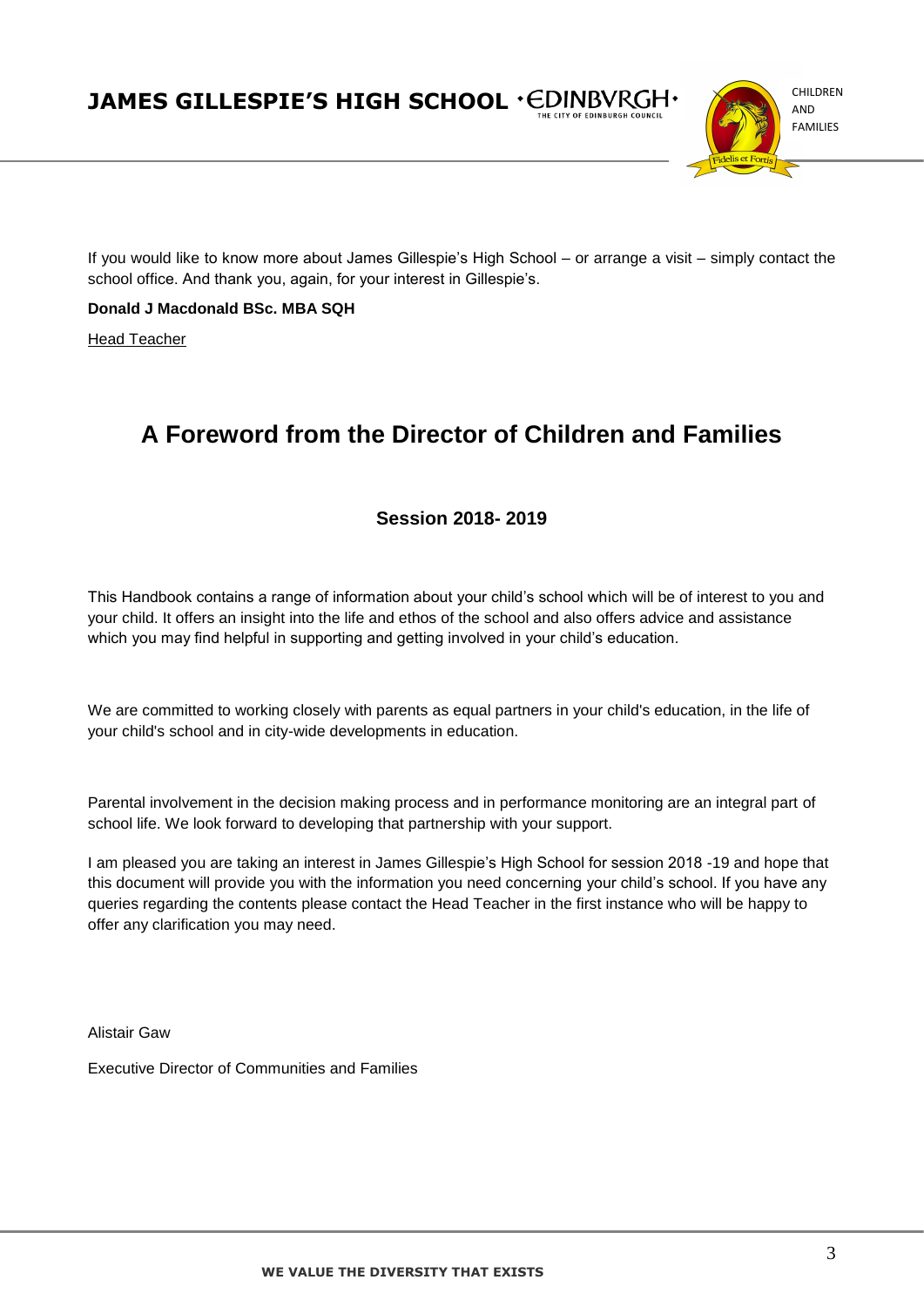

| <b>Head Teacher</b> | Mr. Donald J. Macdonald, BSc. MBA SQH |
|---------------------|---------------------------------------|
|                     | Lauderdale Street, Edinburgh, EH9 1DD |
|                     | 0131 447 1900                         |
|                     | www.jghs.edin.sch.uk                  |
|                     | admin@jamesgillespies.edin.sch.uk     |

#### **About the school**

| <b>Stages of Education provided for</b> | <b>Secondary</b>                                                                  |
|-----------------------------------------|-----------------------------------------------------------------------------------|
| <b>Present Roll</b>                     | 1,255                                                                             |
| <b>Denominational Status</b>            | Non-denominational                                                                |
| <b>Gaelic Medium Education</b>          | provides GME for<br>pupils of<br><b>JGHS</b><br>secondary school age in Edinburgh |

#### **Organisation of the School Day**

| <b>Start Time</b>    | 08:40 Monday - Friday                  |
|----------------------|----------------------------------------|
| <b>Morning Break</b> | 10:40 to 11:05 Monday/Wednesday/Friday |
|                      | 10:50 to 11:05 Tuesday/Thursday        |
| <b>Lunch Time</b>    | 13:05 to 13:45 Monday - Thursday       |
| <b>Finish Time</b>   | 15:40 Monday - Thursday (12:55 Friday) |
|                      |                                        |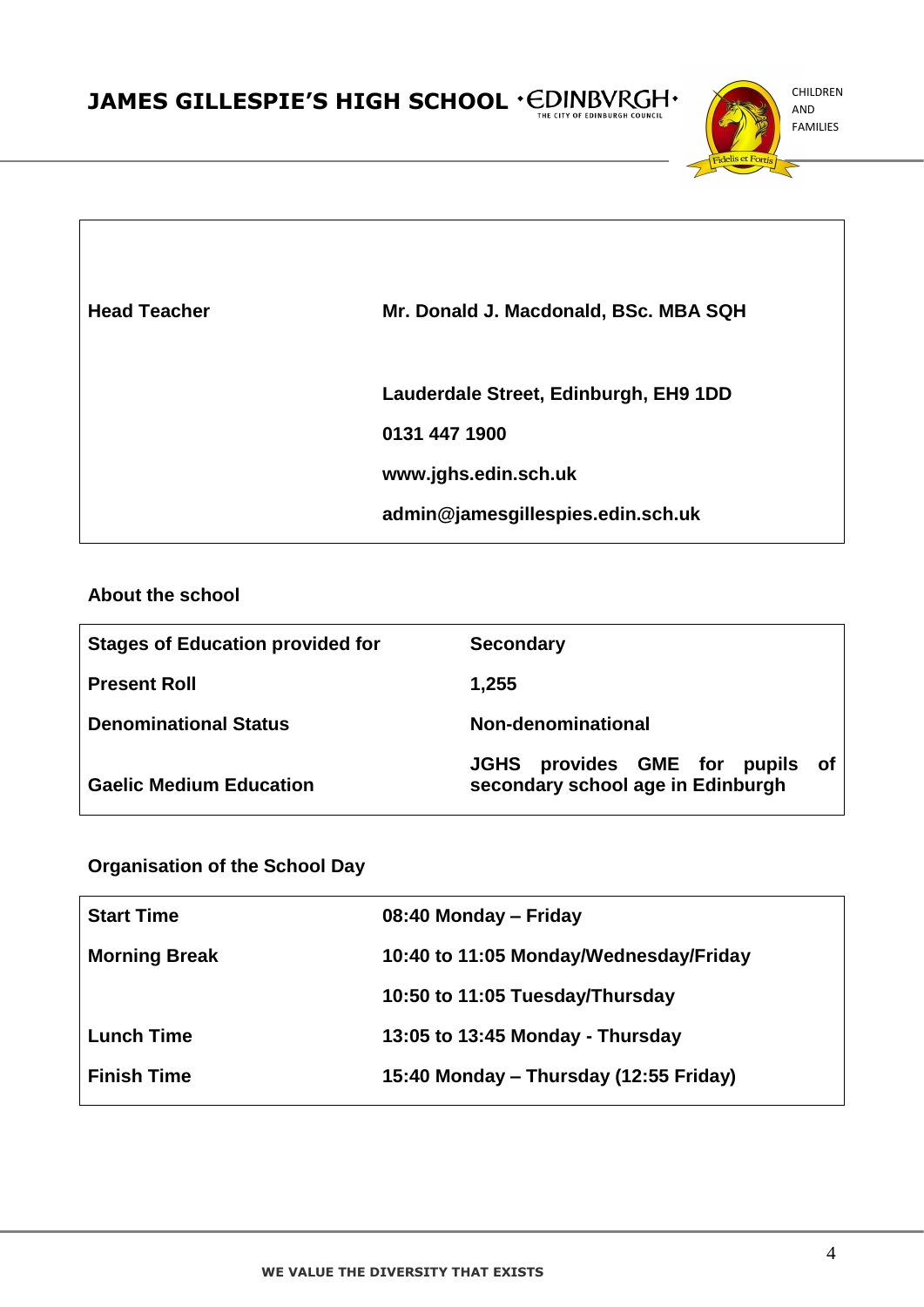JAMES GILLESPIE'S HIGH SCHOOL **· EDINBVRGH**·



## **School Calendar - Session 2018-2019** (Our calendar on the school website

has more details of school events)

## **School term dates 2018/19**

#### **Autumn**

Term starts Wednesday 15 August 2018

#### **Mid-term holidays**

- Monday 17 September 2018, Autumn holiday
- Monday 15 October Monday 22 October 2018, mid-term break

Term ends Friday 21 December 2018

#### **Christmas holidays**

Monday 24 December 2018 - Tuesday 8 January 2019

#### **Spring**

Term starts Wednesday 9 January 2019

#### **Mid-term holidays**

• Monday 11 February - Friday 15 February 2019, mid-term break

Term ends Friday 5 April 2019

#### **Easter holidays**

Monday 8 April 2019 - Monday 22 April 2019

#### **Summer**

Term starts Tuesday 23 April 2019

#### **Mid-term holidays**

- Monday 6 May 2019, May Day
- Tuesday 7 May 2019, staff only day
- Monday 20 May 2019, Victoria Day

Term ends Friday 28 June 2019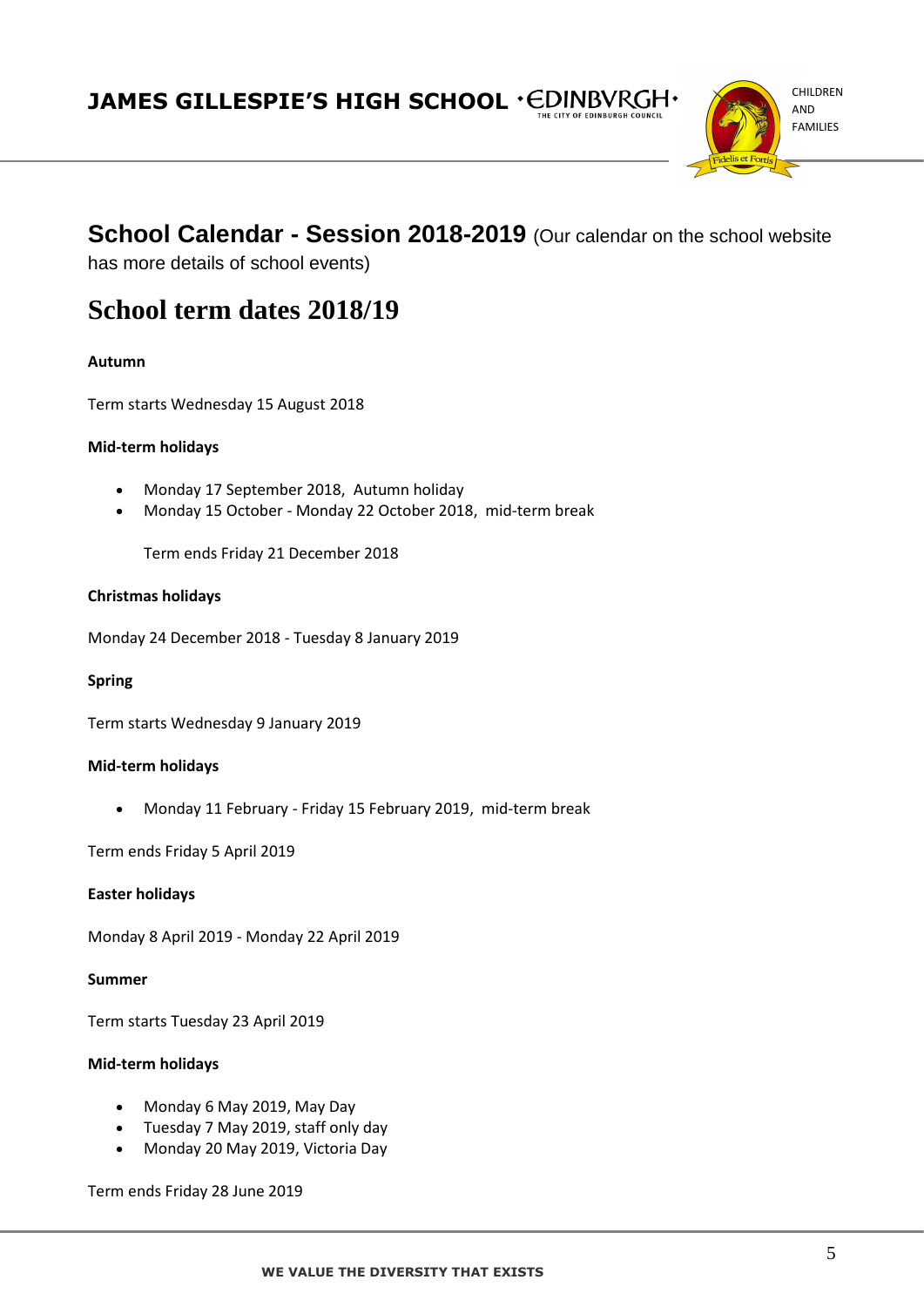CHILDREN AND FAMILIES

EDINBVRGH

#### **Our history**

James Gillespie, a genial and very rich Edinburgh snuff and tobacco merchant, was born in Broughton in 1726. A plaque on the wall at 231 High Street shows where his shop used to be and his shop-sign - a small barrel marked 'tobacco' in gilt letters, with a boy beside it smoking a long pipe – can be seen at Huntly House in the Canongate. The big snuff jar from his shop is at Lady Stair's House near the Lawnmarket, and out at Colinton is his old mansion, Spylaw House, where he latterly lived and in front of the mill (powered by the Water of Leith) that ground his sought-after snuff. On the other side of Colinton, at St Cuthbert's Parish Church, can be seen his tomb, with the inscription adding that he left part of his vast fortune for the establishment of 'a free school for the education of poor boys'.

In 1803, as a result of the legacy of James Gillespie, a school for sixty-five pupils and one master was opened in Bruntsfield Place. It was administered by the Merchant Company of Edinburgh and the first Head Teacher, Rev. John Robertson, served for forty-two years, single-handedly and on an annual salary of £65 - £1 per pupil.

In 1870 the school moved into a larger building where the Royal Blind Asylum now stands, at Gillespie Crescent – this had originally been erected as 'Gillespie's Hospital,' for residential accommodation (under the terms of his will) for old men and women. Girls were now admitted as well as boys, modest fees were now charged, and the school soon had over a thousand pupils.

In 1908 the Merchant Company handed responsibility for the school, including the building and most assets, to what was then the Edinburgh School Board. The Gillespie Crescent premises were in increasing disrepair and in 1914 staff and pupils moved into a handsome red-sandstone building at Warrender Park Terrace, overlooking Bruntsfield Links – originally built, some years earlier, for Boroughmuir High School.

The school's secondary department rapidly expanded and in 1929, largely from parental pressure, it became a 'Corporation Grammar School', admitting girls only. The former Warrender Park School, which had served as an annexe, became the wholly separate James Gillespie's Boys' School, for primary boys only.

As pressure grew on space, Edinburgh Corporation acquired Bruntsfield House and its grounds from the Warrender family but – not least because of the Second World War – plans to erect a new and still larger school were delayed for many years, though the girls' primary classes were transferred there near the end of the war.

Work on a new modern school at this site finally began in 1964 and the new campus – complete with swimming-pool, science classrooms and every Sixties convenience – was officially opened by Queen Elizabeth the Queen Mother in October 1966, serving thereafter as a selective secondary school for some eight hundred girls. The new buildings were grouped around the 16<sup>th</sup>-century manor of Bruntsfield House and many of the original trees were preserved, lending the campus a distinctive character rarely found in modern schools.

From August 1973 the school became an area-based co-educational comprehensive six-year high school, with the first boys entering that First Year intake. The transition was completed by August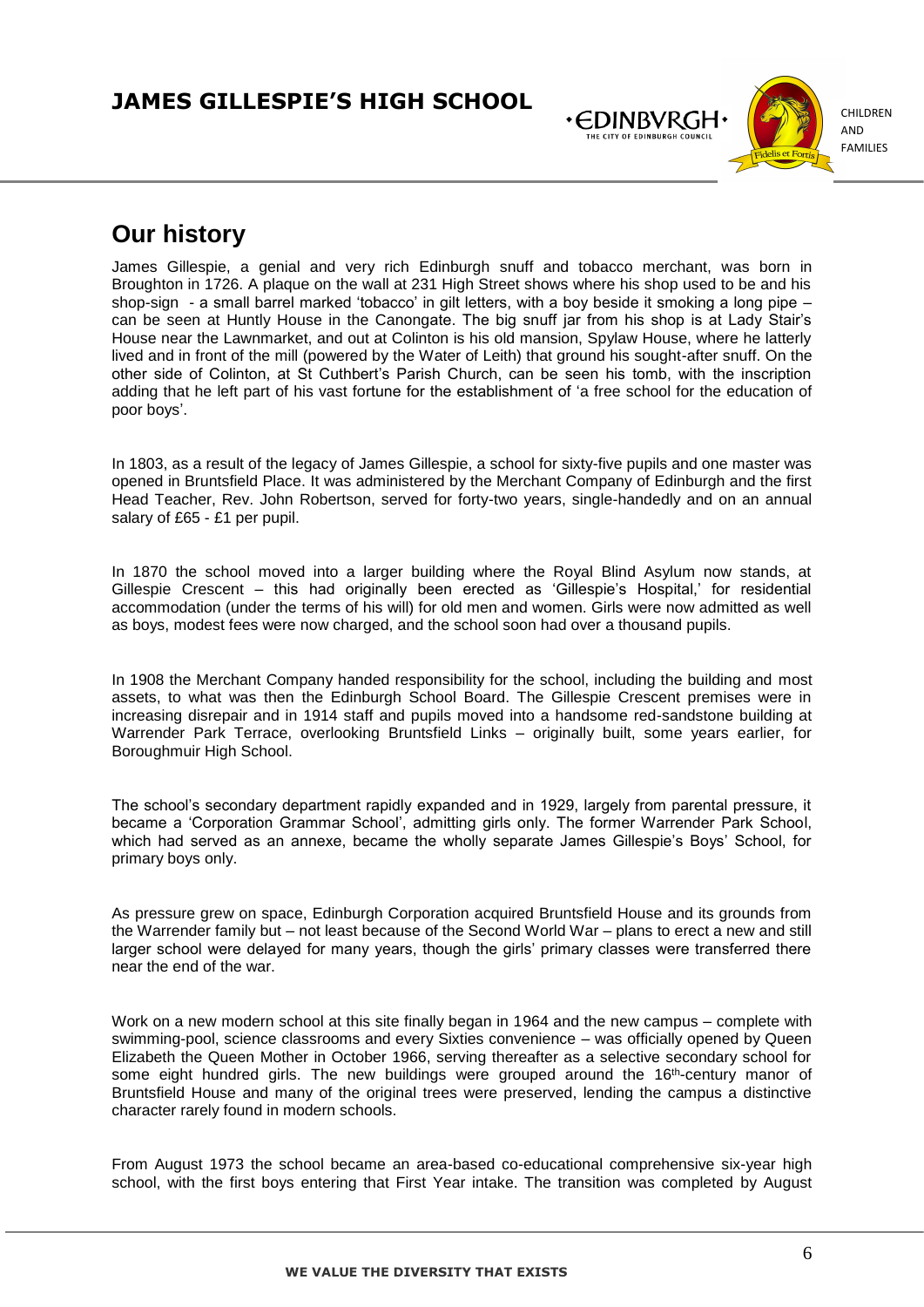CHILDREN AND FAMILIES

EDINBVRGH

1978, but overcrowding forced use for many years of the Darroch Annexe until the completion of a new teaching-block and a sports hall by the spring of 1991.

In 2008 it was finally decided to build a new school that would be appropriate for the 21st Century. Plans for a completely new school were duly drawn up and demolition and rebuild finally began in the autumn of 2013. Bruntsfield House, though – with its medieval charm and resident ghosts, the 'Green Lady' and the 'Phantom Carriage' - remain as its serene centre.

Gillespie's has had some eminent Head Teachers. They include the very first, Rev. John A Robertson, who taught single-handedly and heroically for a cool forty-two years and on an annual salary of £65; Thomas J Burnett, serving from 1916 to 1936; his successor, the formidable Miss May Andrew, who served till 1956 and retired with a CBE; and Dr Patricia Thomas, from 1975 to 1991. The current Head Teacher, Donald J Macdonald, took up post in January 2012. A Physics graduate from the University of Edinburgh, a native of North Uist and a fluent Gaelic speaker, was previously Head Teacher of Liberton High School.

In recent decades James Gillespie's has established the tradition of joyous 'Diversecity' concerts, annual tours of the Great War battlefields and deep ties with the Zwelibanzi High School in Umlazi township, Durban, South Africa. The schools also have annual exchange programmes in place with schools in Tenerife, France, Germany and Hong Kong. And we're proud now to be the 'reception secondary' for Taobh na Pairce, Edinburgh's first Gaelic-medium primary school.

Notable former pupils include a surprising number of actors and performers – Alistair Sim; Robert Cavanah; Michael Thomson and Grant Stott – the historical novelist Dorothy Dunnett and, most famous of all, Dame Muriel Spark, who by her death in 2006 was regarded as the greatest living British novelist. A 'Gillespie's Girl' from 1923 to 1935, she drew heavily on her schooldays for The Prime of Miss Jean Brodie, subsequently adapted for stage and screen.

And all Gillespie's pupils taught at the Darroch Annexe – formerly Darroch Secondary School – during our rebuild years can besides claim to have attended the same academy as Sir Sean Connery.

## **Our Catchment Area**

Please download a map here. Broadly, we cover central and south-central Edinburgh, between Princes Street and Blackford Hill, Arthur's Seat and Bruntsfield Place. Our feeder-primary schools are Bun-Sgoil Taobh Na Pairce; James Gillespie's; Preston Street; Royal Mile; Sciennes, and Tollcross

[http://www.edinburgh.gov.uk/info/20256/school\\_places/1377/find\\_your\\_catchment\\_school](http://www.edinburgh.gov.uk/info/20256/school_places/1377/find_your_catchment_school)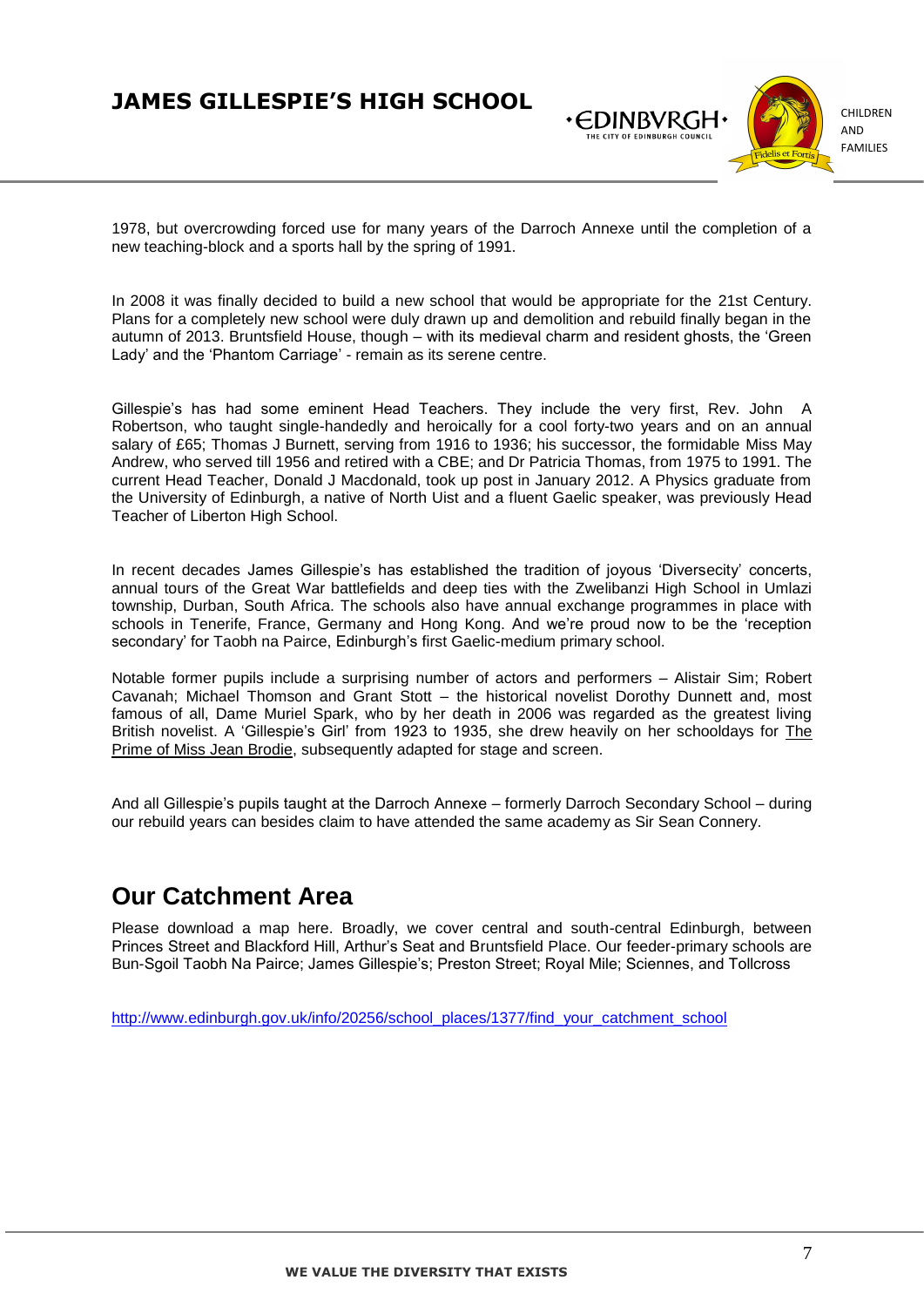

# **Basics…**

# **Organisation**

James Gillespie's High School is led by the Head Teacher, Donald J MacDonald, supported by three Depute Head Teachers, ten Curriculum Leaders and a well-organised Pastoral Support team.

Our pupils are organised in five 'Key Adult Communities' named after locations that feature in the history of James Gillespie and the school he founded.

There are twelve, vertically integrated, Key Adult groups in each community.

## **Keeping in touch**.

The school works hard to keep parents and carers informed about their children's progress We have regular parents' evenings and teachers provide full annual and a further three interim reports. We may get directly in touch if we have any worries about your child's attainment or wellbeing. If you have any concerns about your child's performance or behaviour you should, in the first instance, contact their designated Support for Pupils Leader. They are;

| <b>Lauder Community</b>      | Ms. Leanne McQuade (Mon-Wed) &      |  |
|------------------------------|-------------------------------------|--|
|                              | Ms. Elisa Kerr (Thu-Fri)            |  |
| <b>Roslin Community</b>      | Mr. Bryan McPhail                   |  |
| <b>Spylaw Community</b>      | Mr. Bob Shankland                   |  |
| <b>Thirlestane Community</b> | Ms. Cait Pearce (Mon-Tue/Thu-Fri) & |  |
|                              | Mr. Richard Sievwright (Wed)        |  |
| <b>Warrender Community</b>   | Ms. Nikki Graham (Mon-Wed) &        |  |
|                              | Ms. Lisa Wood (Thu-Fri)             |  |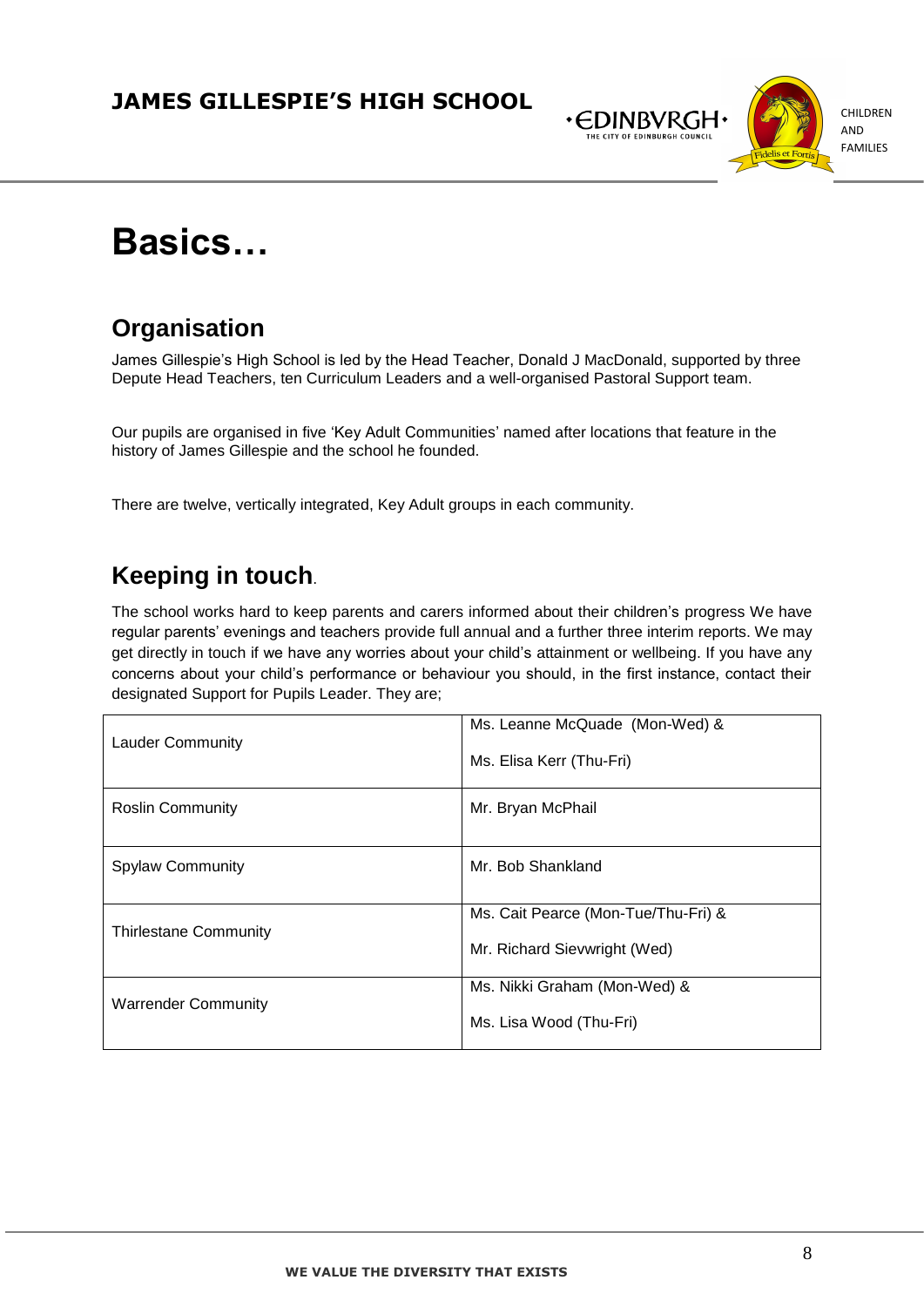**EDINBVRGH** 



**Staff List 2017 - 2018**

#### **Senior Leadership Team Design & ICT** Anderson, David (Business Manager) **Art & Design** Macdonald, Donald J. (Head Teacher) Christie, Stella (Mon-Tue/Thu-Fri) O'Brien, Deirdre (DHT) (Mon/Fri) Molleson, Iona (Tue-Fri) Porter, Ian (DHT) Troon, Stephanie (Mon-Wed) Warden, Jeff (Acting DHT) Wood, Jane Westerman, Sally (DHT) (Tue-Thu) **Computing Administration Brown, Kathryn** Brucka Natalia (Receptionist) **Roderick, Carl** Roderick, Carl Chisholm, Gillian (Clerical Assistant) **Design Technology** Kerr, Sharon (Clerical Assistant) Adam, David Leslie, Moira (Administration Officer) and Bayne, David (Wed) McVay, Pamela (Welfare) Corson, Steve (Curriculum Leader) Robinson, Clair (Clerical Assistant) Digance, Andrew **Library English & Literacy** Brown, Sara (Mon-Tue) Bainbridge, Sarah (Mon-Wed) Adenekan, Tomi (Wed-Fri) and a series of the Barrett, Jeanne (Wed-Fri) **School Support Assistants** Connell, Emily Fraser, Ann Crosbie, Allan (Curriculum Leader) Marvin, Janine Fairhurst, Julie (Mon-Tue) Sinclair, Joanne Kirkwood, Fia Summers, Laura McGough, Sarah **Service Support Officers** Double, Mark **Roskilly, Marcus Roskilly, Marcus** Glancy, Alan (Senior SSO) Watt, Craig Zapata Vera, Jesus Wood, Lisa (Wed) **Technicians Health & Wellbeing** Adams, Deborah (Senior Science Technician) **Food & Health Technology** Chan, Stephen (Workshop Technician) Briggs, Allison Norton, Vera (Science) Osborne-Smith, Fiona (Mon-Thu) Sullivan, Gary (IT Support) **Physical Education** Zia, Kosar (Science) Carruthers, Angus **Contemporary & Moral Studies** Carstairs, Frank **Business Studies Ewing, Chelsea Ewing, Chelsea** Forrester, Jacqueline **Example 2018** Eyre, Jane Wilson, Carol Morgan, Nicki **Modern Studies** Newall, Graeme (Curriculum Leader) Garrett, Caitlin Sievwright, Richard (Mon-Tue/Thu-Fri) Inglis (Laura-Jane) (Mon-Tue/Thu-Fri) Halliday, Laura (Curriculum Leader) **Religious & Moral Education & Psychology** Fraser, Claire Jennings, John Smith, Megan

Sawers, Susie Cortes, Marianne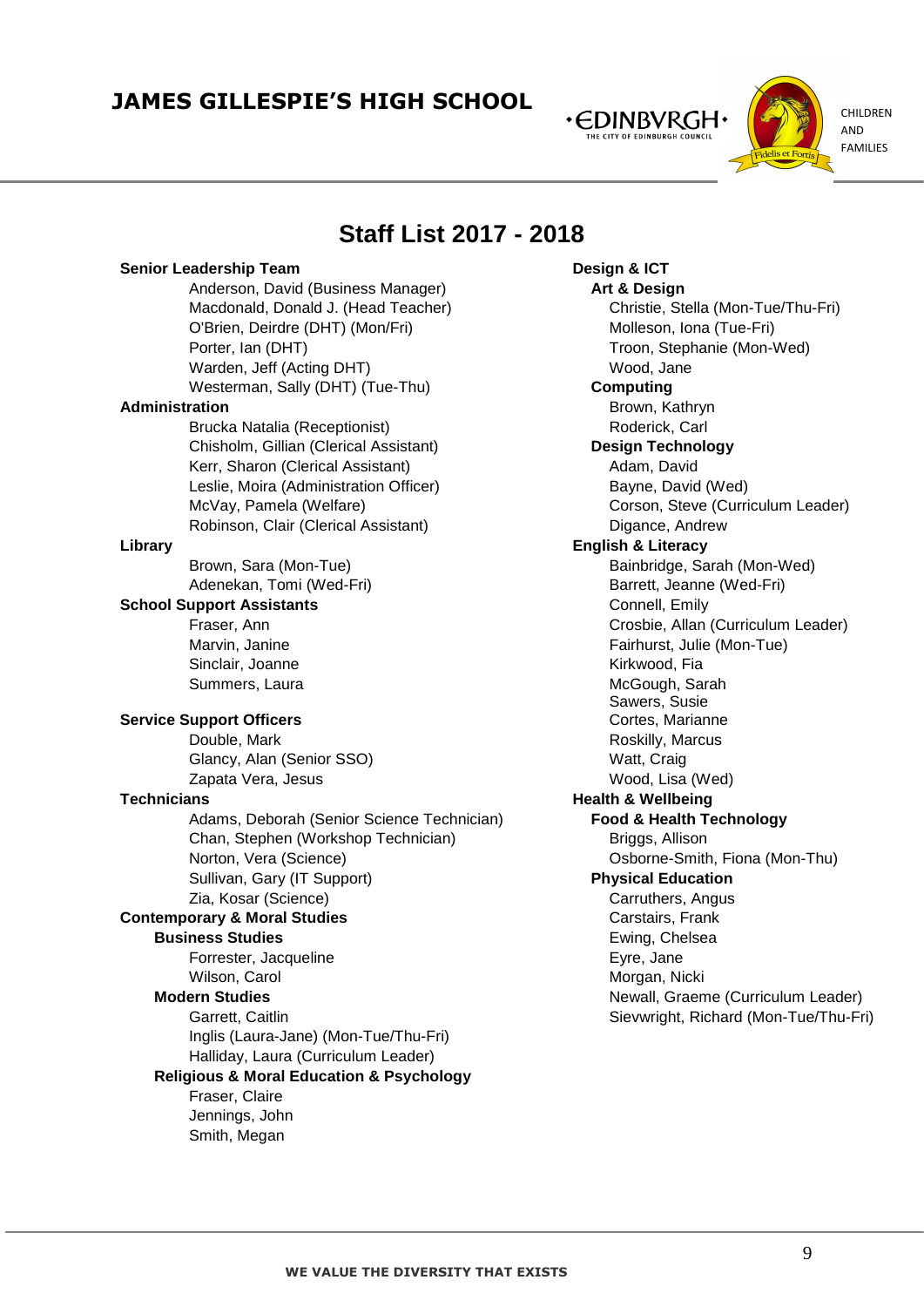**EDINBVRGH** 



#### **Staff List 2017 – 2018 Continued**

#### **Mathematics & Numeracy CONSERVING SCIENCE** Aitken, Donna **Chemistry** Cummings, Paul **Bracewell, Michael** Bracewell, Michael Dolan, Ashling **Dickinson**, Debbie Ebead, Ahmed McCartan, Sarah Fyfe, Joanne (Mon-Wed) Wallace, Kirsty Grant, Eilidh **Physics** Haldane, Elaine Coltart, Iain (Curriculum Leader) Lewis, Ben (Curriculum Leader) Lewis, Ben (Curriculum Leader) Morrison, Alistair **Morrison, Alistair** Russell, Alan **Modern Languages** Smith, Paul Alexander, Michael **Social Sciences** Edwards, Emma **Geography** Hudson, Allison MacLaughland, Adam Irvine, Ryan (Curriculum Leader) Matheson, Kerry-Anne (Tue-Thu) Neithercut, Roddy Stewart, Chris Pica, Hollie (Mon-Thu) **History** Ponte, Nicolas Carruthers, Nicola (Mon-Thu) Reilly, Ruth Carson, Brian (Tue-Thu) Walker, Brooke **Support for Learning Performing Arts Performing Arts Andrews, Robin (Thu-Fri) Drama & Media** Balfour, Jude Balfour, Jude Balfour, Jude Balfour, Jude Balfour, Jude Balfour, Jude Balfour, Jude Balfour, Jude Balfour, Jude Balfour, Jude Balfour, Jude Balfour, Jude Balfour, Jude Balfour, Jude Balfour, J Conroy, Michele (Mon-Wed/Fri) Campbell, Ann Sulleyman, Zee (Mon-Thu) Fallon, Leesa (Mon-Wed) **Music** Gendreau, Emily (EAL - Tue) McMorran, Tassie (CL) (Mon/Fri) Gray, Sybil McMorran, Tassie (Tue-Thu) and the control of the Lee, Gillian O'Brien, Deirdre (CL) (Tue-Thu) CHE COME COMMAN COMMAN COMMAN CONTROLLER Shields, Lisa **Robinson, Karen** Robinson, Karen Robinson, Karen Robinson, Karen Robinson, Karen Robinson, Karen Webster, David (Wed-Fri) Thomas, Frances **Science Support for Pupils & PSE Biology Graham, Nikki (Mon-Wed) Graham, Nikki (Mon-Wed)** Allan-Brown, Emma (Mon-Wed) Kerr, Elisa (Thu-Fri) Hillier, Katherine (Probationer) McPhail, Bryan McKenna, Jennifer **McCuade, Leanne (Mon-Wed)** McCuade, Leanne (Mon-Wed) O'Connor, Mary Pearce, Cait (Mon/Tue/Thu/Fri) Oudney, Laura Shankland, Bob

Galvez-Castells, Tania **Harvey-Jamieson, Rosie (not Thu pm)** Saqib, Sajida (Mon/Tue/Fri) Kennedy, Ashleigh (Curriculum Leader) Hardie, Malcolm Cockcroft, Rob (SfL Leader) (Mon-Thu) Stewart, Laura (Curriculum Leader) Sievwright, Richard (Acting)(Wed) Wood, Lisa (Thu-Fri)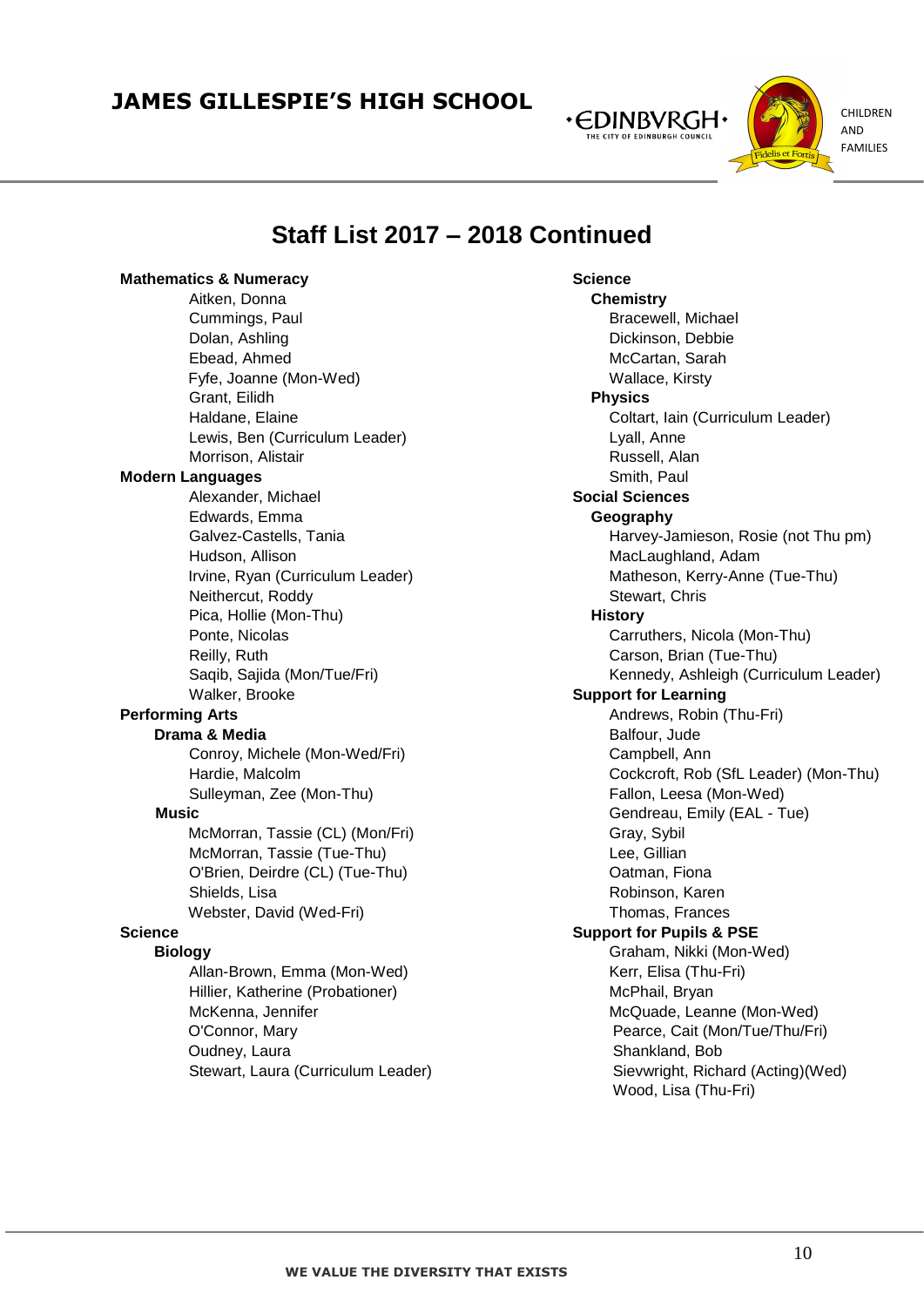

## **Registration and enrolment**

The date for registration of new school entrants is advertised in the local press and on the council's website [www.edinburgh.gov.uk.](http://www.edinburgh.gov.uk/) Registration for Primary One and First Year Secondary takes place in November each year. Pupils should be registered in only one school for their catchment area. Parents will be provided with information about the school, when they register their child.

Parents who want to send their child to a school other than the catchment school must make a placing request. Parents now make placing requests for non-catchment schools using a new online form (see [www.Edinburgh.gov.uk/Schoolplaces\)](http://www.edinburgh.gov.uk/Schoolplaces).

Parents of pupils who have moved into the catchment area or, who wish their child to transfer to the school, should contact the school office for information.

## **Transition from your child's primary school**

We do everything we can to make the change from your local primary to a large secondary school as easy as possible for your child. Transition events take place mainly through P7. Typically, they include:

- Visits by a targeted groups of P7 pupils
- A Parents' Meeting in June of P7
- A 3 day visit in June of P7
- A Health and Wellbeing day for all P7s in June
- Modern Languages classes in Gaelic, Spanish and French Transition
- A performing Arts concert event at the High School for P1-7
- Involvement of High School students as mentors for P7s

Gillespie's staff liaise closely with primary teachers, and subject teachers as well as guidance staff will visit the primary schools to meet pupils and staff. Special attention is paid to learners who are considered vulnerable. They may be included in a summer transition programme, which is designed to offer additional support to pupils in anticipation of starting at Secondary.

The extended Pupil Support Team at James Gillespie's High School starts work almost a year before your child starts at high school to ensure a smooth transition. It includes staff from the Support for Learning and Support for Pupils departments, a Pupil Support Assistant and a Depute Head Teacher with overall responsibility for the process.

In September each year we hold a P7 Open Event to which all parents and pupils intending to join us are invited. In December we begin to organise transition meetings for pupils with additional support needs. Pupils are then identified by our primary colleagues who may benefit from additional support offered by the Transition Support Group, which runs for a small number of pupils in the last term of primary. This group is run by members of our Pupil Support Team and colleagues from Canongate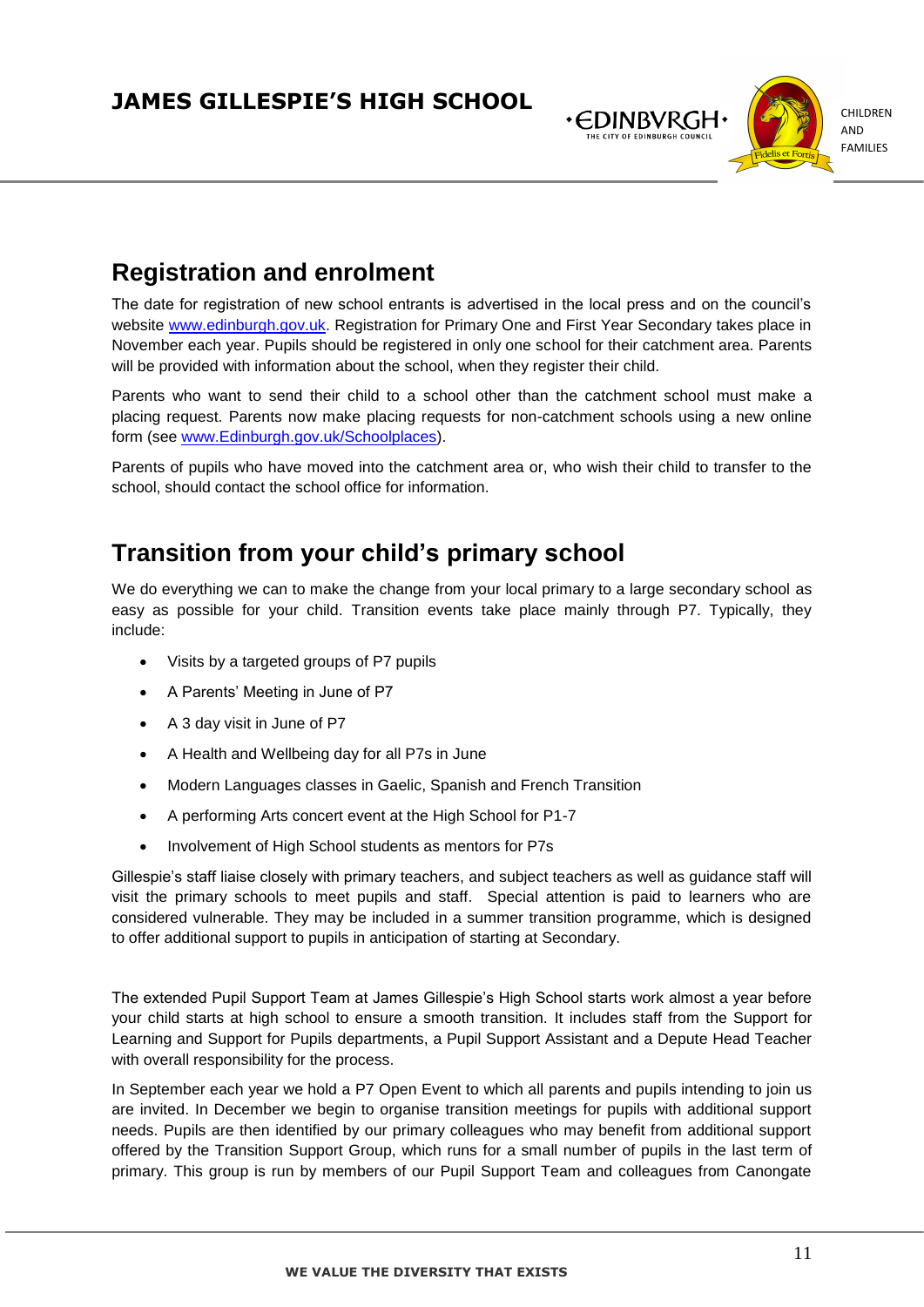CHILDREN AND FAMILIES

EDINBVRGH

Youth Project. During the session Pupil Support Leaders visit primary schools to discuss pastoral information.

In June our trained S6 Befrienders visit the primary schools with our Pupil Support Team staff prior to the 3 day visit to answer questions and help settle any nerves.

If you have any questions regarding the process please contact Mr. Ian Porter, Depute Head Teacher, in the first instance.

A particular, early treat for First Year pupils is our Hallowe'en Party, making joyous use of the spooky possibilities of Bruntsfield House and organised largely by Sixth Year students. It's been a tradition for over forty years.

## **My child is going to 'Big School'! – things to remember**

Moving from Primary to Secondary school is a big change – and not just for the children. For parents and guardians, the experience of your child starting Secondary school can be quite a surprise. So some parents of students who are at James Gillespie's High School have put together these thoughts about *'things I'd wish I'd known when my child started in S1'* – we hope they're useful!

#### **Contact with the school**

You may feel much less 'in touch' with what your child is doing at school. At Primary, you might well have been able to drop them off at the school door, chat with other parents, and perhaps see their teacher quickly at the beginning of the day. Secondary school is very different, and it can feel quite strange to move from the intimate involvement of Primary years to a more distant relationship in Secondary school.

This is partly because the school is so much bigger, and your child will have many teachers rather than just one or two. But it also reflects how children themselves often want a bit more independence as they start Secondary school: it's an important stage in growing up.

Of course, this doesn't mean that James Gillespie's High School is any less interested in your child, or that you cannot communicate with the school and your child's teachers. On (Date tbc), at 7 Pm, the school will be running an S1 Parents' Social Evening for; among other things, a chance to meet the school's Senior Leadership Team and your Child's Support for Pupils' Teacher.

In October (issue date, date tbc) you will get a progress report about how your child is getting on. This will be followed by two Parent Consultation Evenings (dates tbc), where you can talk to your child's subject teachers. This event is a good place to talk about any issues around how your child is 'settling in', such as homework or their attitude to school. A second tracking report will be issued in January (issue date, tbc) and full, final report in May (issue date, date tbc).

If at any time you feel you need to talk to someone about how your child is getting on, you can always get in touch with staff through your child's Support for Pupils' teacher (formerly known as guidance teacher), by email or by phoning the school.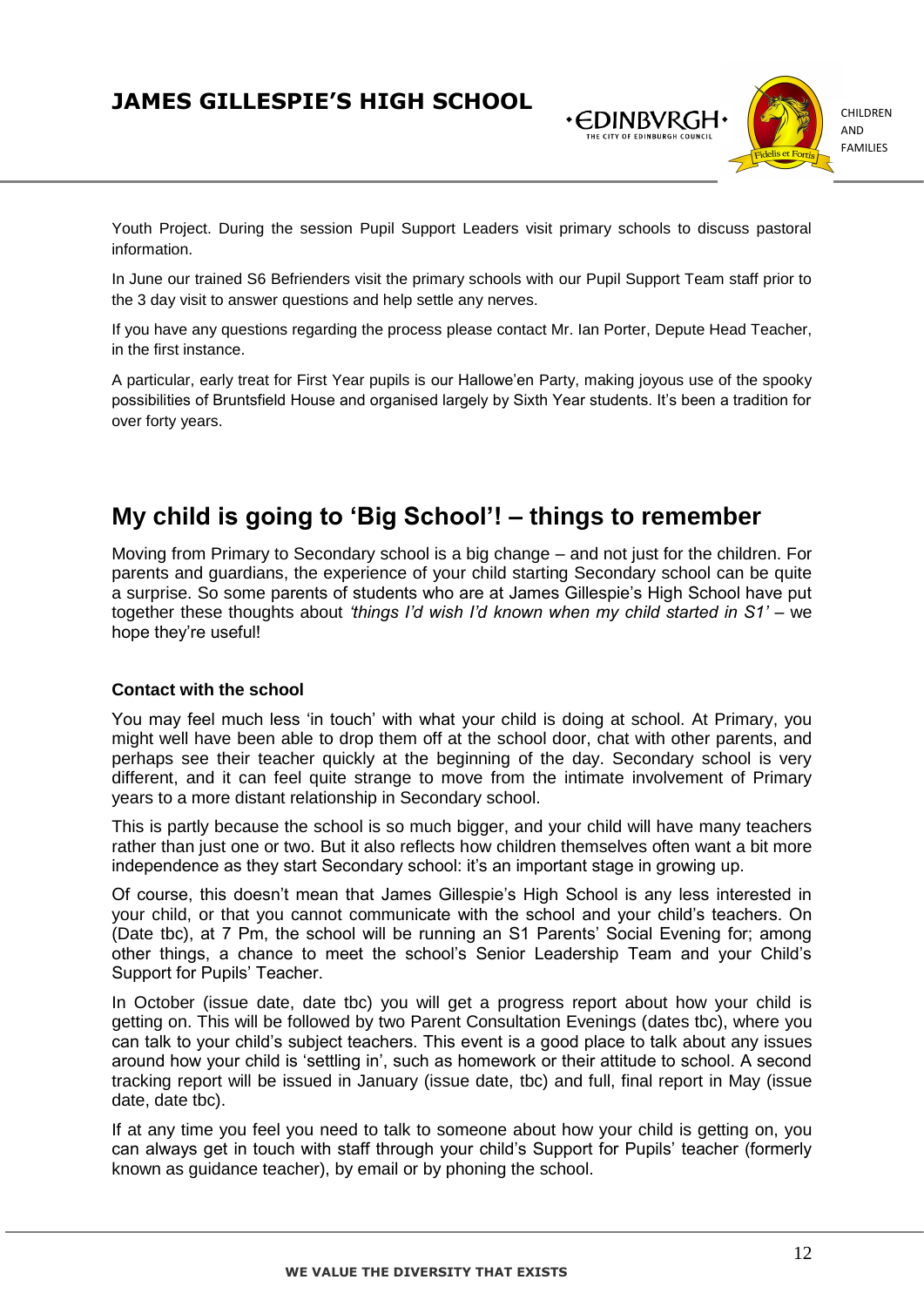

#### **What about exams?**

It can be difficult to find information on the work programme that Secondary school pupils follow. The Scottish Qualifications Authority, which runs the system of National and Higher Grades and is developing the new 'Curriculum for Excellence', has a website at [www.sqa.org.uk,](http://www.sqa.org.uk/) but it does not offer a clear, simple guide to what happens when, nor is it easy to find a straightforward explanation of the structure of secondary level qualifications. Here's an outline of what you can expect, based on what we've learned:

In **S1 and S2**, your child will still be follow the Curriculum for Excellence Experiences and Outcomes, building on the 5-14 curriculum that they began in Primary school. Their school day will now be divided into lessons in different subjects, but they do not need to make any choices about what to study. There are no exams to think about, and work in S1 and S2 does not form part of any continuous assessment for external exams and qualifications.

In the **second term of S2**, students choose the subjects they want to study in years 3 and 4. The school will give them clear information about how to do this at the time, and there will be a series of parent consultation evenings at which you can discuss with your child's teachers what choices would be best. Your child will also probably have some strong ideas of their own!

In the **third term of S2**, just for the last month, children start on their new curriculum that they will follow throughout S3 and S4. Exams come at the end of S4.

If you'd like more information about the various qualifications students can take at the school, there's a summary on the Parent Council's website at **[http://jghscouncil.btck.co.uk](http://jghscouncil.btck.co.uk/)** - look in the 'Links' section.

#### **Workload**

The type and amount of homework that students get will probably also seem very different from Primary school. This again reflects the fact that they are studying many different subjects, with many different teachers. They are likely to have much more varied tasks than might have been the case in Primary.

#### **More information**

If you would like more information about any aspect of starting Secondary school, the school or members of the School Council are happy to help.

You can contact your child's teacher in the Support for Pupils Department for any advice during this transition stage:

| Lauder Community             | Ms. McQuade/Ms. Kerr      |
|------------------------------|---------------------------|
| <b>Roslin Community</b>      | Mr. McPhail               |
| Spylaw Community             | Mr. Shankland             |
| <b>Thirlestane Community</b> | Ms. Pearce/Mr. Sievwright |
| <b>Warrender Community</b>   | Ms. Graham/Ms. Wood       |

Contact the school by telephone: call 0131 447 1900 and ask for a message to be left for your Support for Pupils contact, or email: [admin@jamesgillespies.edin.sch.uk,](mailto:admin@jamesgillespies.edin.sch.uk) putting the name of the Support for Pupils teacher for whom the message is intended in the subject line.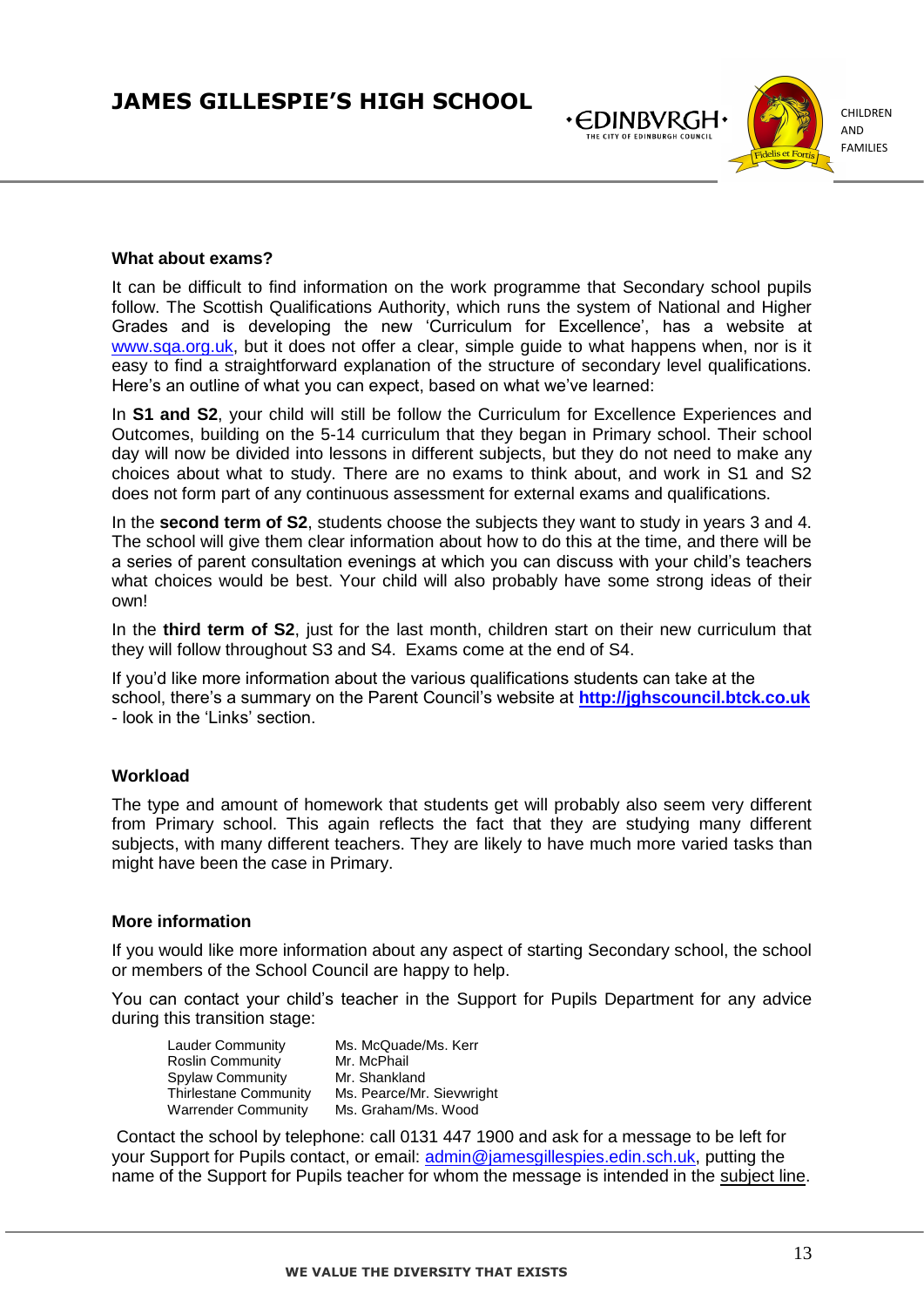EDINBVRGH



The School Council represents the parents and guardians of all pupils, and aims to improve the school by supporting teachers, supporting parents, organising events, and discussing any issues that concern the life of the school. It meets on the first Tuesday of every month, and meetings are open to every member of the school community. Find out more details on the School Parent Council's website at **[http://jghscouncil.btck.co.uk](http://jghscouncil.btck.co.uk/)** or leave a message for the School Council with the School Office.

If you want to have just an informal chat with other parents, including over the summer holidays, do get in touch. An S1 network group can be brought together if there is an interest.

## **The importance of turning up! – and the law**

If your child is absent from school for any reason, please telephone us immediately – 0131 447 1900 – and leave a voice-message. This should of course include your name, your child's name, their registration-class, what is wrong and when you hope your child will be back.

In common with other Edinburgh schools, we use a system called Absence Call. If a pupil has not registered, and the school has not received a call first thing in the morning explaining why, you will receive a text message informing them of your child's absence. Please respond immediately to the school, letting us know why your child is not at school.

Parents of a child of school age are **obliged by law** to make sure that their child is educated, and we as a school are **responsible in law** for your child's whereabouts and safety during school hours.

Absence from school is recorded as authorised – understood and approved by the school - or as unauthorised and with no explanation by the parent… **truancy**.

Again, **let the school know as soon as possible if your child is likely to be off for some time**, and given a note to bring when they come back, explaining they were off. If there is no explanation from a child's parents, the absence will be regarded as unauthorised.

**Please make every effort to avoid family holidays during term time**: this disrupts your child's education and reduces learning time. Mr Macdonald can approve absence from school for a family holiday in certain extreme situations, for example, in traumatic domestic circumstances where the holiday would improve the cohesion and wellbeing of the family. Please discuss your plans with your child's Support for Pupils Leader before the holiday. If the school does not give permission before the holiday, it will be recorded as unauthorised absence. The Head Teacher can authorise a holiday if you can prove that work commitments make a family holiday impossible during school holiday times. Normally, your employer will need to provide evidence of your work commitments. Absence approved by the Head Teacher on this basis is regarded as authorised absence.

Any requests for extended absence over two weeks will be referred to the Senior Education Manager: Inclusion who will decide if it will be recorded as authorised or unauthorised leave.

Parents from minority ethnic religious communities **may request that their children be permitted to be absent from school to celebrate recognised religious events**. Absence approved on this basis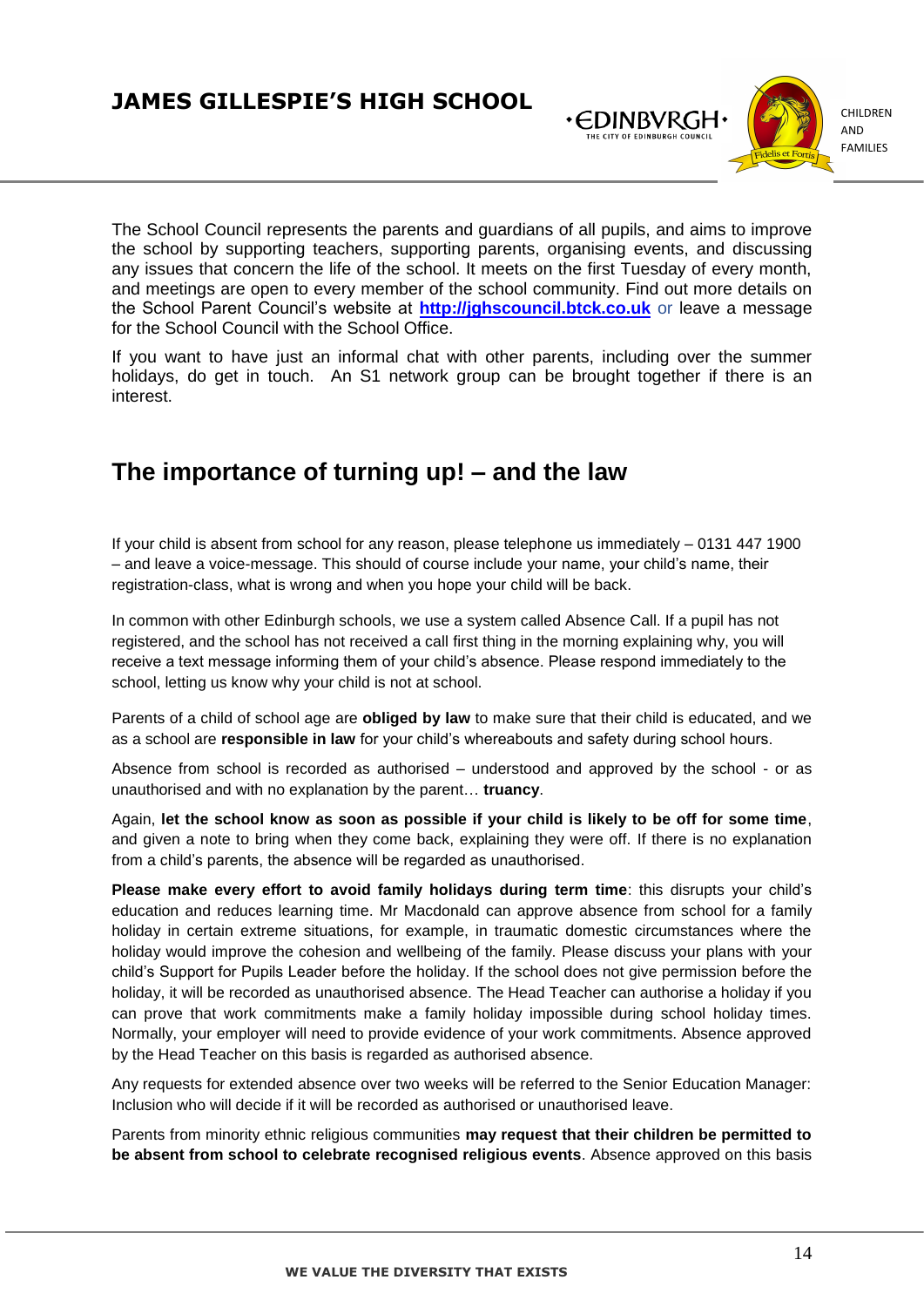EDINBVRGH



is regarded as authorised absence. Extended leave can also be granted on request for families returning to their country of origin for cultural or care reasons.

A supportive approach is taken to unexplained absence. **However the children and families department has legal powers to write to, interview or prosecute parents, or – if necessary refer pupils to the Reporter to the Children's Panel.**

## **Our school uniform policy**

The James Gillespie's High School uniform is only worn on formal occasions – such as school concerts or certain excursions - and consists of:

- White collared shirt
- School tie
- Black trousers or black skirt
- Black shoes

.

On all other occasions, pupils are expected to dress decently, appropriately and comfortably. Clothing that is considered inappropriate includes items that may harm an individual, cause offence to others, or risk harassment and teasing. In all such cases the school will discuss the matter with the pupil(s) concerned and will involve parents as appropriate.

Offensive clothing such as T-shirts or other items painted with obscene language or illustrations are not permitted. Football colours are forbidden – they cause obvious tension - and underwear should not be exposed.

In practical areas such as Physical Education, Sciences, Home Economics and Technical subjects, all pupils must adhere to the relevant Health and Safety guidelines.

The appropriate clothing and footwear for PE is a T-shirt, shorts and gym shoes with non-marking soles. These are necessary for health and safety reasons and your co-operation is requested to ensure that pupils are equipped to participate in the PE lessons.

Please ensure that all items of clothing are clearly labelled, particularly ties, sweat shirts and PE equipment which are often forgotten or misplaced.

Please help us by ensuring that pupils do not bring valuable or expensive belongings or items of clothing to school. **The school does not carry insurance for pupils' personal belongings.**

If you have any queries regarding the school's dress code, please contact the school office.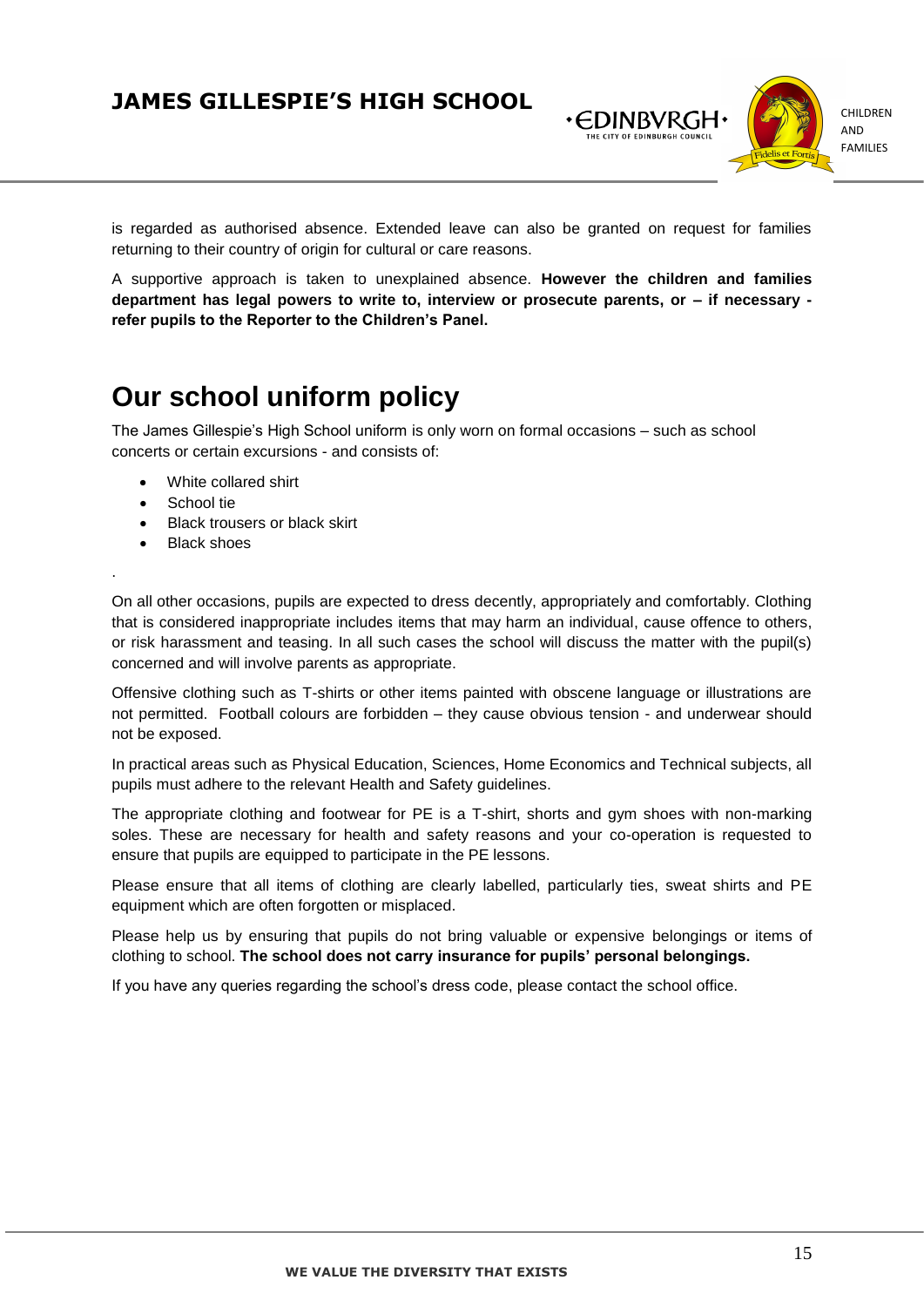



## **Footwear and clothing grants**

Grants for footwear and clothing for children are available to parents receiving:

- Child Tax Credit, but not working tax credit, with an annual income of less than £ 15,860
- income support
- jobseekers allowance[income-based]
- support under Par V1 of the Immigration & Asylum Act 1999
- income related element of Employment and Support Allowance

Information on free school meals and clothing grants is available on the [www.edinburgh.gov.uk](http://www.edinburgh.gov.uk/) website. Applications for free school meals and clothing grants can be made by contacting Grants, Awards and Placements, Business Centre 1:1 Waverley Court, 4 East Market Street, Edinburgh, EH8 8BG.

## **School meals**

Menus offer healthy and tasty meal options while reflecting the Scottish Government food and drink legal requirements for school lunches. Special diets and allergies are usually accommodated subject to consultation with parent/guardian and catering services.

Meal prices are reviewed annually. Please contact the School to be advised of the current price.

Some families may be eligible for free school meals. Application forms are available from the school office. The forms have to be completed by the parent along with supporting documentation as detailed on the application form. An application is required for every school session**.** 

Payment for school lunches is by cash, by PIN or by swipe card. Packed lunches can be eaten in the Dining Centre. There are outside grassed and seated areas where pupils may choose to eat and socialise in dry weather.

## **Travel to and from school**

There are three school gates: one at Lauderdale Street, one at Warrender Park Road and a vehicular entrance from Whitehouse Loan.

**When dropping off your child for school or, later, picking him or her up, please do not park near the gates, or anywhere that causes an obstruction or restricts the view of the school crossing patrol.**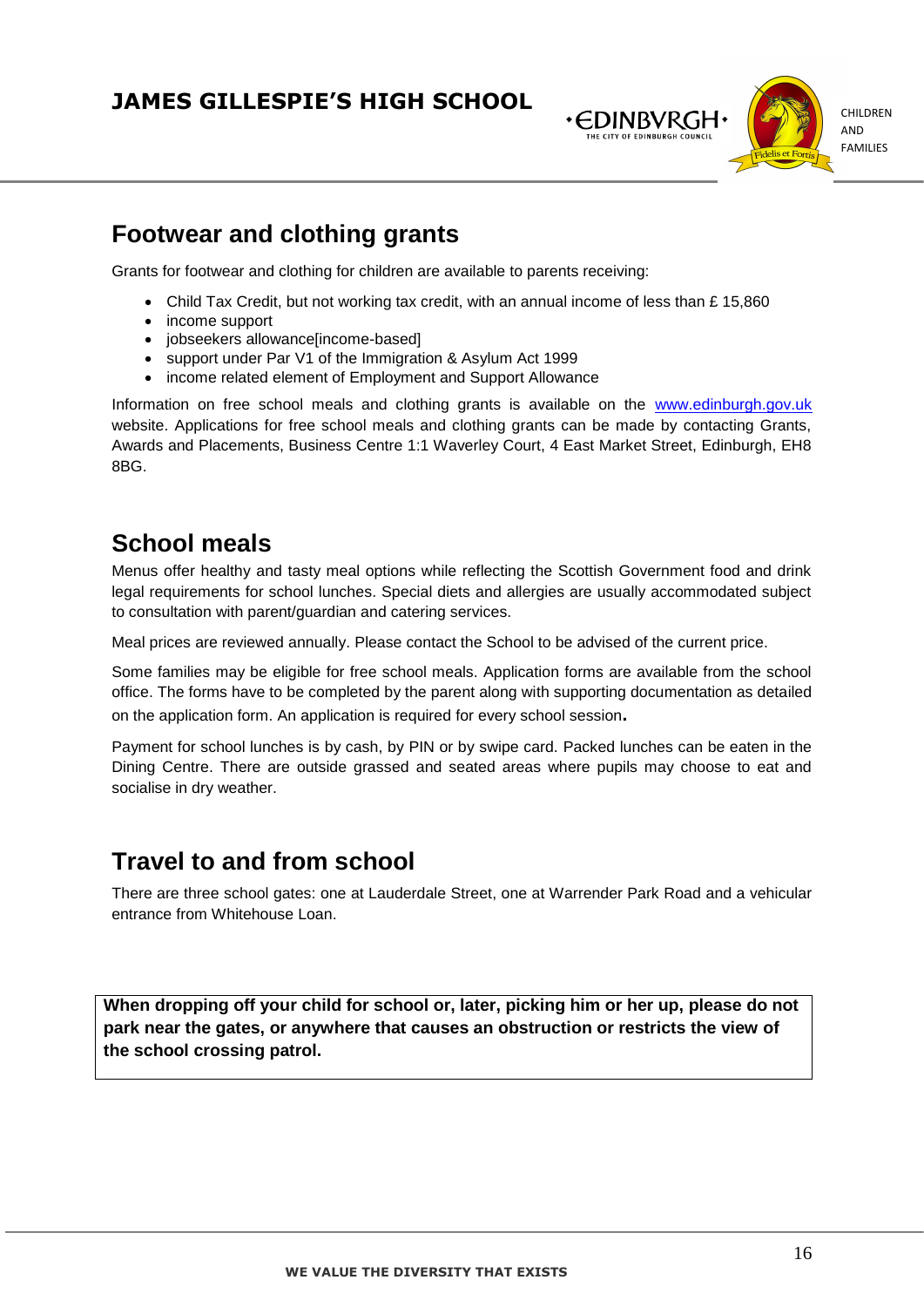EDINBVRGH



## **In the school grounds… and your child's safety**

Pupils are encouraged to arrive in good time for school and to use the spaces accessible to pupils. During breaks and lunchtimes the dining area is supervised by staff. Outwith these times, staff and senior pupils will be present around the school.

Before school begins supervision is limited. Pupils are welcome to use the seating areas around the school or, in inclement weather, may also use the indoor social areas.

During intervals our support-staff supervise children who are feeling ill or vulnerable. Throughout the day there is always access to the building and the children know this.

The safety and security of pupils and staff when attending or working in a school is very important to us. We use a number of security measures including a visitors' book, badges and escorts, while visitors are within the school buildings. All visitors must report first, and at once, to Reception and the office staff can make the necessary arrangements.

All pupils are expected to dress appropriately for an unpredictable Scottish climate. In the event of very wet or very cold weather outwith class times pupils may access the ground floor communal areas in any of the buildings. Access to indoor spaces is currently under review and will be updated as the accommodation evolves in the next few years.

Council has published an Equality Scheme, which can be viewed on the council's website. This outlines the duties which the Council is required to undertake to tackle discrimination, prevent harassment and ensure our work promotes equality. The Council is committed to eliminating discrimination on the grounds of race, gender, disability, sexual orientation, religion/belief, age, marriage or civil partnership, transgender status or pregnancy/maternity.

"Within the general policy laid down by The City of Edinburgh Council, the Children & Families Department has prepared and has continuing development of, safety policy statements for all areas of its responsibility in accordance with the [Health and Safety at Work Act 1974.](http://www.hse.gov.uk/legislation/hswa.pdf) School staff are fully instructed in their responsibilities in this respect, and safety regulations apply to all aspects of school life, both on and off the premises. It is expected that pupils will behave responsibly and comply with all safety requirements. The support of parents/carers in promoting good practice in health and safety matters is of great importance to the school".

**James Gillespie's High School is totally committed to ensuring a culture that promotes equality and welcomes diversity.**

**The school has, among its students, young people from a rich variety of different cultures and countries. Multicultural education permeates all our work and buildings. Respect, tolerance and appreciation of different cultures, faiths and outlooks are central to the life of the school.**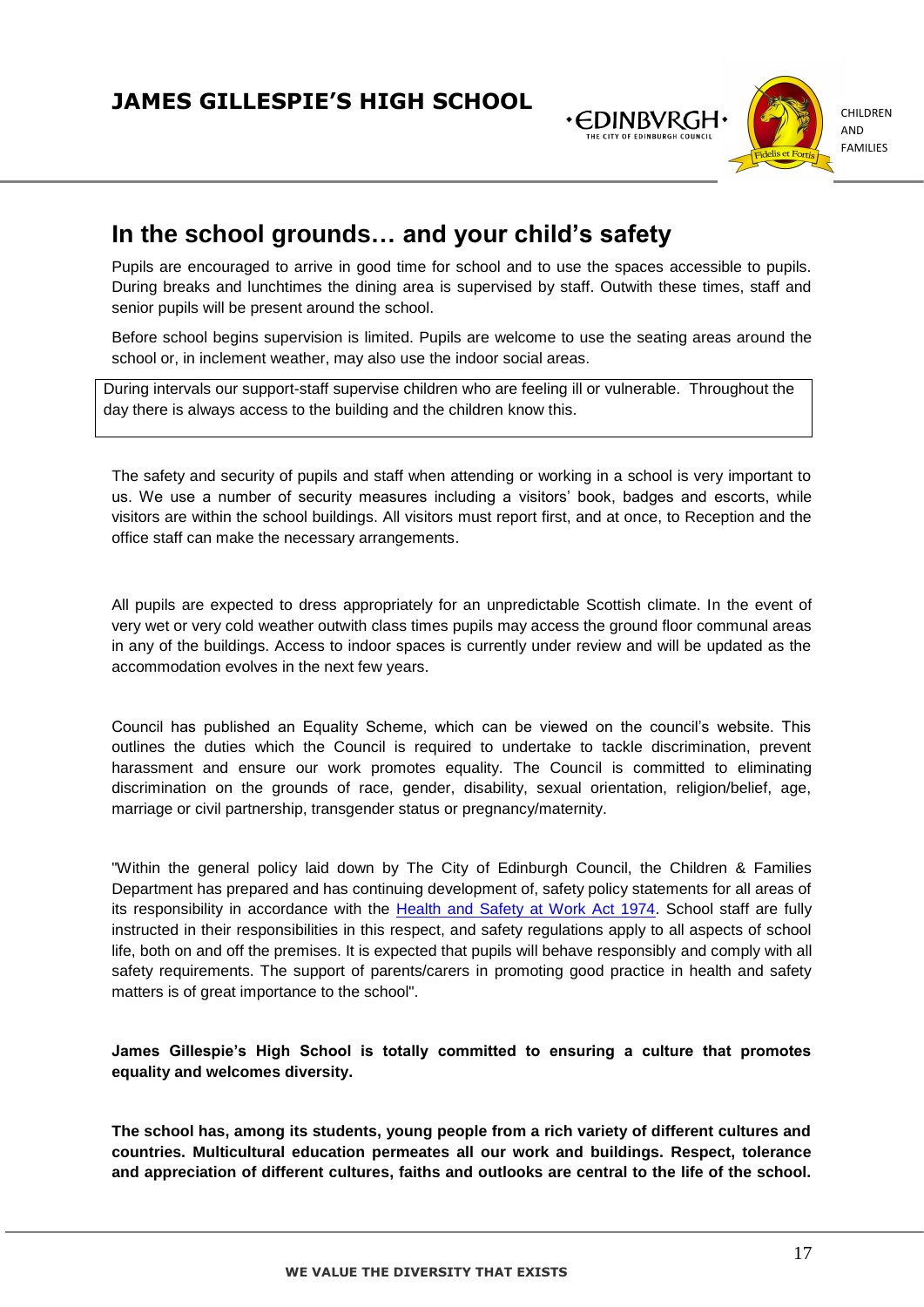EDINBVRGH

**Time is devoted to this in a variety of subjects and we will not tolerate racist, bigoted, sectarian or homophobic behaviour.**

**Our school community includes students born or rooted in many different nations and their presence enhances the life of James Gillespie's High School. We have for many years had a firm anti-racist policy and we work vigilantly to ensure the equality and happiness of all our pupils.**

**Within the Personal and Social Education curriculum, our sexual health and relationships education lessons are conducted in a sensitive manner and do not attempt to judge individual children and young people or demand information of a personal nature from them. Classroom discussions are therefore general in nature.** 

**Staff are clear that when they are teaching sexual health and relationships education lessons that information shared by children and young people during lessons relating to child protection issues cannot be regarded as confidential and that they have a duty of care to report this to the child protection officer within the school.** 

## **Unexpected closures**

In the event of an emergency, such as a power cut or severe weather that prevents schools from opening in the morning or results in an early closure, we use every means to let parents know.

Where possible the school will text parents.

In addition, announcements will be made on Radio Forth (Forth 1 and Forth 2) and via the Council's corporate Twitter account [www.twitter.com/Edinburgh\\_CC](http://www.twitter.com/Edinburgh_CC) and Facebook Page [www.facebook.com/edinburghcouncil.](http://www.facebook.com/edinburghcouncil) If several schools are affected, or the situation is likely to be prolonged, then the Council's website [www.edinburgh.gov.uk](http://www.edinburgh.gov.uk/) will also be used.

When the school has to close during the day, pupils in S5 and S6 will be released immediately. In years S1-4 inclusive, contact must be made with a parent before a pupil will be allowed to leave school. Pupil safety will remain a priority at all times.

## **Our policy on mobile phones**

The increasing benefits of mobile phones and other digital devices are recognised. Many young people and their parents regard them as an essential means of communication. Pupils are expected to use personal digital devices responsibly and sensibly and to follow the instructions of staff. In some classrooms, pupils, under the direction of the teacher, may be allowed to use his/her device as part of the lesson. It should be noted that 'phones and other digital devices are brought into school at the owner's risk. **The school does not have insurance for such items.**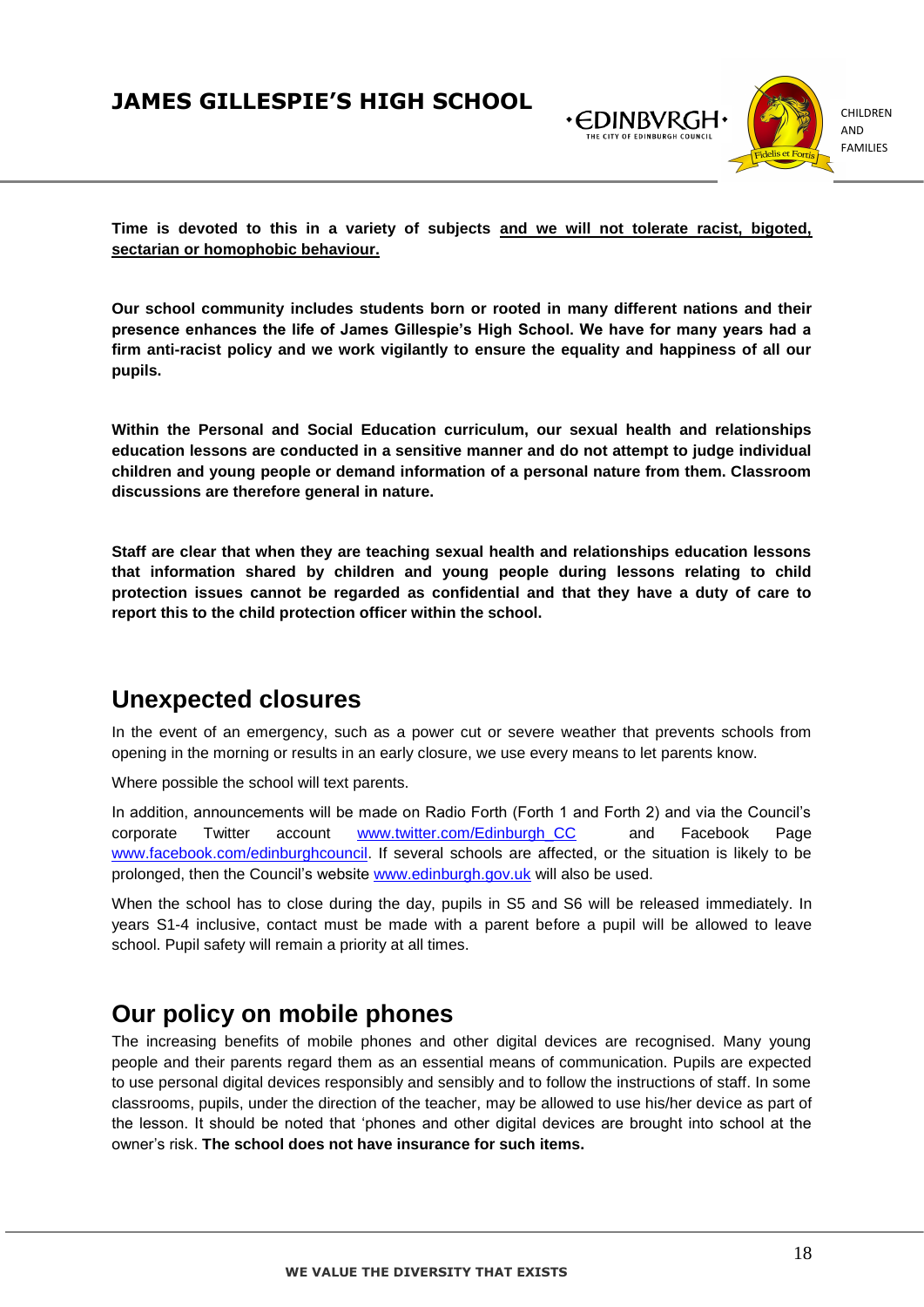

# **Our policy on photographs**

In an age that rightly takes child protection seriously we have detailed policies on when and how our pupils may be photographed or videoed, which may be read here.

**[http://www.jghs.edin.sch.uk/parents/maildrop\\_materials/Information%20about%20photographi](http://www.jghs.edin.sch.uk/parents/maildrop_materials/Information%20about%20photographing%20your%20child.pdf) [ng%20your%20child.pdf](http://www.jghs.edin.sch.uk/parents/maildrop_materials/Information%20about%20photographing%20your%20child.pdf)**

Great care is taken when posting images of school activities on our website that these are of lowresolution and cannot be downloaded.

All our pupils are instructed not to post images of each other on social-networking sites (such as Facebook, Tumblr or Instagram) without first asking their friend for permission.

It is a criminal offence to make an indecent image of any child, defined as a person under eighteen. We would deal robustly with such an incident between Gillespie's pupils.

# **Our policy on the employment of children outwith school hours**

We feel that certain jobs for young people, especially in early secondary, may drain them of the energy and attention necessary to do their best at school. Children under statutory school leaving age can only be employed in terms of current law and by-laws. Children under thirteen are not allowed to work at all – for instance, doing a paper-round – and for those over thirteen there are strict limits on the hours they can work and the sort of jobs they can do. Parents and employers must both complete an application form for an employment-permit before such employment begins. We ask that you very carefully consider if the given job is appropriate for your child's age, their alertness for school, and his ability effectively to study or to do their homework. We believe that part-time employment must be very limited if they are to make the most of their years at James Gillespie's.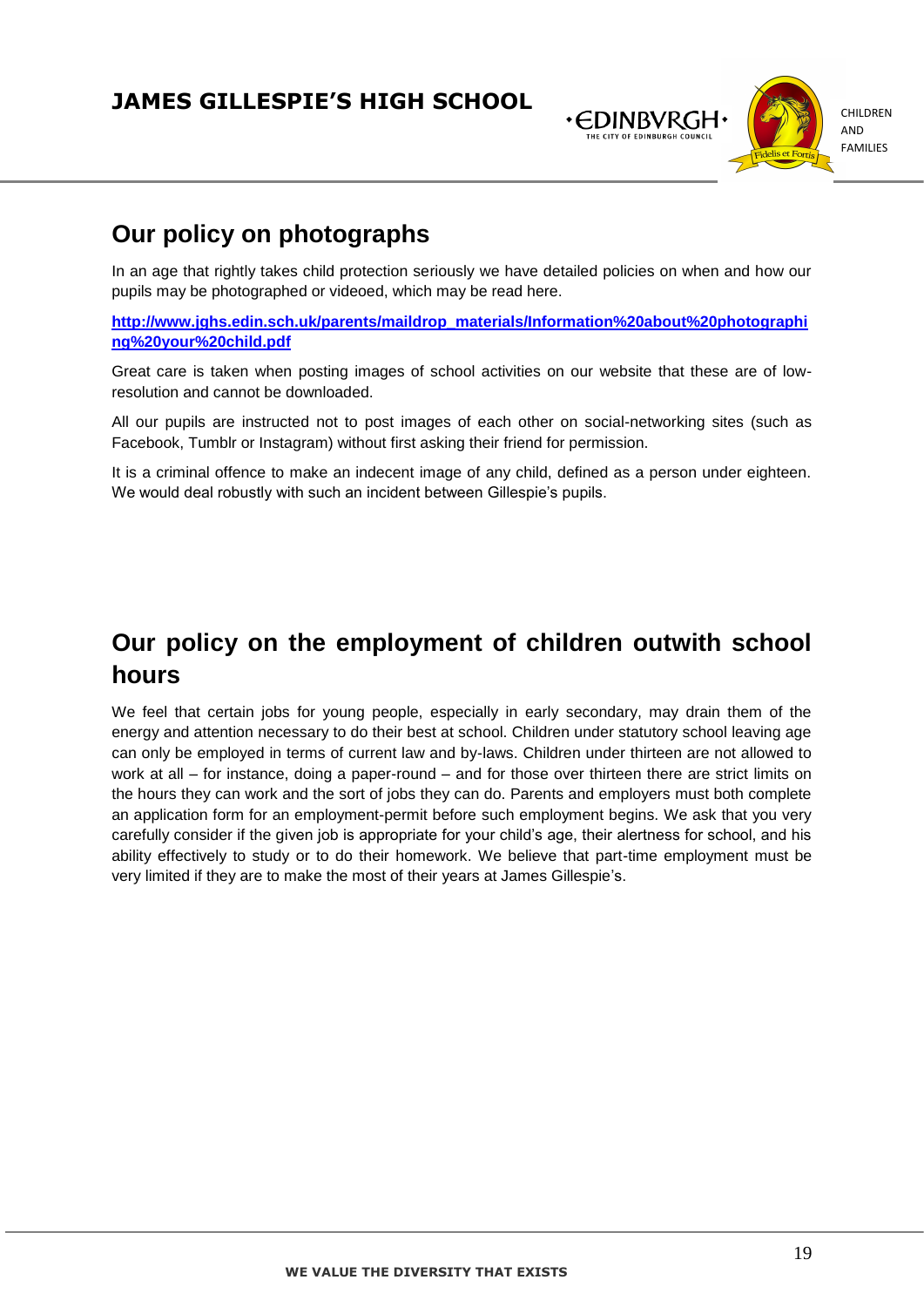

## **How we support children who are learning English**

The Children & Families Department provides a support service of teachers of English as an additional language. The teachers visit schools to work with those bilingual pupils who require assistance in developing English language skills.



Many Edinburgh schools have pupils whose first or home language is not English. Over 90 languages are currently spoken in our schools, including those from established communities such as Punjabi, Urdu, Bengali, Cantonese and more recently-arrived languages such as Arabic, Mandarin and Polish.

At James Gillespie's High School we are proud of the fact that 43 official languages are currently spoken in School. We value this diversity and take opportunities to celebrate our differences.

The English as an Additional Language (EAL) service can help these pupils. They may be:

- **Beginners**
- Those at the early stages of acquiring English
- Those who speak English more fluently but who still need additional support to achieve their academic potential

They also work with:

- **Teachers**
- Professionals from other agencies
- Parents of bilingual pupils
- Local community groups

EAL Teachers work in nursery, primary, secondary and special schools, supporting bilingual pupils in liaison with their teachers

Additional English language classes are offered to some secondary pupils on a part time basis. A small team of Bilingual Support Assistants work with early stage learners in schools. They are fluent in English and one of the following languages: Arabic, Bengali, Cantonese, Mandarin, Polish, Punjabi and Urdu. They can also help parents and schools to build effective partnerships. They can give advice and support on: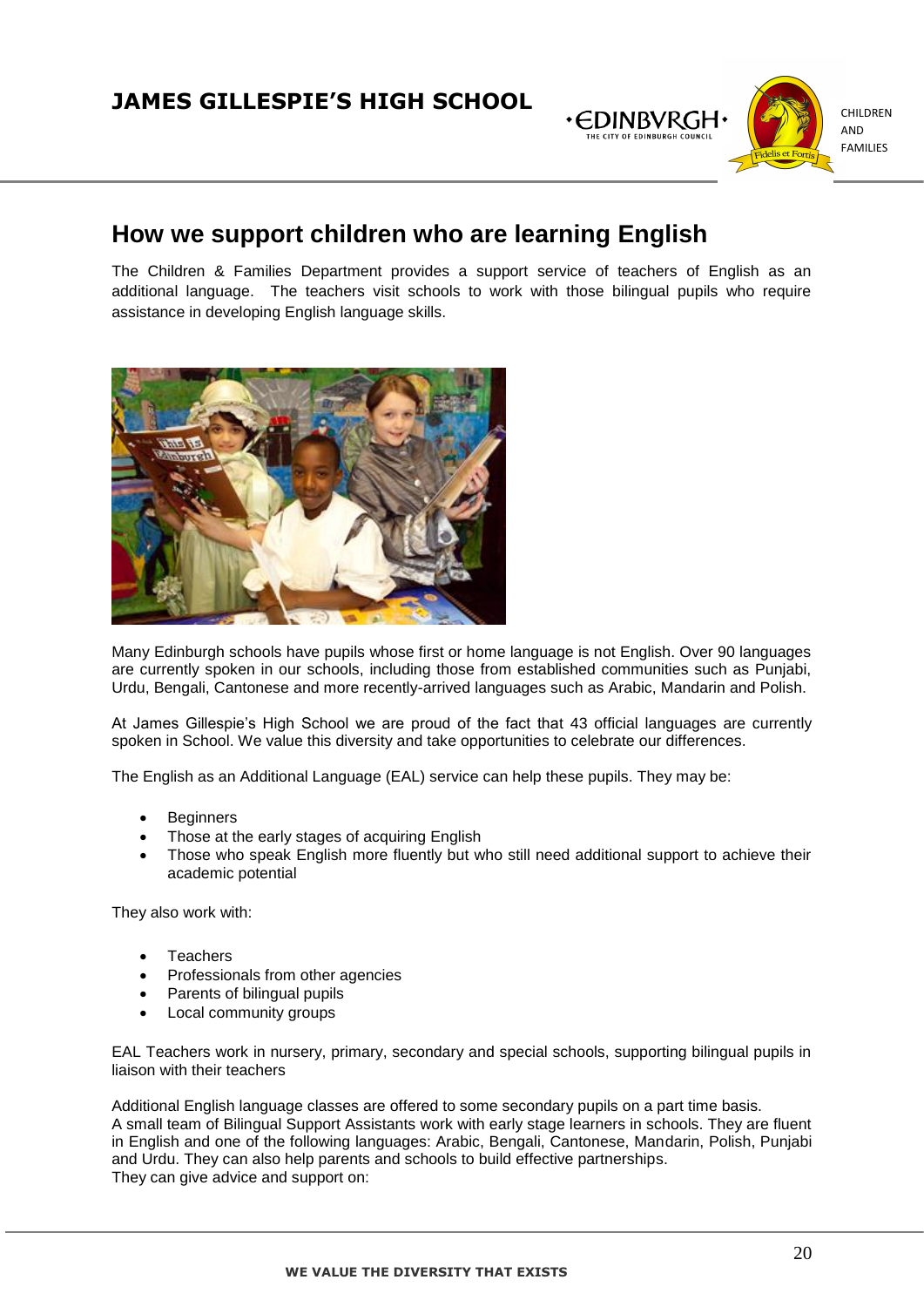



- Assessment, resources and teaching strategies
- Linguistic and cultural matters
- Inclusion, achievement and race equality
- Professional development of school staff
- Arrangements for external/alternative examinations
- Contacts with local community services, such as language classes for adults, interpreting services, community support groups and others

For more information please see their website: [www.ealedinburgh.org.uk](http://schools-online.org/cgi-bin/WebObjects/SchoolWebs.woa/wa/school?ID=10675)

#### **Accessing the service**

To find out about more or make contact with the EAL teacher in any school, please contact the School Office, or the EAL Service directly on 0131 469 2890. Alternatively you may write to;

English as an Additional Language (EAL), Children and Families, Business Centre 1.03, East Neighbourhood Centre, 101 Niddrie Mains Road, Edinburgh, EH16 4DS.

**Email: [cf.englishadditionallanguage@ea.edin.sch.uk](mailto:cf.englishadditionallanguage@ea.edin.sch.uk)**

## **A word about Gaelic (Facal mu Ghàidhlig)**

James Gillespie's High School has for some years been Edinburgh's reception-secondary for primary pupils who have been taught in the medium of Scottish Gaelic – in the early years at classes in Tollcross Primary School. There are Gaelic parent and toddler groups across the city, and our Gaelicspeaking parents are among the most engaged and committed in the Gillespie's community.

Bun Sgoil Taobh na Pairce, Edinburgh's first dedicated Gaelic nursery and primary school was opened in August 2013, in Bonnington, Leith. Pupils choosing GME do not need to have prior knowledge of Gaelic. Neither is it necessary for either parent to speak Gaelic. Pupils from Bun Sgoil Taobh na Pairce transfer to James Gillespie's High School for their secondary education.

At Gillespie's, subject to staffing constraints, several subjects are taught through the medium of Gaelic in S1 and S2. **Throughout S3-S6 pupils can choose from the full range of SQA certificated courses, taught in Gaelic.** 

Pupils who wish to study Gaelic who are neither transferring from Bun Sgoil Taobh na Pairce nor resident in Gillespie's catchment area may apply to enrol at Gillespie's or may attend for some specific classes.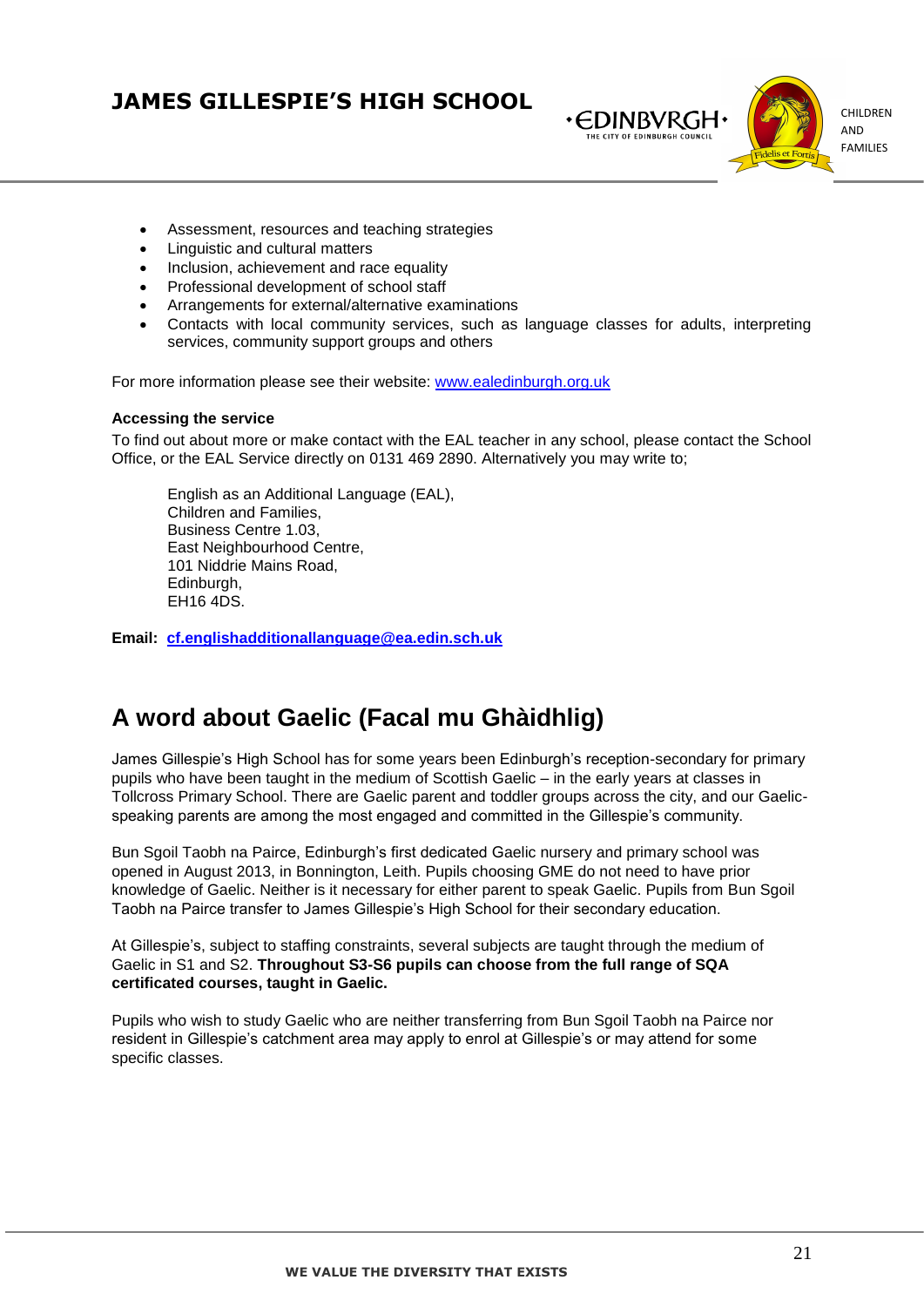EDINBVRGH



## **Let us know what you think**

We hope that you will be completely satisfied about your child's education and we always welcome feedback on our services from parents and pupils – whether it is compliments, suggestions, worries or complaints.

So feel free at any time to write, email, telephone or make an appointment to see someone. All feedback is welcome and keeps us in touch.

If, in particular, you have a complaint about the school, please let us know directly. It is better that any problem is shared openly and resolved fairly, rather than allowed to spoil the relationship between family and the school. **There will be no negative consequences from making a complaint** and we will deal with the issue as confidentially as possible.

There are some things which you should take note of in relation to making a complaint:

- **Please make any complaints initially to the Head Teacher, Mr Donald J Macdonald.** This makes sure that the school knows what is going on and has an opportunity to respond and resolve the issue.
- **We will try to respond as quickly as possible, but often issues are complex and we need time to investigate.**
- **If you are still unhappy with the service or with our response then you will have the right to take the matter further and contact Advice and Conciliation [ 0131 469 3233]**
- **If you are still unhappy after the further investigation and reply you can take the matter up with the Scottish Public Services Ombudsman. Our reply will include the contact details.**

# **Keeping pupils well**

#### **Our School Health Service**

A team of specialist Health Service and Children and Families Department staff work together to provide a service throughout your child's years at primary and secondary school. A planned programme is put into place to make sure that they benefit as much as possible from all that school has to offer, and to help prepare for life after leaving school. The School Health Service is part of the Community Child Health Service and has direct links with those who carry out health checks on children before they start school.

Many different services are provided. The staff involved make every effort to work closely with parents/carers and with others who are caring for your child, both at school and in other branches of the Health Service. Some of the services, e.g. testing for vision, hearing or speech, are provided to all children on a routine basis to discover which children may need further tests. Parents/carers are not necessarily notified at the time of these screening tests and any parent who does not want a child to be included should notify the school at the beginning of the session. Naturally, if treatment is thought to be required the child's parents/carers will be informed and consent requested. The issue of maintaining confidentiality is taken seriously by the School Health Team at all times.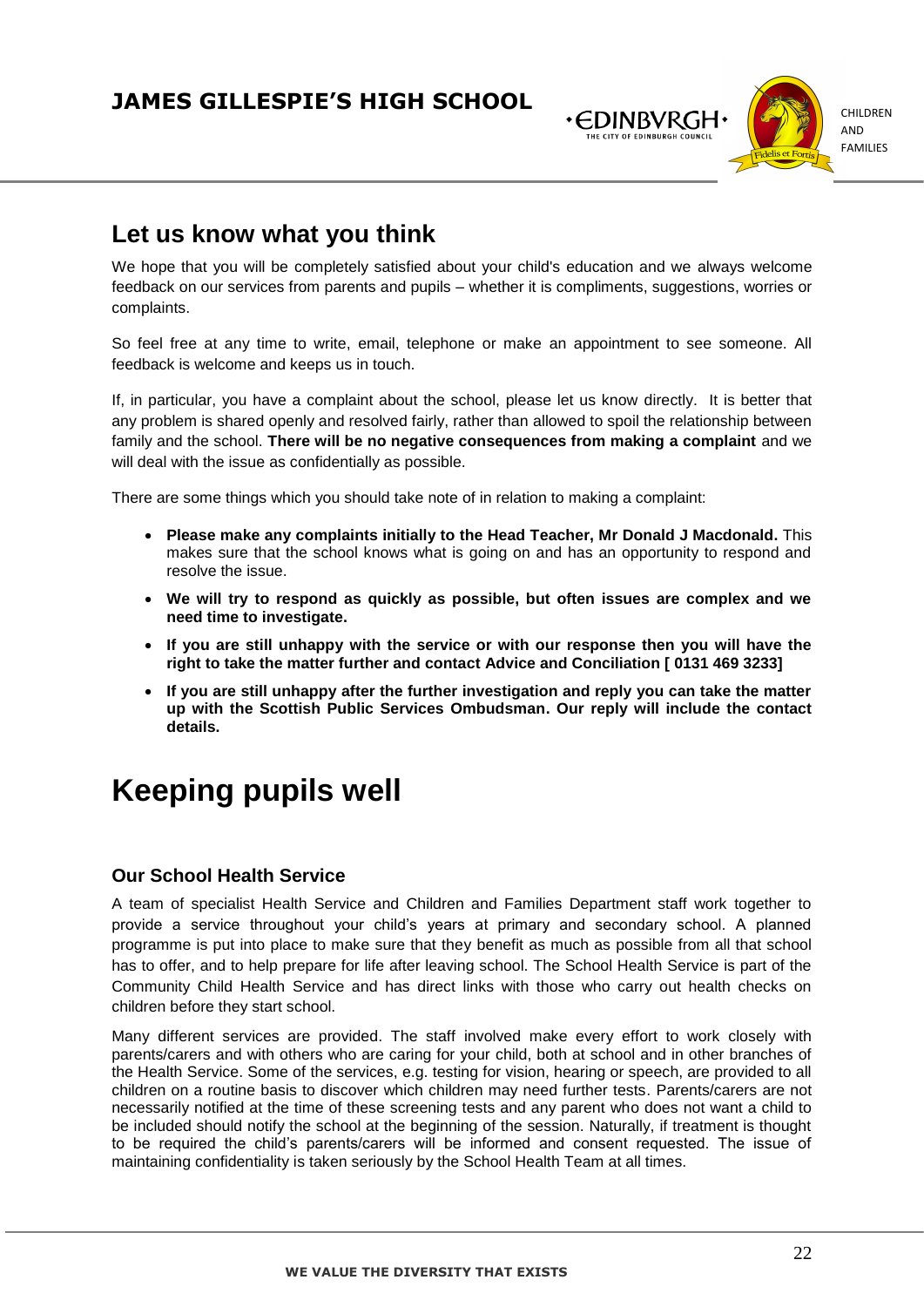EDINBVRGH



Some of the staff concerned and the parts they play are as follows:-

**School Nurses** are involved with health promotion and education, prevention of ill health, immunisation, health surveillance and screening.

The **School Doctor** is made aware of any possible problems and parents/carers and the family doctor is informed if any further action is considered necessary.

The School Nurse may be helped by a Health Assistant. The School Nurse acts as an important link between home and school. She visits the school and liaises with the teachers to find out whether any pupil has a health need that requires to be addressed. The School Nurse can link with other members of the health team, in the community or in hospital, concerned with a child's health.

The School Nurse reviews the notes of all children in Primary 1, 4, 7 and Senior 3 as well as those of all new entrants.

An information booklet about the School Health Service is issued to all Primary 1 pupils and any new pupils coming from outwith the Edinburgh area.

Parents/carers are also asked to complete a health questionnaire about their child at Primary 1, 7 and Senior 3 and asked if they would like their child to have a medical consultation with the School Doctor.

The School Doctor may ask for your consent to examine your child if his/her medical records are incomplete or if the doctor particularly wishes to check on his/her progress. You will be invited to be present at any medical examination and kept informed if the School Doctor wishes to see your child again, or thinks that he/she should be seen by the family doctor or a specialist in paediatrics. You can, if you wish, arrange for your family doctor to undertake the examinations instead of the School Doctor, but you may be charged a fee for this. In secondary schools the School Doctor may consider whether any special information should be provided for the Careers Service.

The School Doctor or Nurse will be pleased to see you and your child at a mutually convenient time if you are concerned about his/her health or general progress at school.

With your consent, the School Health Service Staff also carry out immunisations to protect against various diseases.

The Audiometric Team normally checks children's hearing on a number of occasions before the age of 13/14 years. The School Health Team will be told if your child seems to have a hearing problem and they will inform parents/carers and GPs as necessary.

The Speech and Language Therapist can provide assessment and, if necessary, treatment if you, a teacher or the School Doctor feels that your child may have a speech or language problem.

Any enquiries concerning the provision of dental services should be made to:

The Director of the Community Dental Service, 16 Duncan Street, Edinburgh, EH9 1SR (Tel. 0131 667-7114).

We hope that the School Health Service can, together with yourselves, contribute to your child's overall well-being and development. Please do not hesitate to arrange through the Head Teacher to see the School Doctor or School Nurse should you require any further information".

#### **Ugh – lice…**

Head lice are spread through head to head contact at home, while playing or in school. If it is any consolation, they prefer very clean heads.

Regular wet combing of your child's hair using a head lice detection comb is the best way to catch this possible problem at an early stage.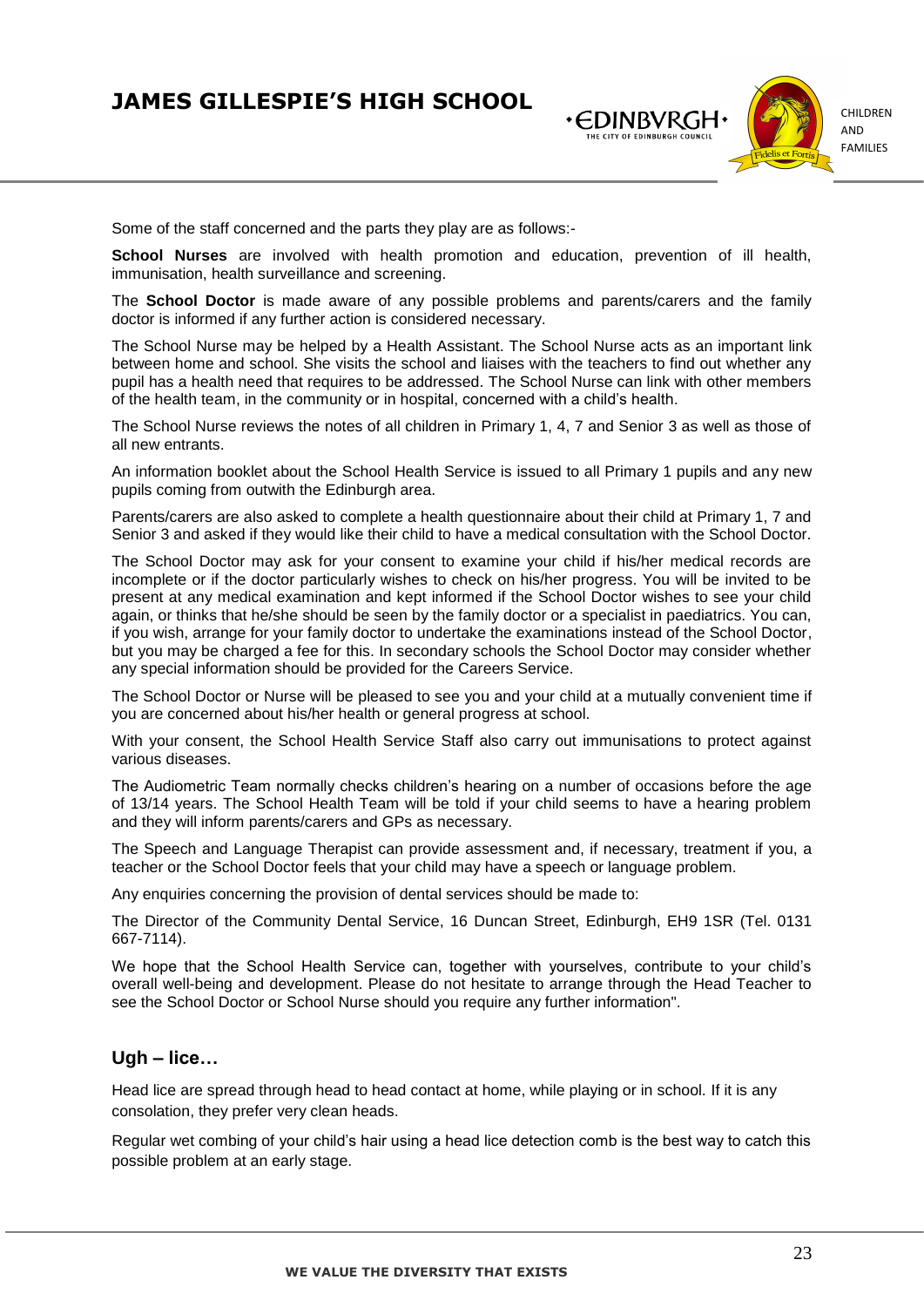CHILDREN AND FAMILIES

EDINBVRGH

The only way to be sure that your child has head lice is to find a live louse. If you find live lice, get the correct lotion from your doctor, health visitor or pharmacist. Shampoos and other treatments are not effective.

One treatment is two applications of the treatment lotion, seven days apart. If this is not followed then re-infection is likely.

Advise family members and close friends that your child has head lice and that they should check their own hair. Only treat if live lice are found. Don't be shy about advising others of this possible problem because you would likely tell family and friends about other infections which might affect them.

Regular wet combing of your child's hair with the head lice detector comb is the best protection as it allows you to detect the condition and treat it speedily.

#### **Medicine administration**

A School Health Care Plan (SHCP) is required for all pupils who require emergency medication or who have a complex, chronic condition that requires more in-depth planning and support. Pupils with severe allergies, Epilepsy, Diabetes and Cystic Fibrosis who require a SHCP, will have the completion of their plan facilitated by the appropriate clinic specialist nurse/consultant at the Royal Hospital for Sick Children in Edinburgh or by the school nurse team. If you child requires regular medication in school please discuss this further with their Pupil Support Leader via the school office or contact our Welfare Assistant – Pamela McVay.

#### **Welfare Office**

This is situated on the ground floor of Bruntsfield House.

Pupils who feel ill can attend for attention here during school hours. Medication can be stored in welfare on request and completion of the appropriate forms, some of which are now available on the website. Health care plans and medication-storage advice, for other conditions such as allergies, asthma and diabetes, can be obtained by contacting the welfare office directly.

When your child has a medical appointment during school hours, we ask them to bring in the notifying letter and appointment card to show their registration teacher before this brief absence.

The Welfare Office is also in charge of the lockers for your child's effects and issues the keys each term. A form must be filled in and a small deposit paid. .

The Welfare Office also take charge of lost property. We hold a monthly reclaim, at the morning interval, on the last Friday of each month.

#### **Jags!**

At Gillespie's we organise the standard immunisation and vaccinations for teenage children – for instance, the BCG jab against tuberculosis, or the HPV injection for girls. Parents are fully informed, and consent obtained, in every instance.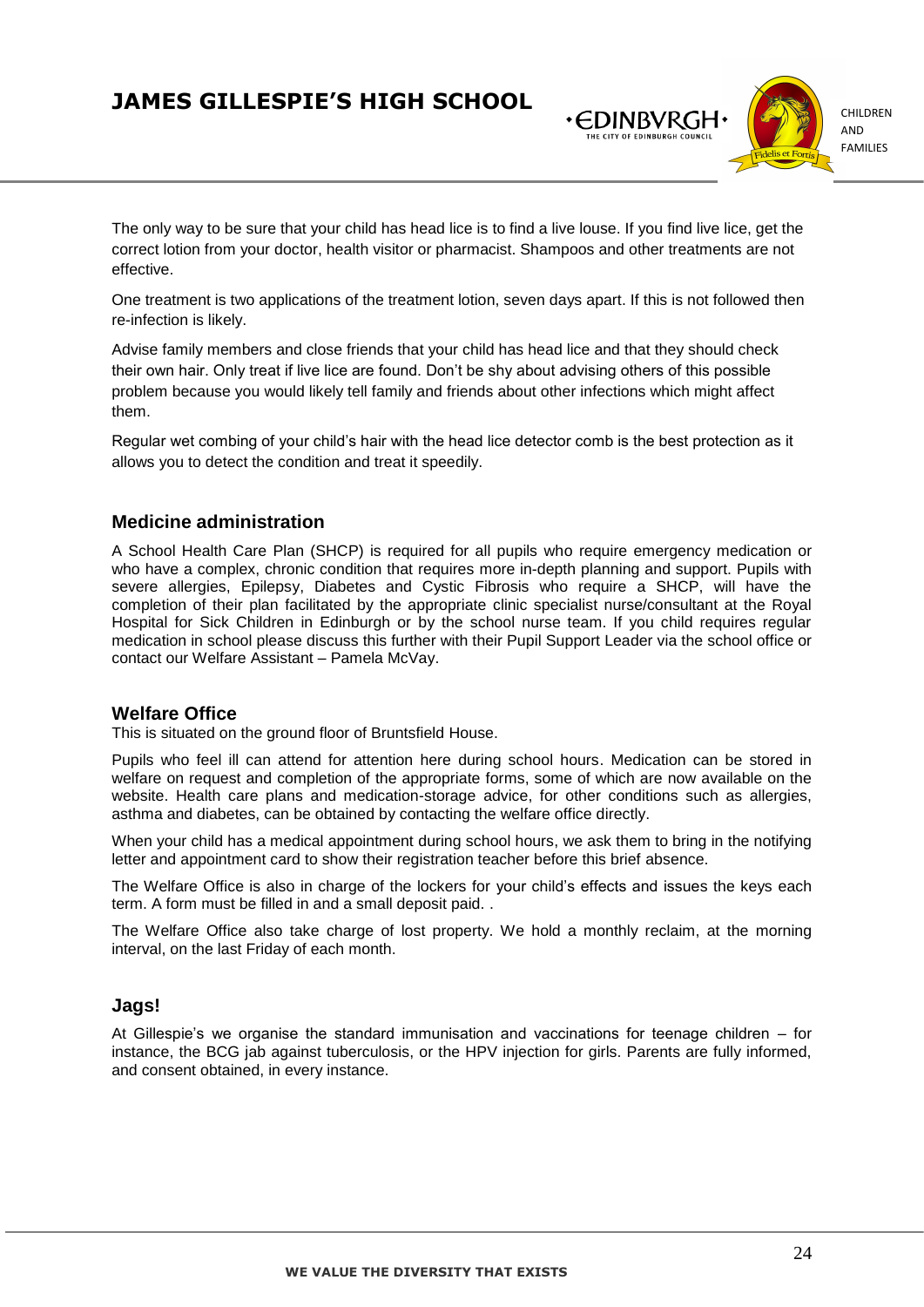

# **When a child is allowed to leave school**

Statutory minimum leaving-dates are as follows.

A student whose 16th birthday falls on or after 1st March and before 1st October may leave school on 31st May.

A student whose 16<sup>th</sup> birthday falls on or after 1<sup>st</sup> October and before 1<sup>st</sup> March may leave school on the first day of the Christmas holiday.

Most students who chose to leave school in Fourth Year do so on the statutory leaving date of 31<sup>st</sup> May.

Others are unable to leave until the Christmas holiday of their Fifth Year. **There are only two leaving dates per session – 31st May and the last day of the Christmas term. Students may not legally leave school even if they have an employment offer before these dates.**

Since the late 1970s James Gillespie's has worked hard to organise special classes and courses, of an informal nature and in an atmosphere of mutual respect, for disengaged or frustrated 'December leavers.'

## **Other School Policies**

School policies on a range of matters are accessible elsewhere on the school's website: this is the most useful link for parents - http://www.jamesgillespies.co.uk

# **How you, as a parent, can help us!**

Parental involvement is very important – it really helps children do better.

This section contains information about how parents can be involved in supporting learning at home as part of a home – school partnership. You can also find out more about the ethos of our school, our values and aspirations. We explain besides how we celebrate pupil success, and outline our various links we have with 'partner organisations' and the wider local, national and international community.

We also tell you about our Parent Teacher Associations, Parents Association and the Parent Council, - and how you can contact them, become involved yourself in the life and work of the school. Your children besides can take advantage of the Pupils Council.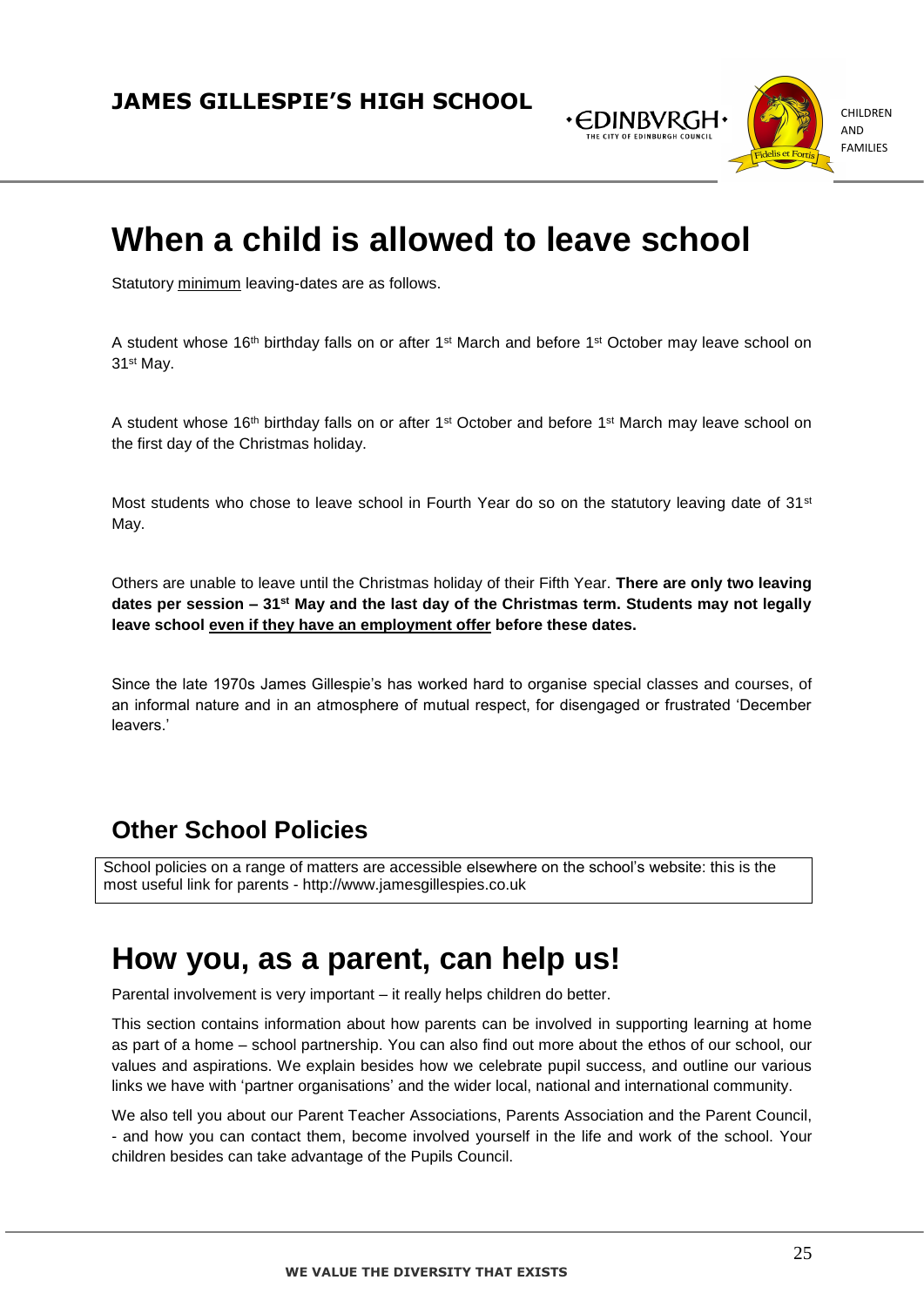

## **Our vision and values as a school community**

The school motto, 'Fidelis et Fortis,' was adopted in 1927 and means 'faithful and brave.'

For over twenty years, we have lived by an underpinning principle – 'We respect and care for each other and value the diversity which exists among people.'

Our **vision** is to provide a curriculum which enables all learners at James Gillespie's High School to achieve their potential. We aim for excellence in learning and teaching and expect all learners to be actively engaged in their own learning. We recognise that learning is a lifelong process and is one to which we, as a school community, make a significant and lasting contribution.

Our school **values**, which demonstrate what is important to us as a school, are:

- 6. Respect
- 7. Equality
- 8. Inclusion
- 9. Honesty
- 10. High expectations/aspirations

Our school is proud of and celebrates the diversity of all of our people and their talents.

We are committed to supporting the development of the whole pupil and as a result, wish to encourage their development in spiritual, moral, social and cultural terms.

These key human aspects of learning are supported through the following arrangements by:-

- Creating a school ethos which, in every way possible, gives value to these aspects of development, especially by providing an overall atmosphere that is both caring and challenging and which provides opportunities for the development of personal responsibility.
- Promoting social and moral learning through the way in which disciplinary issues are handled.
- Ensuring that staff and adults within the school provide positive models for pupils.
- Arranging regular gatherings of the school as a community and using such occasions to encourage and reinforce the values on which the school is based.
- Enriching the curriculum in all appropriate areas with an emphasis on spiritual, moral, social and cultural development.
- Providing opportunities within the curriculum to advance personal and social development.
- Providing a programme of religious education in which consideration will be given to responses to basic questions relating to the meaning, value and purpose of human life.
- Providing a programme of moral education.
- Taking every appropriate opportunity to acknowledge, value and appreciate the various cultures and heritages of the pupils and to encourage them to appreciate and value the cultures and heritages of others.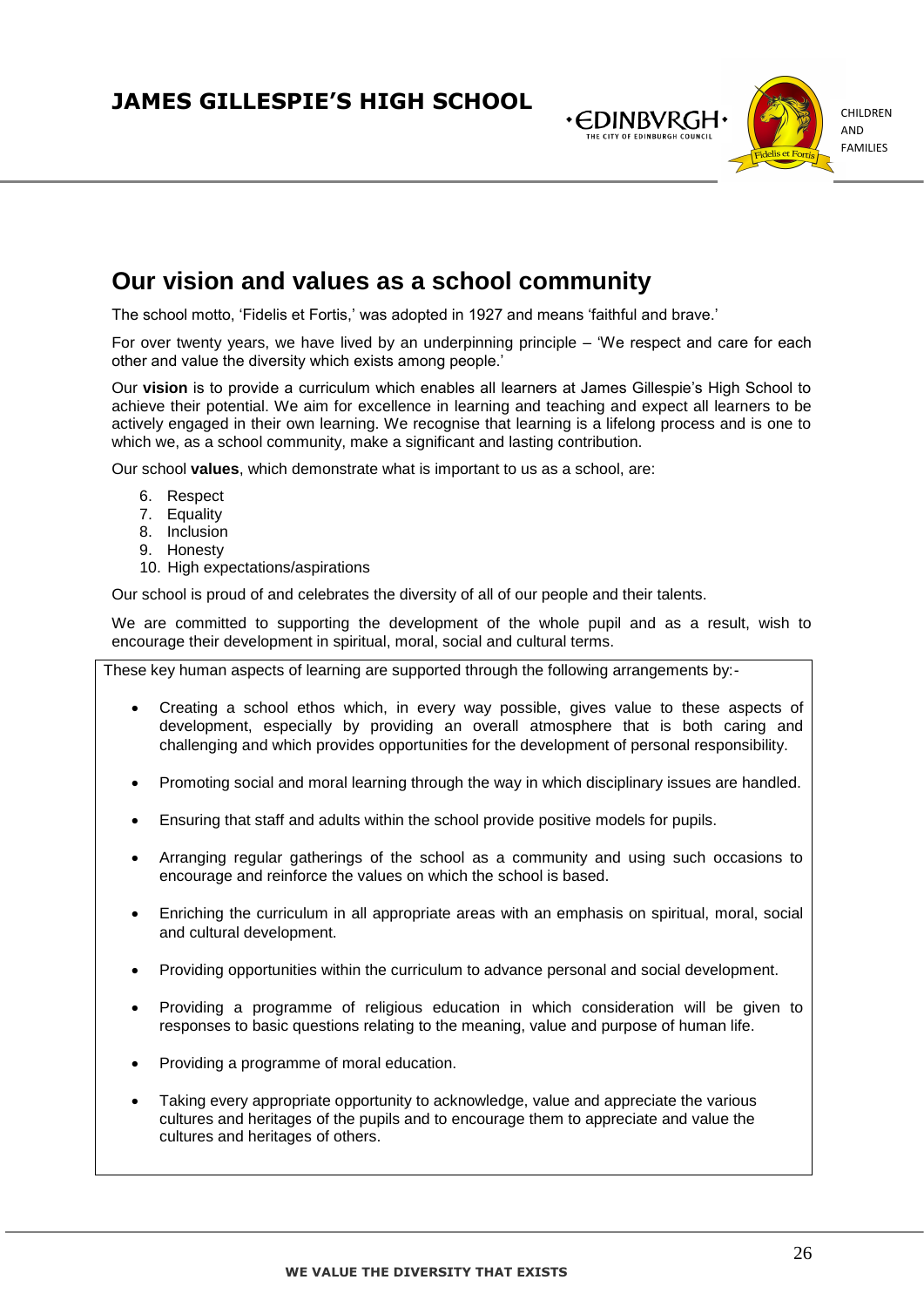

# **Promoting positive behaviour**

We wish to encourage a partnership with you to ensure the best possible standards of pupil behaviour. We take every opportunity to promote the successes of our pupils both within and outwith the school. Our school community thrives on learning of and celebrating each other's successes.

'If we are together nothing is impossible. If we are divided all will fail.' (Winston Churchill)

# **Our anti-bullying policy**

Whilst many believe that children who bully must be punished for their behaviour, it is widely accepted that this type of response is often ineffective, possibly dangerous, breeds resentment and can make the situation worse.

Punishment can make a person resentful instead of reflective. Children who bully must be given the opportunity to hear about and face up to the pain, hurt, distress and anger they have caused to others. Punishment does not help to restore relationships and can result in further retaliation.

Whilst appropriate action will be taken by the school, it is also important that all parents involved work with the school to resolve the problems in the best interests of their child or young person.

Our school policy is available on the school website.

# **Mums and Dads welcome!**

Children whose parents are actively involved and interested in their child's education invariably do best at school. Parents, therefore, are strongly encouraged to immerse themselves in the life of the school.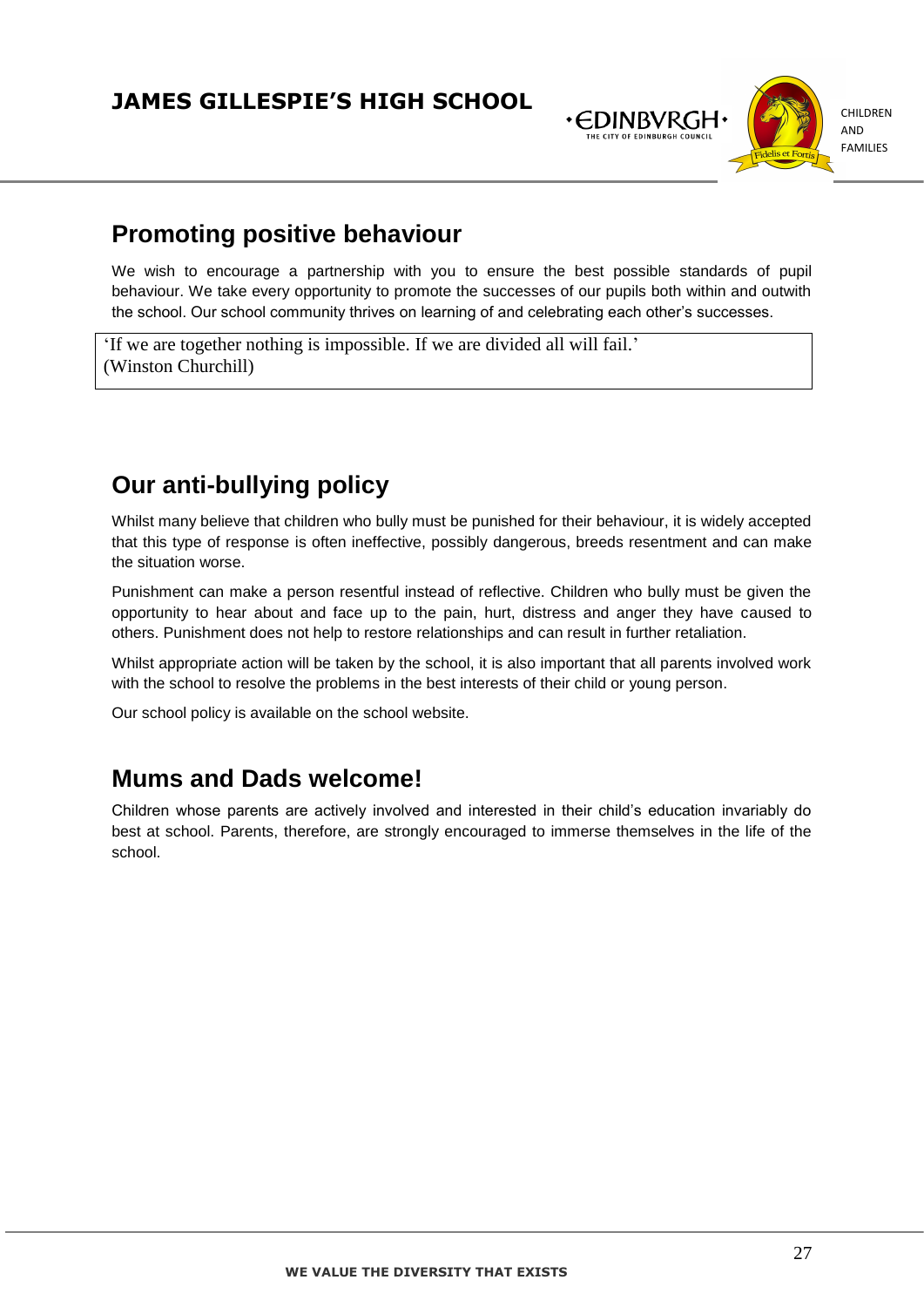

Opportunities for parental involvement in school include:

- Parent consultation evenings
- Parents' events group
- Parent Council
- Fundraising groups
- Working Groups
- James Gillespie's HS Trust
- Organising extra-curricular activities and
- Joining us on school excursions

## **Parental consultation**

We offer opportunities for you to discuss your child's progress with teachers through arranged meetings. You will be advised when these meetings take place. Over and above these set meetings, parents are welcome to contact the school at any time to ask for information or for an interview. Please see section two of this handbook for more details on home / school partnership.

# **The Parent Council**

Parent Councils are the formal representative body for parents / carers with children attending school. Parent Councils are different in each school to enable them to meet the needs of parents / carers locally.

Parents are welcomed to be:

- involved with their child's education and learning;
- be active participants in the life of the school; and
- express their views on school education generally and work in partnership with their children's schools.

All parents / carers are automatically members of the Parent Forum at their child's school. As a member of the Parent Forum all parents can expect to –

- receive information about the school and its activities;
- hear about what partnership with parents means in our school;
- be invited to be involved in ways and times that suit you;
- identify issues you want the parent council, to work on with the school;
- be asked your opinion by the parent council on issues relating to the school and the education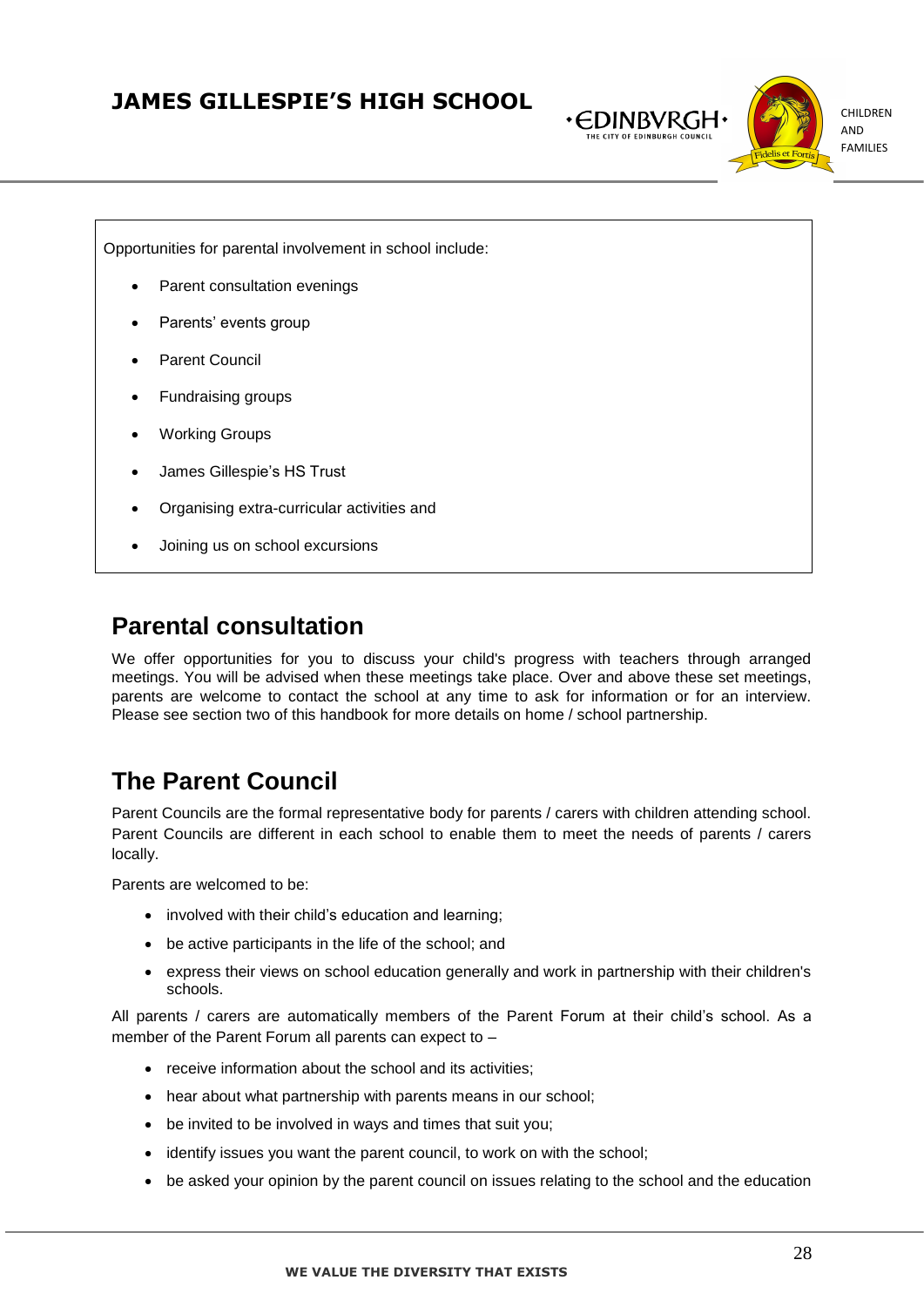

it provides;

- work in partnership with staff; and
- enjoy taking part in the life of the school in whatever way possible.

The Parent Forum decides how their representatives on the Parent Council are chosen and how the Parent Council operates. Parents / carers are encouraged to volunteer or put themselves forward to be chosen as representatives of the Parent Council if they wish.

The main aims of the Parent Council are:

- To support the school in its work with pupils
- To represent the views of parents
- To promote contact between the school, parents, pupils, providers of nursery education and the community
- To report to the Parent Forum
- To be involved in the appointment of senior promoted staff.
- To raise funds for the school for the benefit of pupils (in some schools the PTA/PA fulfils this role).

#### **Contact details for the school Parent Council are shown on the school website.**

For more information on parental involvement or to find out about parents as partners in their children's learning, please contact the school or visit the Parentzone website at [www.parentzonescotland.gov.uk.](http://www.parentzonescotland.gov.uk/)

The Parent Council is mainly responsible for arranging events for parents and raising funds for the school. Volunteers are welcome - please contact the Parent Council if you want to join in.

The Scottish Parent Teacher Council is the national organisation for PTAs and PAs in Scotland, Parent Councils can join too, and it runs an independent helpline service for all parents.

The National Parent Forum of Scotland has been set up to give Parent Councils and parents an opportunity to discuss and raise educational issues of mutual interest or concerns at a national level.

## **The Pupil Voice**

James Gillespie's High School has an active Pupil Voice, led by 10 Sixth Year students, which meets weekly to discuss issues raised and find solutions as well as initiating fundraising and charity events. They in turn meet with a Deputy Head weekly to progress and communicate ideas and issues. Most recently, discussions have included:

- S6 common room and study areas
- Emotional and wellbeing issues
- Learning surveys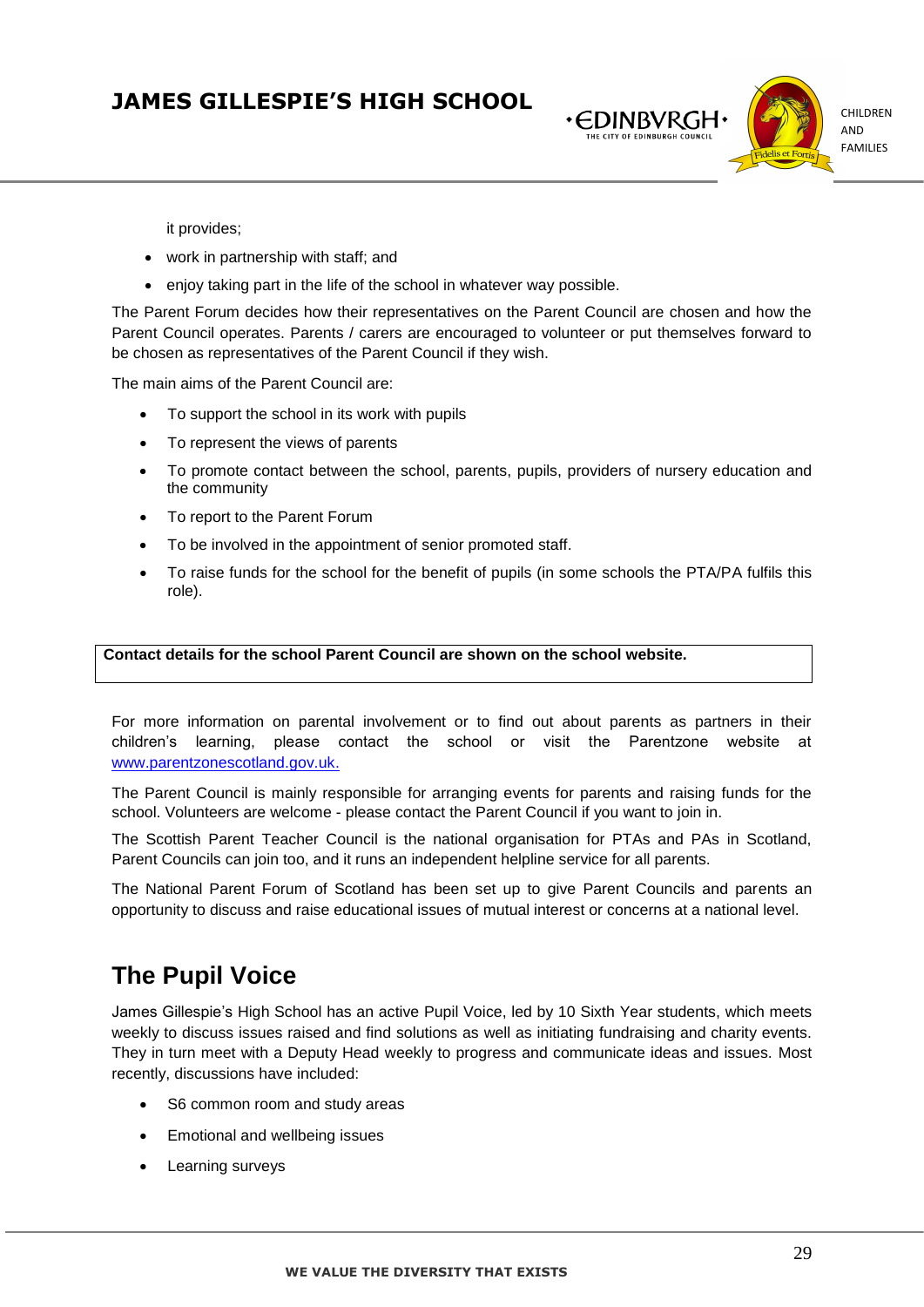

- Fund-raising initiatives
- Consultation about aspects of the new school
- Assembly presentations
- Fundraising to support Syrian refugees.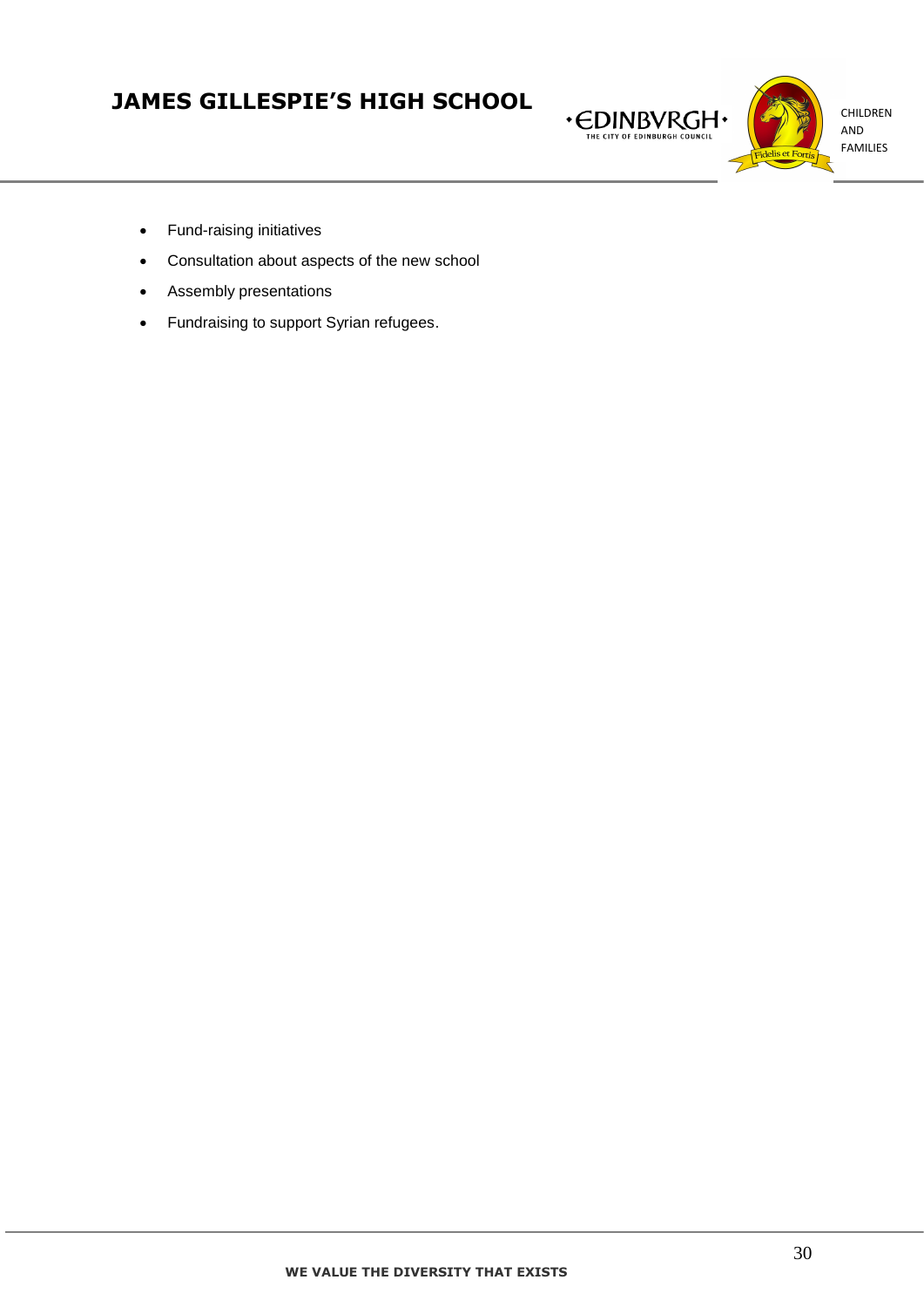CHILDREN AND FAMILIES

EDINBVRGH

# **What we teach**

Here we explain how education is planned and delivered in James Gillespie's High School, including the range of subjects and subject-areas your child will study. We introduce you to the new 'Curriculum for Excellence' and outline how pupils develop skills for learning, life and work, including literacy, numeracy and health and wellbeing in and out of the classroom. Nor do we forget to talk about homework!

We also include details on sports and outdoor activities available to pupils and the range of facilities available within the school.

And we talk about the sensitive things: lessons, for instance about the facts of life, sexual health, relationships, parenthood, drugs and addiction awareness, religious education, religious observance and your rights as a parent.

## **Curriculum for Excellence**

#### **Bringing learning to life and life to learning**

Curriculum for Excellence has now been introduced across Scotland for all 3-18 year olds – wherever they learn. It aims to raise standards, prepare our children for a future they do not yet know and equip them for jobs of tomorrow in a fast changing world.

'Glow,' Scotland's unique, world-leading, online network supports learners and teachers and plans are already in place for parents across the country to have access to Glow. Ask the school about it and a user-name and password will be provided.

Teachers and practitioners will share information to plan a child's 'learning journey' from 3-18, helping their progression from nursery to primary, primary to secondary and beyond, ensuring each transition is smooth. They'll ensure children continue to work at a pace they can cope with and with challenge they can thrive on.

Curriculum for Excellence balances the importance of knowledge and skills.

Every child is entitled to a broad and deep general education, whatever their level and ability. Every single teacher and practitioner will be responsible for the development of literacy and numeracy from Early Level through to Senior Phase.

It develops skills for learning, life and work, bringing real life into the classroom, making learning relevant and helping young people apply lessons to their life beyond the classroom. It links knowledge in one subject area to another - helping children to make connections in their learning. It develops skills which can enable children to think for themselves, make sound judgements, challenge, enquire and find solutions.

There are new and evolving ways of assessing progress and ensuring children achieve their potential. And there are now new qualifications for literacy and numeracy. Highers and Advanced Highers continually evolve take account of and support the new approaches to learning and teaching.

There is an entitlement to personal support to help young people fulfil their potential and make the most of their opportunities with additional support wherever that's needed. There will be a new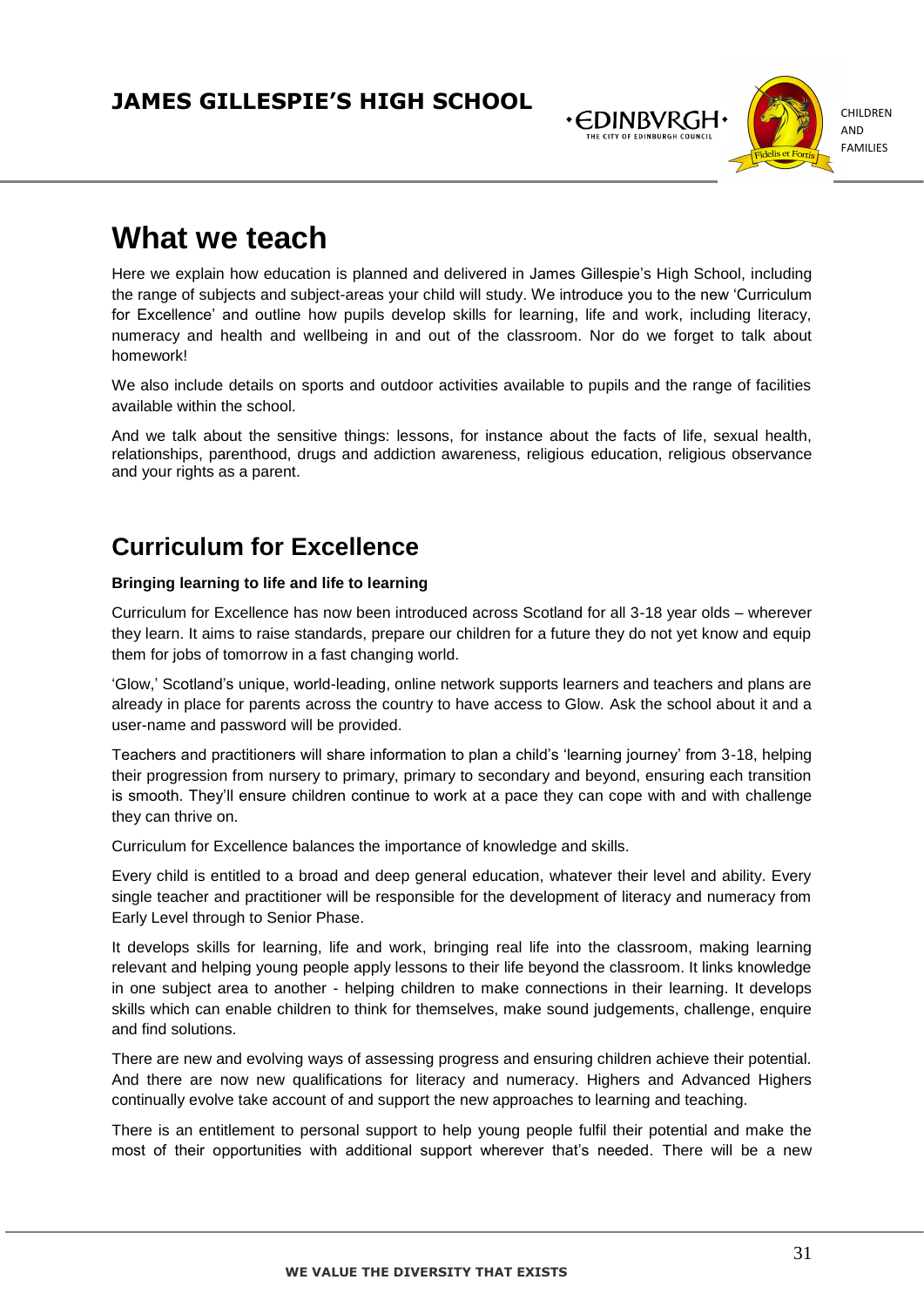EDINBVRGH

emphasis by all staff on looking after our children's health and wellbeing – to ensure that the school is a place where children feel safe and secure.

Ultimately, Curriculum for Excellence aims to improve our children's life chances, to nurture successful learners, confident individuals, effective contributors, and responsible citizens, building on Scotland's reputation for innovation and excellent education.

## **Curriculum rationale and structure**

#### **Broad General Education**

The period of education from pre-school to the end of S3 (S2 in the case of Gillespie's) has the particular purpose of providing each young person in Scotland with a broad general education. All learners are entitled to experience a Broad General Education which will include all of the experiences and outcomes across all curriculum areas up to and including the third level, as far as this is consistent with their learning needs and prior achievements.

The curriculum at this stage of learning is structured around 8 Curricular Areas:

- 1. Expressive Arts
- 2. Health & Wellbeing
- 3. Languages (English & Modern Languages) & Literacy
- 4. Mathematics & Numeracy
- 5. Religious & Moral Education
- 6. Sciences
- 7. Social Studies
- 8. Technologies

#### **S1 to S3 (Includes the Broad General Education)**

The **S1 curriculum** offers a broad range of subjects covering all curricular areas.

Numbers shown are periods per week. (Approximately 1 hour in length)

**S1**

| Subject area          | Periods per<br>week | <b>Curricular Area</b>          |
|-----------------------|---------------------|---------------------------------|
| English               | 4                   | Languages and Literacy          |
| Maths                 | 4                   | <b>Mathematics and Numeracy</b> |
| Modern Languages      | 3                   | Languages and Literacy          |
| History               | 1                   | <b>Social Studies</b>           |
| Geography             | 1                   | Social Studies                  |
| <b>Modern Studies</b> | 1                   | <b>Social Studies</b>           |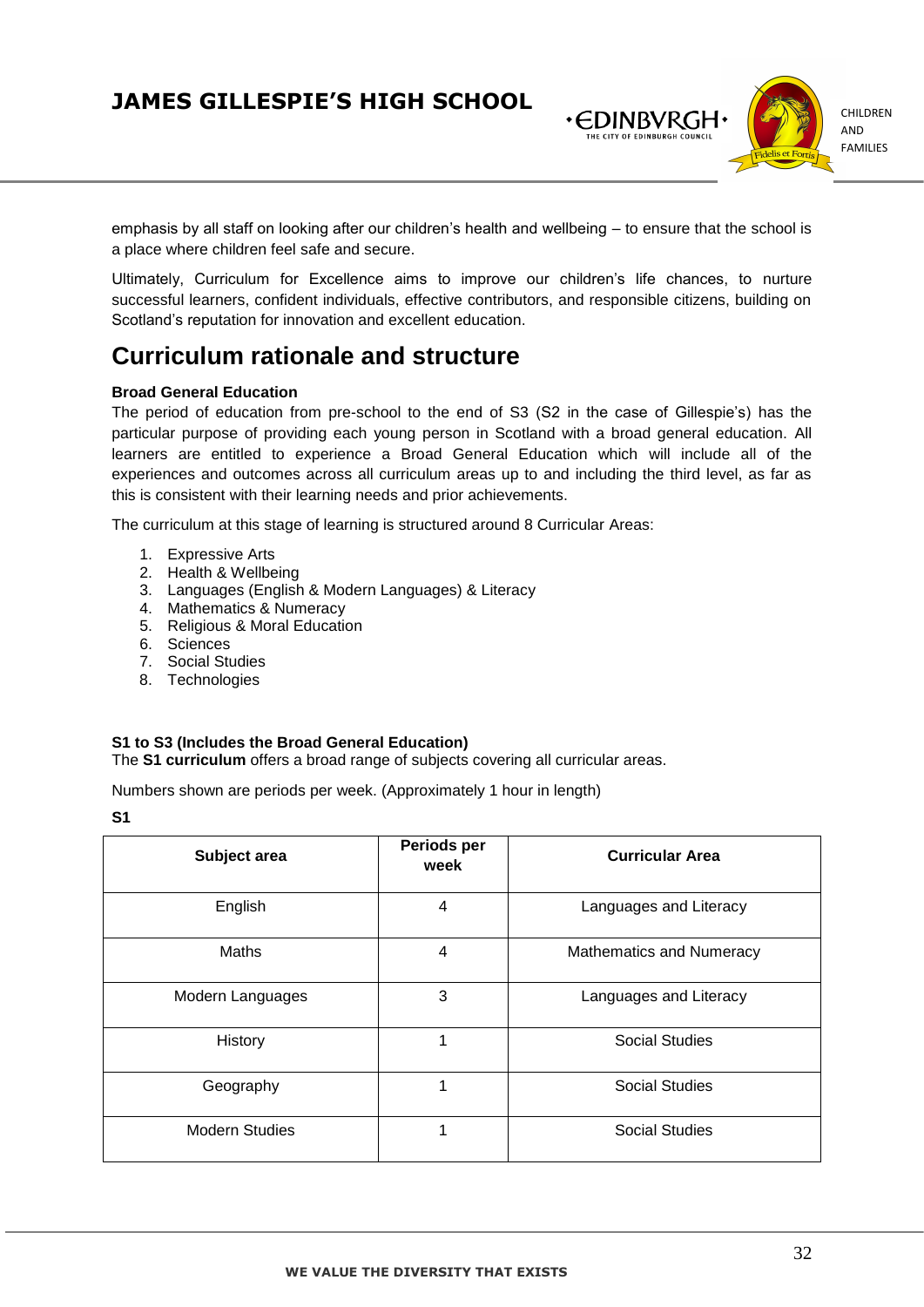

| Religious, Moral and Philosophical<br>Studies (RMPS) | 1   | Religious and Moral Education |
|------------------------------------------------------|-----|-------------------------------|
| <b>Physical Education</b>                            | 2   | Health and Wellbeing          |
| Personal and Social Education (PSE)                  | 1   | Health and Wellbeing          |
| <b>Sciences</b>                                      | 3   | Sciences                      |
| Craft, Design and Technology (CDT)                   | 1.5 | Technologies                  |
| Information, Communication and<br>Technology (ICT)   | 1   | Technologies                  |
| Art and Design                                       | 1   | <b>Expressive Arts</b>        |
| Music                                                | 1   | <b>Expressive Arts</b>        |
| Drama/Media                                          | 1   | <b>Expressive Arts</b>        |
| Food and Health Technology (FHT)                     | 1.5 | Health and Wellbeing          |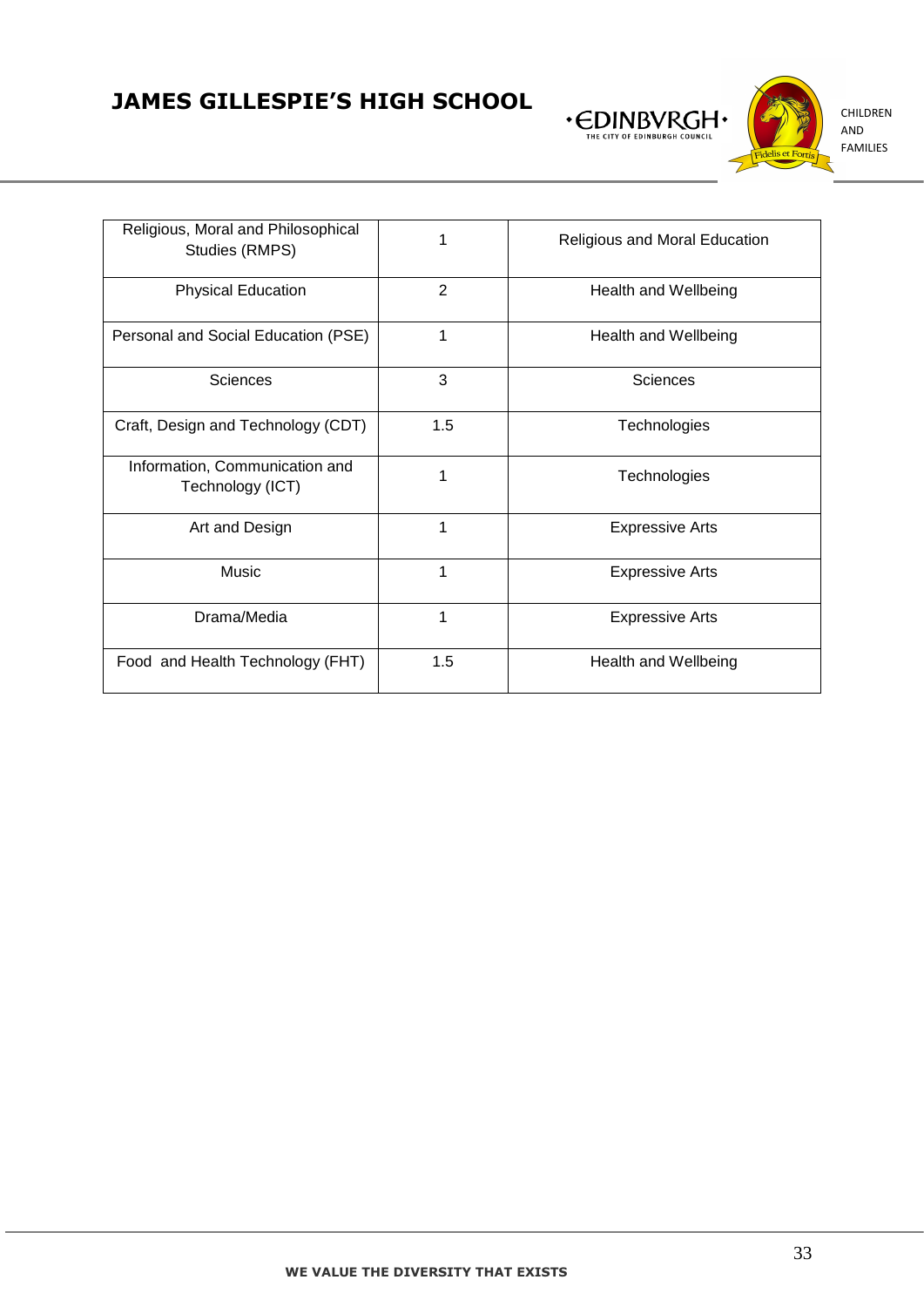**EDINBVRGH** 



Courses are planned around the Experiences and Outcomes and choice is introduced mainly through learning outcomes and sometimes within subject topics. Interdisciplinary learning takes place across subjects and through focus projects such as Museum Project, Health and Wellbeing (HWB) project, Gaelic Film, Sciences and Religious, Moral and Philosophical Studies (RMPS), and in the S1 outdoor residential experience. Literacy, Numeracy, and HWB increasingly permeate all subjects and are the responsibility of every teacher.

#### **S2 Curriculum**

In S2, learners continue with a broad subject base.

| Subject area                                         | Periods per<br>week | <b>Curricular Area</b>        |
|------------------------------------------------------|---------------------|-------------------------------|
| English                                              | 4                   | Languages and Literacy        |
| Maths                                                | 4                   | Mathematics and Numeracy      |
| Modern Languages                                     | 3                   | Languages and Literacy        |
| History                                              | $\mathbf{1}$        | <b>Social Studies</b>         |
| Geography                                            | $\mathbf{1}$        | <b>Social Studies</b>         |
| <b>Modern Studies</b>                                | $\mathbf{1}$        | <b>Social Studies</b>         |
| Religious, Moral and Philosophical<br>Studies (RMPS) | $\mathbf{1}$        | Religious and Moral Education |
| <b>Physical Education</b>                            | $\overline{2}$      | Health and Wellbeing          |
| Personal and Social Education<br>(PSE)               | $\mathbf{1}$        | Health and Wellbeing          |
| <b>Sciences</b>                                      | 3                   | <b>Sciences</b>               |
| Craft, Design and Technology (CDT)                   | $\mathbf{1}$        | Technologies                  |
| <b>Computing Science</b>                             | $\mathbf{1}$        | Technologies                  |
| <b>Business Studies</b>                              | $\mathbf{1}$        | <b>Social Studies</b>         |
| Art and Design                                       | $\mathbf{1}$        | <b>Expressive Arts</b>        |
| Music                                                | $\mathbf{1}$        | <b>Expressive Arts</b>        |
| Drama/Media                                          | $\mathbf{1}$        | <b>Expressive Arts</b>        |
| Food and Health Technology (FHT)                     | $\mathbf{1}$        | Health and Wellbeing          |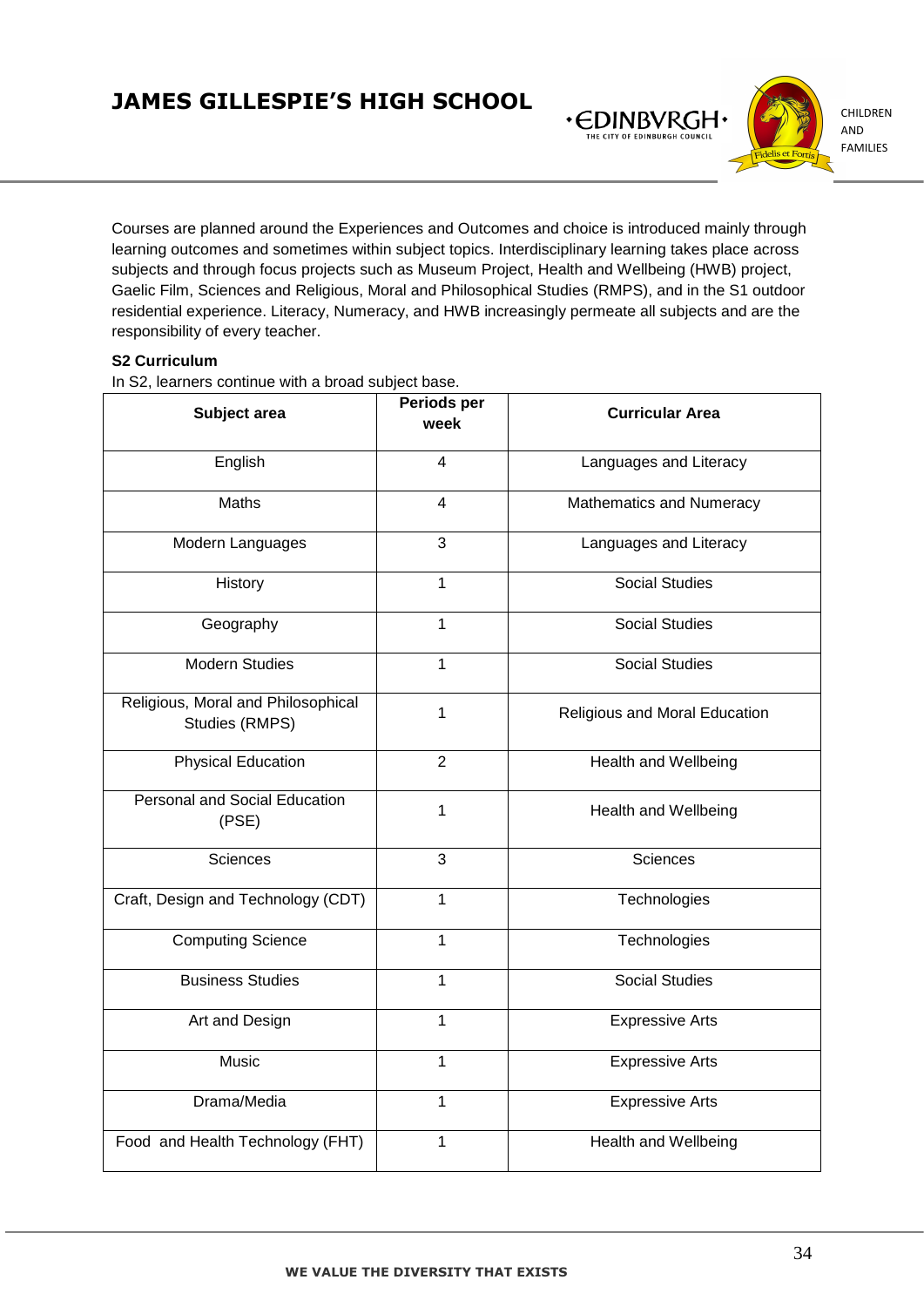EDINBVRGH

It is expected that all learners will have covered the significant aspects of each subject by the end of S2. Teachers are expected to have covered the content-based, subject-specific Experiences and Outcomes in each subject at level 3 by the end of S2.

At this stage, some specialisation takes place and pupils choose subjects to take forward into S3. This allows them to pursue interests and personal preferences. All pupils are entitled to continue with the study of subjects from each curricular area and we strongly encourage pupils to choose from each of the 8 curricular areas. However, in order to cater for the needs of individuals, we do allow pupils to specialise further if everyone (pupil, parents and teachers) is agreed that this is the correct decision for this individual.

English, Maths, PE, RMPS, PSE, and a Modern Language are compulsory throughout S3 and S4 for all learners, unless a learner has specific needs which are best addressed by following an alternative route (e.g. Support for Learning to enhance Literacy, Numeracy and provision of vocational learning opportunities such as 'Skillforce'). In addition, learners select 5 other subjects.

#### **S3 curriculum**

In S3 and S4 learners specialise further according to choice and aspiration. Some subjects (Maths, English and a Language are compulsory).

| <b>Subject</b>                                                                                         | <b>Periods per Week</b>       |
|--------------------------------------------------------------------------------------------------------|-------------------------------|
| English                                                                                                | 3 periods                     |
| Maths                                                                                                  | 3 periods                     |
| Modern Languages (One or more from<br>French, German, Gaelic, Gaidhlig, Urdu,<br>Mandarin and Spanish) | 3 periods                     |
| Sciences (One or more from Environmental<br>Science, Biology, Chemistry and Physics)                   | 3 periods                     |
| History                                                                                                |                               |
| Geography                                                                                              |                               |
| <b>Modern Studies</b>                                                                                  |                               |
| Psychology                                                                                             |                               |
| <b>RMPS</b>                                                                                            |                               |
| Design and Manufacture                                                                                 | <b>Curricular</b>             |
| <b>Graphic Communication</b>                                                                           | <b>Choice</b>                 |
| <b>Practical Woodworking</b>                                                                           |                               |
| <b>Business Management</b>                                                                             | areas                         |
| Art                                                                                                    | (3 periods allocated to each) |
|                                                                                                        |                               |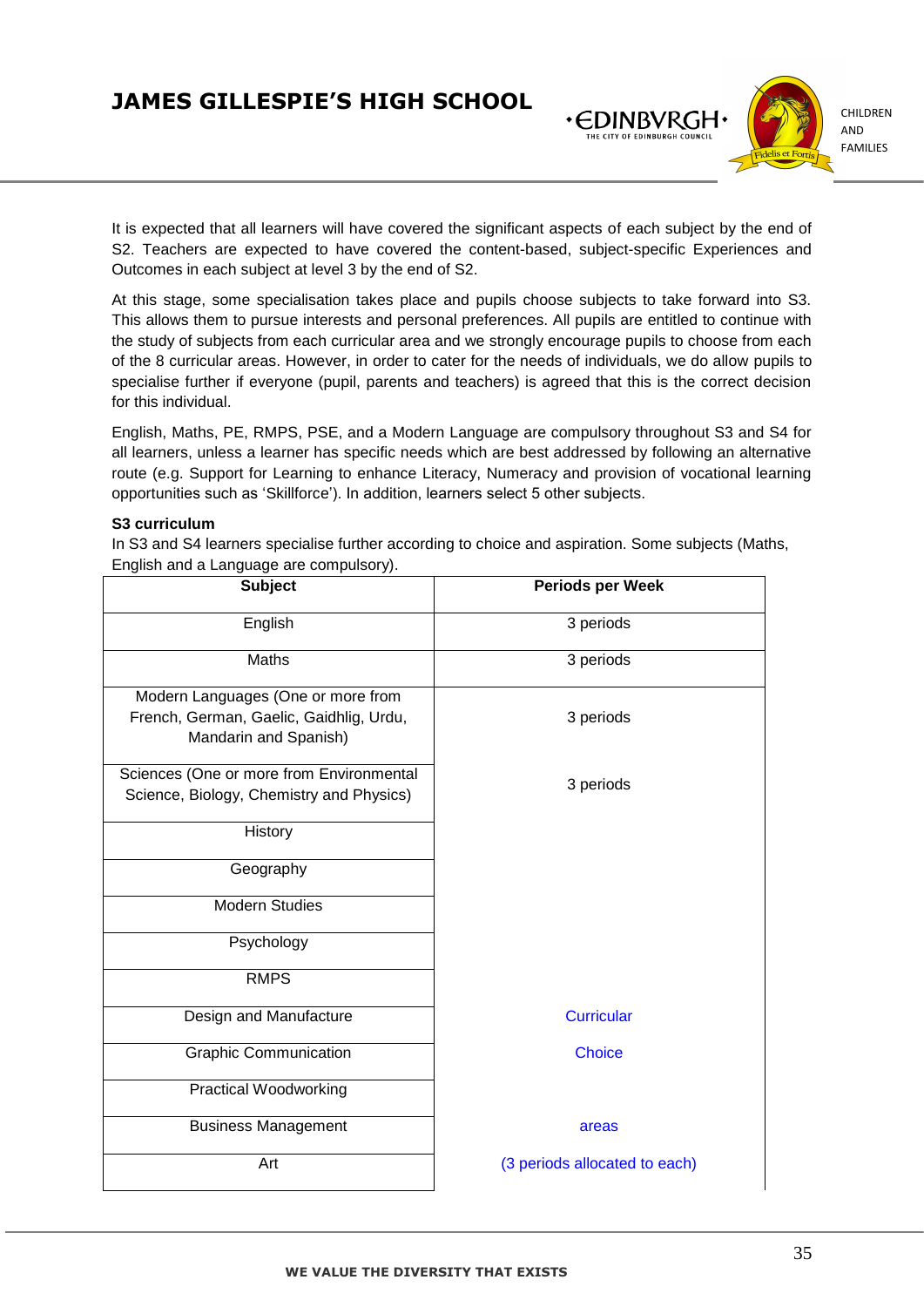

In S3, programmes of work are planned around the Experiences and Outcomes of level 4, with some pupils consolidating work at level 3 and most pupils stretching into work at National 4 and 5 levels. Work which will form useful preparation in terms of content, skills and methods of assessment for the Nationals is undertaken as part of level 4 and National 5 level work. Where appropriate pupils undertake assessments for the National qualifications during S3.

#### **Learner Reviews**

In February/March of S3, there is a learners' review at which stage a planning discussion will be held involving parents and pupils for those young people for whom 8 subjects is deemed to be inappropriate.

#### **Senior Phase (S4, 5 and 6)**

All young people in Scotland have an entitlement to a senior phase of education which:

- Provides specialisation, depth and rigour
- Prepares them for achieving qualifications to the highest level of which they are capable
- Continues to develop skills for learning, skills for life and skills for work
- Continues to provide a range of activities which develop the four capacities (Confident individuals, Successful Learners, Responsible citizens and Effective Contributors).
- Supports them to achieve a positive and sustained destination

In planning our Senior Phase we also take account of our context as a very high attaining and achieving school. Attainment levels are consistently well above national and city averages at every stage and the stay-on rate post 16 is very high, with around three guarters of our S1 intake going on to study in Further and Higher Education. It is essential that we continue to support these high aspirations.

CHILDREN AND FAMILIES

EDINBVRGH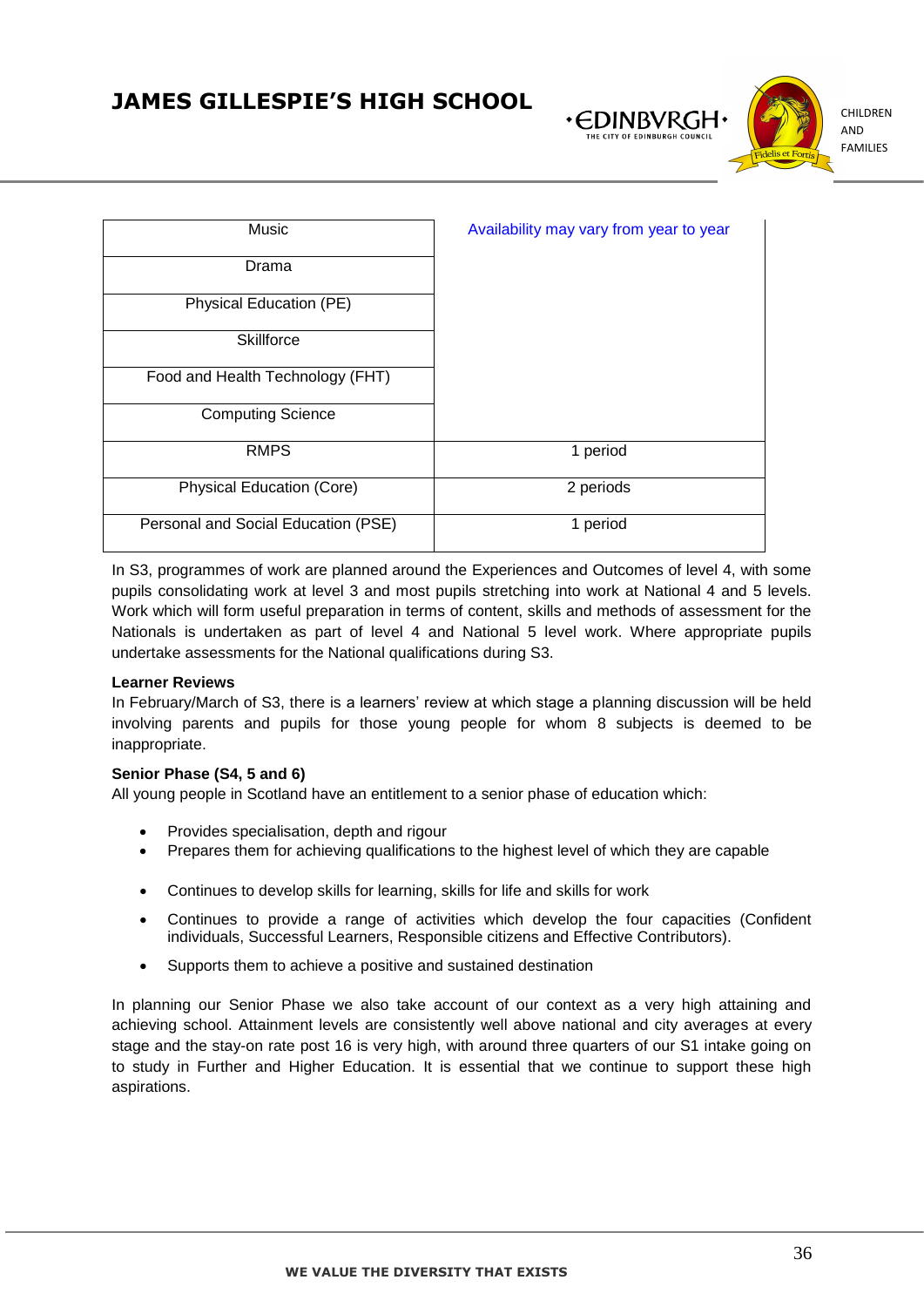

In summary, in S4, pupils may take

- 8 courses at SCQF(\*) 3, 4 or 5;
- 5, 6 or 7 courses at these levels with additional vocationally orientated options. *(\*) Scottish Credit and Qualifications Framework* (*SCQF*)

We shall always endeavour to provide a learning experience suited to the needs of individual learners. The range of subjects on offer will be influenced by the choices our pupils make and the resources available to us.

During S4, pupils are encouraged to undertake a week of work experience at a location of their choice. Guidance staff will advise and support pupils through this process. S5 and S6 pupils may augment their studies by undertaking a longer work experience placement.

The range of courses on offer to pupils in the Senior Phase has recently been extended to include:

- Community Sports Leadership Award (CSLA)
- Jobs and Enterprise Training (Jet)
- 'Steps to Work' training
- Personal Finance
- Psychology
- **Hospitality**
- Skillforce and
- College options

In addition, we also share some classes with other secondary schools in Edinburgh.

At the end of S4 pupils will select 5 courses for S5. At this stage they will be able to choose courses up to and including courses at SCQF level 6 (Higher). In S5, we expect all learners to have a full timetable.

As pupils move into S6, a further review of learning takes place in order to consider pathways which will support them into a positive post school destination. In S6, pupils may choose to have between 3 and 5 courses. S6 pupils are expected to become involved in a combination of both community and leadership projects. Each year a group of staff and 70-100 students and parents from JGHS visits South Africa. Whilst there they work with a number of pupils from a variety of different schools.

Throughout the year many S6 students also engage in fund raising and peer support activities for younger pupils.

#### **National Assessments**

From May 2014 new 'Curriculum for Excellence' assessments for National 3, National 4 (replacing General and Intermediate 1) and National 5 (replacing Credit and Intermediate 2) were launched. At the end of S4, pupils will be assessed in up to 8 subjects. It is anticipated that the vast majority of JGHS pupils will be presented for National 5 which leads directly to Highers (National 6) in S5.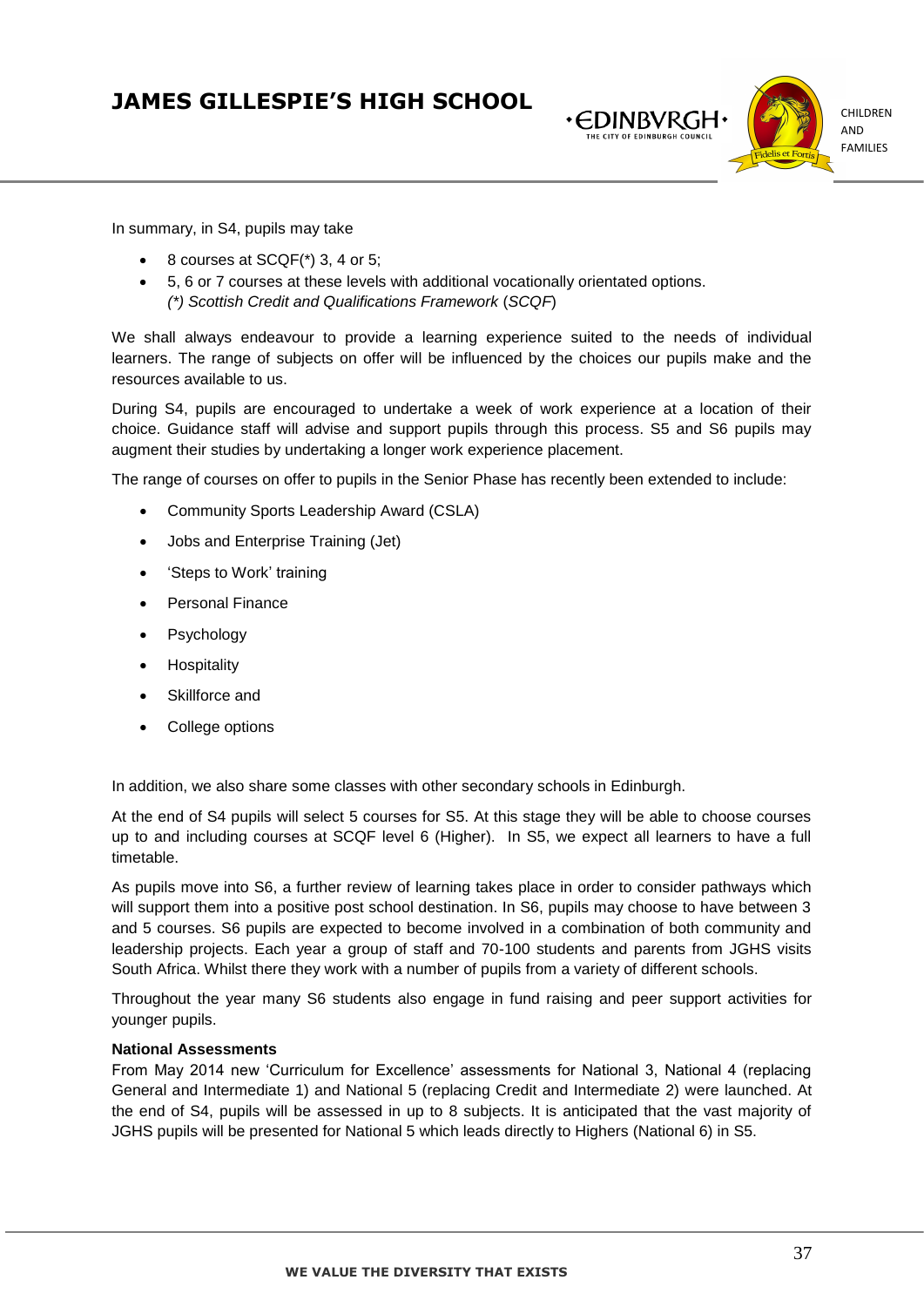CHILDREN AND FAMILIES

DINBVRGH

Assessment at Nationals 3 and 4 are internally assessed, whilst assessments at National 5 are external and are taken as examinations in May and June in the latter stages of S4. (Further details of the revised Curriculum Assessments can be found on the SQA website).

#### **The Whole Curriculum**

In addition to the formal curriculum outlined above, the value of other educational experiences is recognised. Provision in JGHS seeks to address the four contexts of learning.

#### **1 Curriculum areas, subjects and courses**

The formal curriculum described above.

#### **2 The Ethos and life of the school as a community**

Learners are expected to contribute to the school community at every stage of their schooling.

Shared school values are communicated and promoted through Assemblies, through Personal and Social Education programmes and especially how we all go about our daily business. Learners are encouraged to contribute to the life and work of the school community by participating in the pupil councils, committees, volunteering as Prefects, Befrienders or South Africa charity work. Charity fundraisers usually involve the whole school and are organised by S6 students supported by identified staff and the student run charity group BENE. Clubs such as Eco schools help to promote social responsibility and many pupils participate in clubs and activities. Senior students support events such as parents' evenings and represent the school in a variety of ways over the course of the year. Some pupils take on official responsibilities such as Sports ambassadors, Sports captains, Heads of committees and Heads of Student Council.

#### **3 Interdisciplinary Learning**

Interdisciplinary learning approaches are used to connect learning across subject areas and relate this to school and wider social contexts. A range of Interdisciplinary projects exist from S1 to S3.

**S1** S1 have a health unit involving PE, Food Technology, Sciences and Maths, and ICT. There is also a combined Scots unit between English and Drama. In S1 there is also a combined Geography and Chemistry project around the Motherwell chemical spill. Science and RMPS have developed a successful link where both work on the science and ethics of cloning. There are also interdisciplinary learning activities between ICT and Sciences and between ICT and Geography.

**S2** In S2 there is Gaelic and Media interdisciplinary collaboration where a Gaelic film is written and produced which has led to some fantastic outcomes and awards. Media is also involved with English in the writing of and producing of plays. A further media unit between music and media sees music being composed by classes for trailers they are writing in Media. Similar collaboration is being planned with History. A further collaboration exists between English and Art for a Museum project where all S2 young people study various artists in Art and then write linked poetry. This has led to some excellent creativity.

**S3** pupils in Music and Modern Languages and Modern Studies combine to create a rap around the theme of Plight of the child soldier. This is followed by a performance.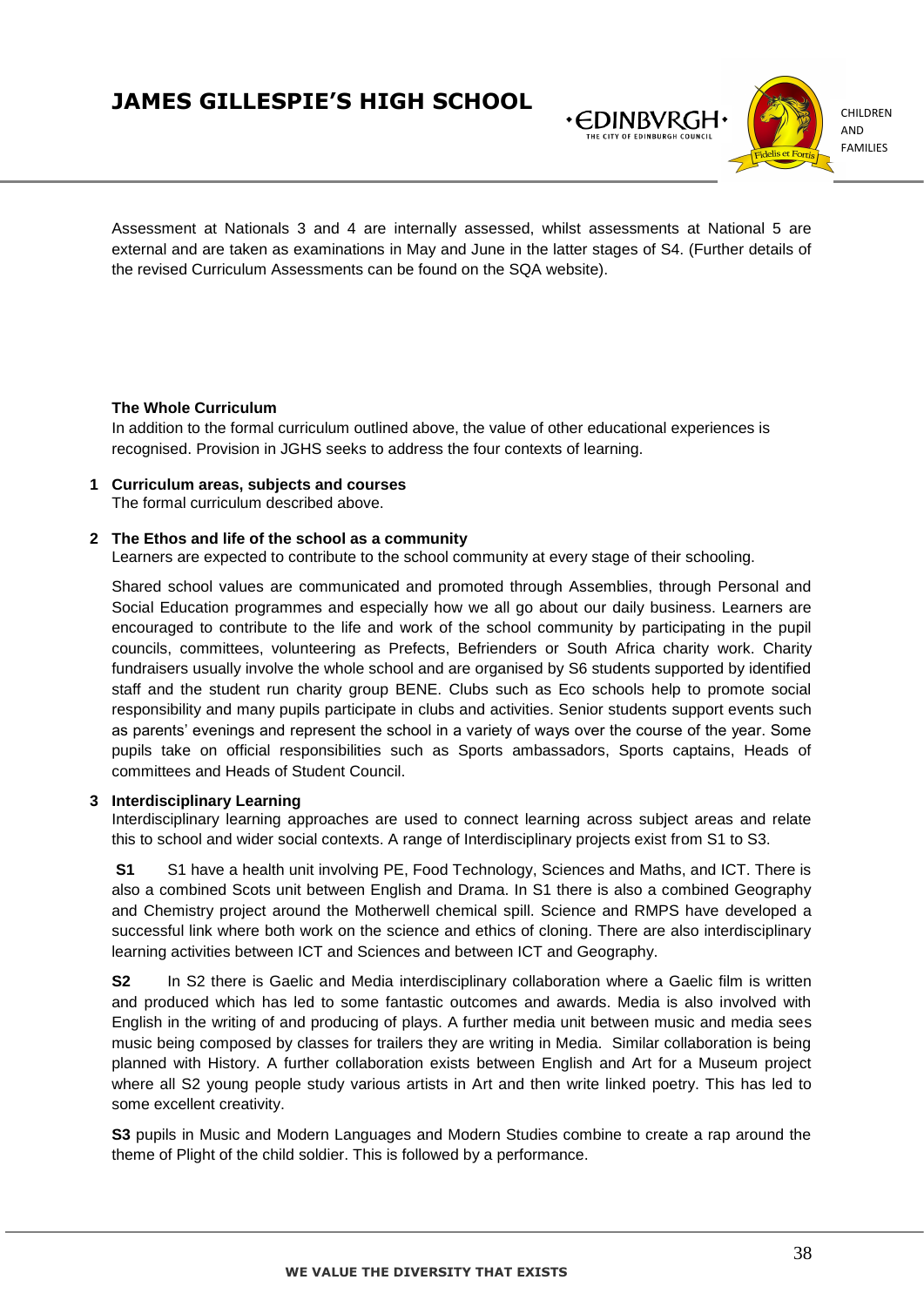CHILDREN AND FAMILIES

DINBVRGH

Currently there are plans to develop a citizenship project around outside speakers and involving several departments.

#### 4 **Opportunities for Personal Achievement**

Throughout the year, we offer a wide-ranging programme of extra-curricular activities and clubs, including 30 sport clubs over 20 different teams, several concerts with bands and orchestra, a pipe band and choirs. There are many creative opportunities in film, music and drama and debating and a fantastic Diversecity Show. We have an active Duke of Edinburgh Programme which begins in S3 with Bronze and continues through to S6 where students may achieve Gold. There are many trips and residential excursions at home and abroad, as well as participation in competitions and other challenges. Our senior pupils participate in the John Byrne award and Youth Philanthropy Initiative (YPI) in support of local charities. Leadership and enterprise is encouraged throughout the school. There are many opportunities to perform and represent the school in a variety of contexts at every stage and our young people are encouraged to become involved in the rich opportunities the school offers.

We work with a variety of partner agencies to broaden and enrich the activities and experiences on offer to pupils.

#### **Learning and Teaching**

The curriculum can only be successful if it is delivered through excellent learning and teaching and this is at the heart of our curriculum. Staff in JGHS are constantly evaluating the learning experience which is provided in order to improve it and incorporate new and innovative ways of engaging and supporting learners. A wide range of teaching strategies are employed in lessons: assessment for learning techniques, direct teaching, peer work, group work, individual work, use of text, practical work, use of ICT, taking learning out of the classroom and bringing experts into the classroom, all of which are designed to actively engage pupils in their own learning. Observation, Learning communities, survey, data and feedback are all considered in improving the learning experiences and staff readily engage with continuous professional development in order to enhance their practices. Resources are regularly reviewed and enhanced as opportunities permit and circumstances evolve.

#### **The Future**

Our curriculum is under constant review and we are always keen to learn from evolving best practice. Our longer term plan nay involve diversifying routes into the Senior Phase to allow pupils to choose courses at different levels and with different time allocations (full width and half width columns). However, this will involve significant changes to courses and to our school day.

Staff, pupils and parents will be consulted throughout the next few sessions and changes will be made that build on and enhance current provision.

Please contact the Head Teacher if you would like any further information about the curriculum within our school.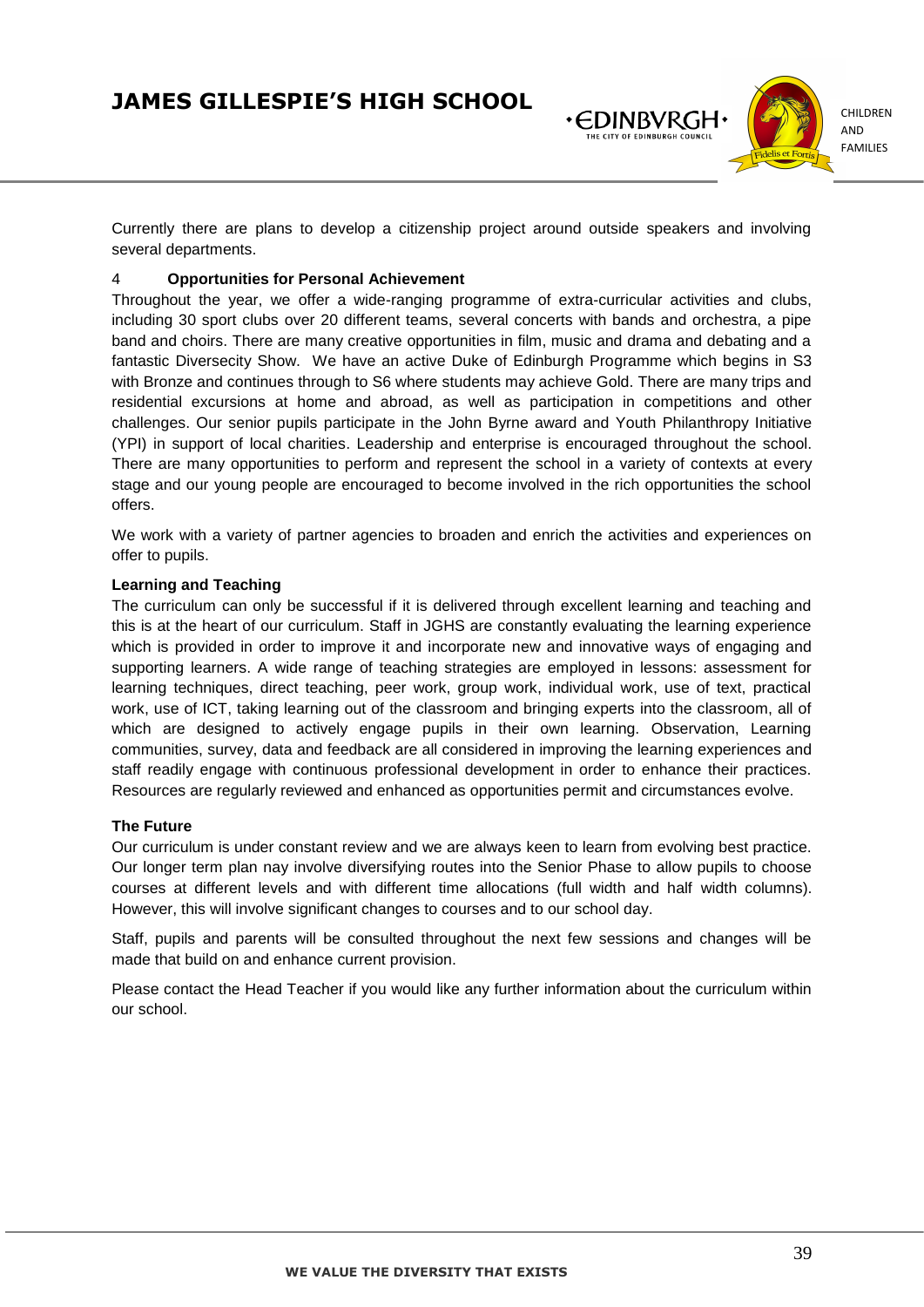

EDINBVRGH

## **Active Learning**

Curriculum for Excellence emphasises the value of an active learning approach. In the early years, children will have a range of learning experiences that include planned and purposeful play and stimulating learning which engages and challenges children's thinking using real life and imaginary situations. As children progress through school they continue to be involved in active learning experiences which are engaging and give them ownership of their own learning.

#### **Planning children's and young People's Learning**

Teachers recognise that young people learn best when they are engaged, enthusiastic and interested in what they learn and this is greatly enhanced if they have choice: Choice in what they learn, how they will learn and how they will demonstrate their learning. To that end pupils decide to learn a skill through a choice of topics; they may choose to research a subject through internet, library materials, interviews etc.; they may present their learning through essays, group presentation, talks, power points and mind map exercises. Students are involved at all stages and subjects in planning long and short term work and projects and are encouraged to evaluate their own and peer work and give regular feedback on their learning through focus groups and questionnaires .

Parents are given regular tracking reports and there is a calendar of parents' nights to share individual progress and parents' evenings at key transition points to discuss information about staying on at school, going to college and university, work experience and volunteering. Parents are consulted on a range of matters throughout the session. This is done through a variety of means, including newsletters, questionnaires, text links to web based documents and discussion at the parents' Council.

Teachers in nursery, primary and secondary schools share their learning intentions with pupils, parents and carers. This takes place on a day-to-day basis, by agreeing the aims of an individual piece of work.

Longer-term planning also takes place in a variety of forms.

## **Homework**

Pupils are regularly given homework to support their learning and to encourage them to become more organised, independent and reflective in their learning. Homework tasks will be given where a teacher feels a particular child or group of children may benefit from it.

The home study will be organised according to the stage and ability of the child, it can arise from all curricular areas, and it may include reading, written, oral, research or practical activities. The tasks set are intended to be interesting, worthwhile and challenging for the child and will focus on skills as well as knowledge.

Parents are encouraged to help pupils with their homework as a means of keeping them up to date with the work of the class and the child's progress and to promote partnership between the school and parents. Homework provides an opportunity to consolidate what has been learned in class, and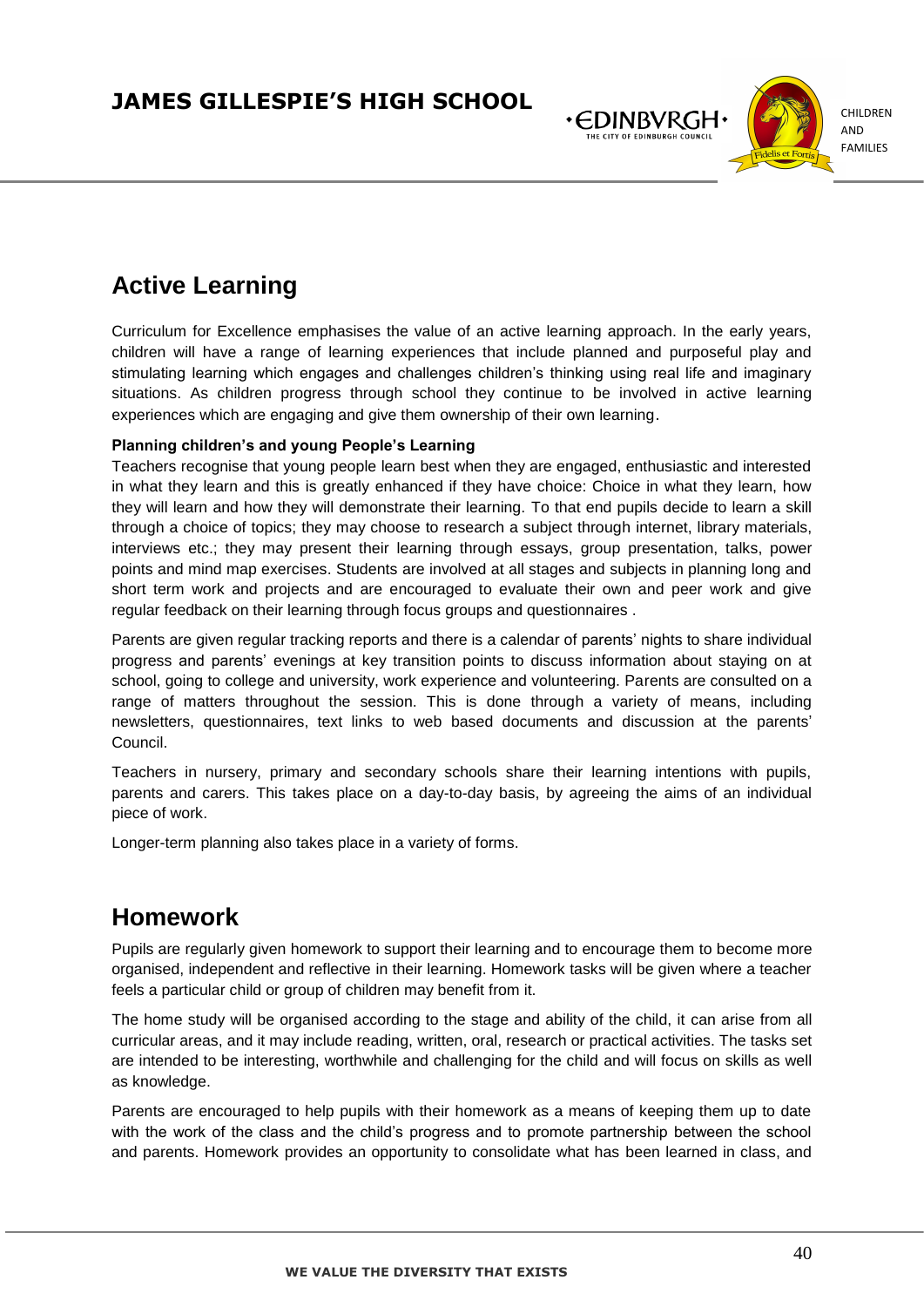EDINBVRGH

makes you aware of what your child is learning and provides you with a useful discussion starter and it's a vital part of your child's education.

We issue every pupil in S1-S3 each session, with a Pupil Planner – in which they are to note and organise their homework and every aspect of school life, and they are expected to spend the following **minimum** time on the subjects listed for each school day. Homework is not set for years one to three during holidays.

First Year/Second Year – one hour Third Year/Fourth Year – one and a half hours Fifth Year/Sixth Year – two hours

If homework is not set, pupils are expected to reflect on their day's learning, to revise and read their subjects as timetabled.

Homework is essential to the education of every pupil. Parents are informed if set homework is persistently neglected. From Second Year onwards pupils following certificate courses must be prepared to study regularly and conscientiously throughout the course. Higher and Advanced Higher Level courses are especially demanding and success requires considerable effort.

## **Religious and Moral Education – and religious observance**

Religious and Moral Education classes are **non-denominational** and study a wide range of world religions and personal beliefs. In later years our pupils have an opportunity to discuss topical subjects such as racism or multi-cultural issues. Classes are compulsory but parents do have a statutory right to withdraw their child and should write to the Head Teacher giving their reason.

From the autumn of 2014 a varied 'Time for Reflection' programme, in line with statutory obligations and the context of the school, was introduced. We all, through life, will attend weddings, funerals and memorial services, and learning how to conduct oneself on such occasions is a useful part of a child's education.

Nevertheless parents – again - have a right in law to withdraw their child from such events. You should contact the Head Teacher, in writing, and alternative arrangements will be made for your child. In such circumstances students may be told to join another class or to undertake private study.

**Legally, at the age of sixteen parents cease to give direction; instead they offer guidance to their children. This means that the rights and responsibilities transfer to the pupil.**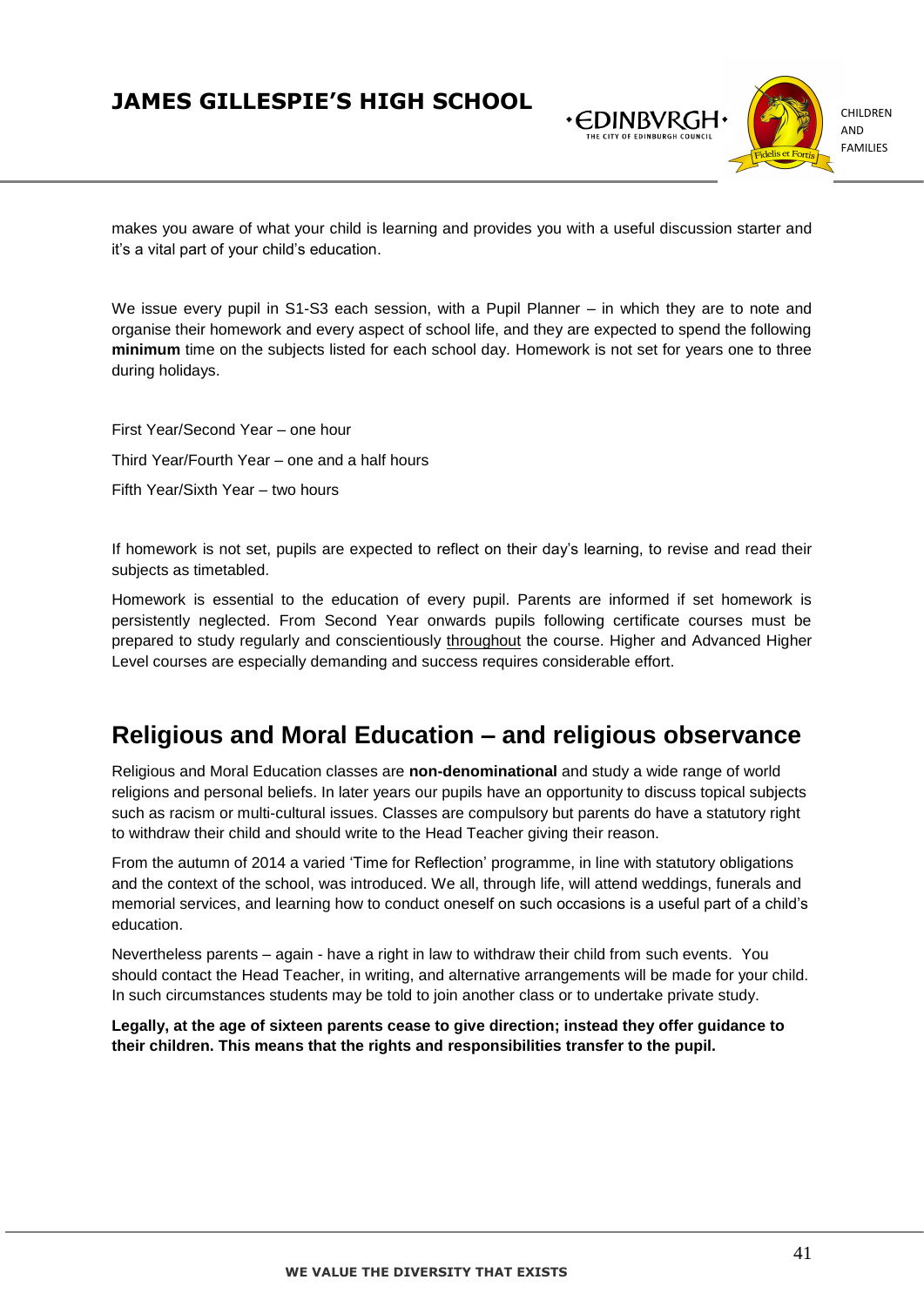EDINBVRGH



## **Extra-Curricular activities**

There is a range of extracurricular activities available for pupils during lunchtime and after school. Parents will be informed about these by the school. In addition to in-school activities, classes also make varied and regular educational visits and field studies. These visits are linked to pupils' class work.

For more information see http://www.jghs.edin.sch.uk/ExtraCurric.html.

## **An 'Active School'**

Child obesity is a growing concern in Scotland. The fundamental aim of the 'Active Schools' programme is to give school-aged children the tools, motivation and the opportunities to be more physically active throughout their school years and into adulthood. These opportunities are available before, during and after school, as well as in the wider community. For further information contact the Active Schools Coordinator by phoning or emailing the school.

#### **Assessment**

As pupils progress through our school, teachers use a range of assessment strategies, including Assessment for Learning strategies as well as setting tests. Pupils are also involved in assessing their own progress and developing their next steps.

We recognise that all pupils do not develop and progress at the same rate and, therefore, we use both group and individual methods to ensure that all pupils are given appropriate instruction and the opportunity to succeed. Please contact the school as soon as possible if you have any concerns about your child's progress.

#### **Pupil Profile**

S3 students will all complete pupil profiles where they capture all their achievements and attainment in all areas from S1 to S3. This will help them to take pride in their achievements and self- evaluate their progress.

# **Pastoral Care**

This section gives information about how pupils' additional support needs will be identified and addressed and the types of specialist services provided within our school. We have two dedicated departments: Support for Learning – to help children with particular educational needs; and Support for Pupils, broadly similar to the 'Guidance' system of old, but much better.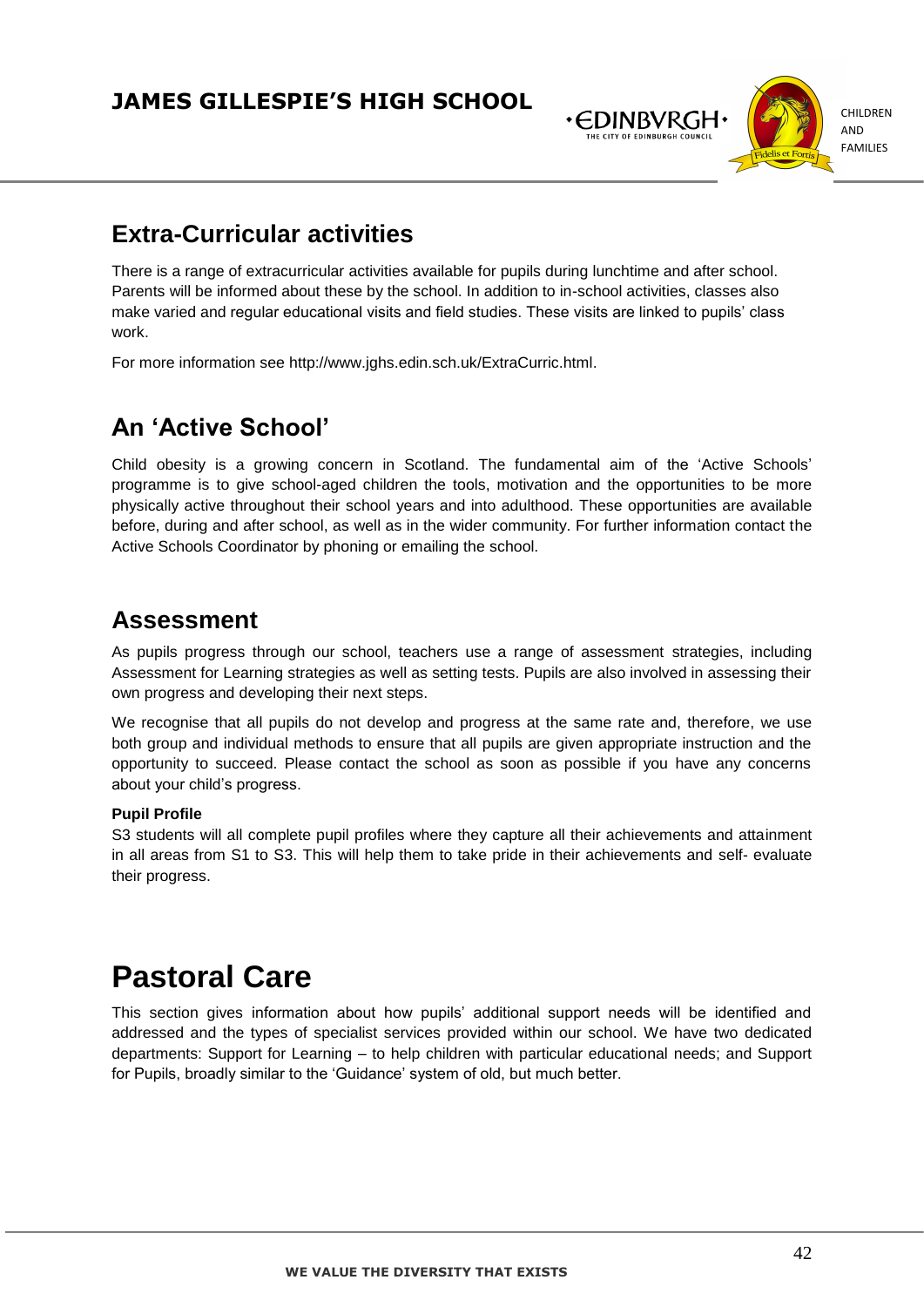CHILDREN AND FAMILIES

EDINBVRGH<sup>.</sup>

#### **Getting It Right for Every Child**

Taking care of our children helps us ensure they live the best and happiest lives. It gives them the potential to grow up ready to succeed and play their part in society.

At James Gillespie's we follow the *Getting It Right For Every Child in Edinburgh* guidelines to give the right help to children, young people and families, when they need it from a joined up multi agency team.

*Getting It Right For Every Child* aims to improve outcomes for all children and young people. It promotes a shared approach that:

- builds solutions with and around children and families
- enables children to get the help they need when they need it
- supports a positive shift in culture, systems and practice
- involves working together to make things better

*Getting It Right For Every Child* is the foundation for work with all children and young people, including adult services where parents are involved. It builds on universal health and education services, and is embedded in the developing early years and youth frameworks. Developments in the universal services of health and education, such as Better Health Better Care and Curriculum for Excellence, are identifying what needs to be done in those particular areas to improve outcomes for children.

#### **Protecting children and young people**

We place a high priority on the well-being and safety of our pupils. To this end we have in place a personal safety programme to give pupils knowledge and life skills to keep them safe from all form of abuse. **Where we suspect that a child may have been abused, we must follow Edinburgh and the Lothian's Inter-Agency Child Protection Procedures. These set out the specific duties and responsibilities towards the child and their parents/carers.**

## **Support for Learning**

Support for Learning is the modern and highly skilled system in Scotland for helping school pupils with special needs. It should be stressed that many such students are of high intelligence, but may feel burdened by such conditions as dyslexia, dyspraxia, AD/HAD and Asperger's Syndrome. We besides help children with known learning difficulties or, as necessary, where education has been greatly disrupted by illness or family trauma

As with all local authority schools in Scotland, this school operates under the terms of the Additional Support for Learning Act (2009) and its accompanying Code of Practice. Further details of the policies and procedures can be found on Edinburgh Council website at [www.edinburgh.gov.uk/InOnTheAct](http://www.edinburgh.gov.uk/InOnTheAct)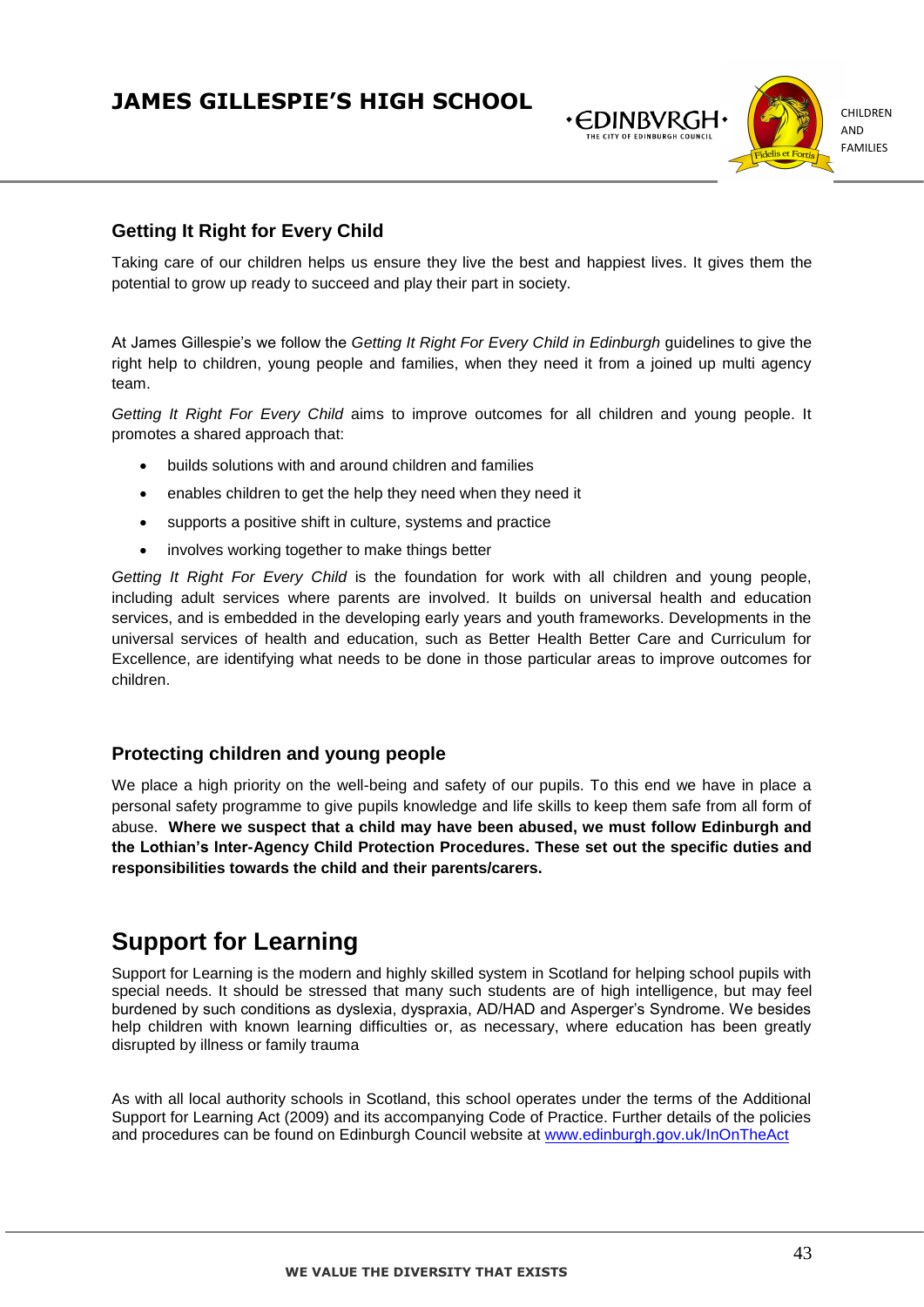

∈DINBVRGH∙

CHILDREN AND FAMILIES

#### **Our trained staff**

Rob Cockcroft – Support for Learning Leader Ann Campbell – Support for Learning Teacher Leesa Fallon – Support for Learning Teacher Robin Andrews – Support for Learning Teacher Jude Balfour – Pupil Support Assistant Sybil Gray - Pupil Support Assistant Amanda Killen - Pupil Support Assistant Eloise Johnston - Pupil Support Assistant Gillian Lee - Pupil Support Assistant Fiona Oatman - Pupil Support Assistant Karen Robinson - Pupil Support Assistant Frances Thomas - Pupil Support Assistant

We all agree children deserve education of the highest quality and, at James Gillespie's High School, we firmly – and effectively include all pupils in the full life of the school. However, some pupils with Additional Support Needs (ASN) will need extra support to help them with the curriculum and get the most out of their time here. The Support for Learning department helps all such pupils, their teachers and parents by

- working closely with our associated primary schools to ensure the smooth transition of pupils with ASN to the High School
- gathering up to date information and strategies about pupils with ASN which are shared with all staff through the "rainbow folders" and the "On The Button" computer system
- running tutorial classes for pupils with more significant needs to support them with their studies
- running catch-up reading classes in S1 and S2 for pupils with weak literacy skills
- organising the Paired Reading programme in S1 to encourage reading for pupils with weaker literacy skills
- co-ordinating the team of Pupil Support Assistants to ensure pupils with ASN are supported effectively in class
- working cooperatively in classes and in consultation with subject teachers to help make the curriculum accessible for all pupils
- running the Break and Lunchtime Club to support vulnerable pupils at these times
- administering the SQA special exam arrangements for those with specific learning difficulties
- working with parents, pupils, external agencies and teachers to write and update Additional Support Plans (ASPs) and Individual Educational Plans (IEP)
- running the "Nurture Group" to support vulnerable pupils in S1 and S2
- working with colleges, universities and employers to support transition from school to further education or employment.

Parents who have any concerns or questions about a vulnerable child's learning are encouraged to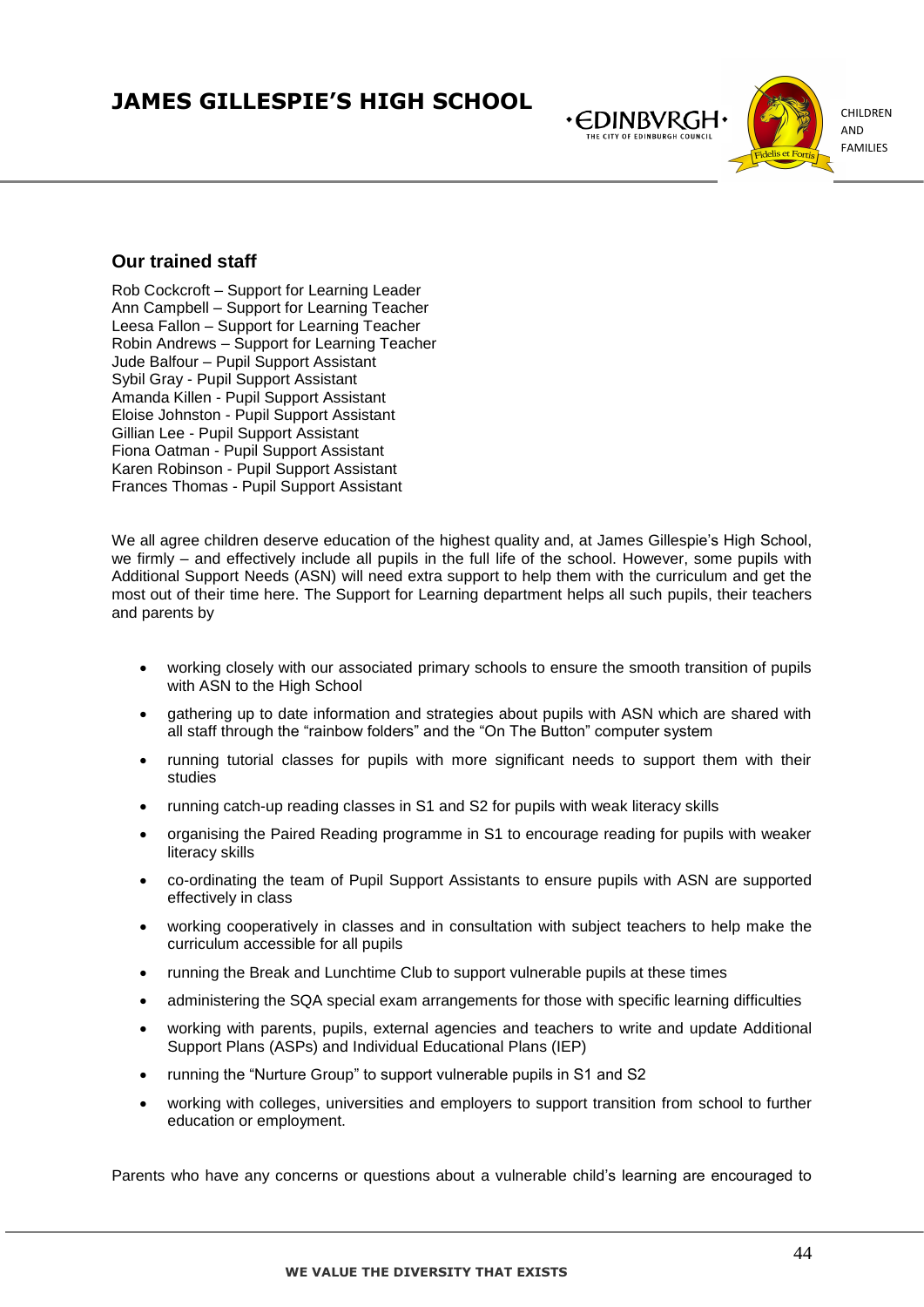

contact Mr Rob Cockcroft, the Support for Learning Leader.

We work with other agencies and professionals – for example, Social Work Services, Educational Psychology Service, National Health Service and you the parent to make decisions with regards to the best possible education to meet the needs of your child within the resources available.

Parents, carers and children with additional support needs can also find independent advice and support through:

- Enquire: www.enquire.org.uk, 0845 123 2303
- Scottish Independent Advocacy Alliance, www.siaa.org.uk, 0131 260 5380
- Take Note: National Advocacy Service for Additional Support Needs (Barnados in association with the Scottish Child Law Centre) www.sclc.org.uk, 0131 667 6633.

## **Support for Pupils**

Once, rather patronisingly, called 'Guidance,' and decades ago too often provided by staff without special training, Pupil Support now serves all our students and is there for counsel, encouragement, advice and help in any aspect of their lives.

The Pupil Support structure consists of our five Key Adult Communities – and the Support for Pupils Teacher for your son/daughter can be identified from their Key Adult Community as follows:

| <b>Community</b> | <b>Staff</b>   | E-mail                                         |
|------------------|----------------|------------------------------------------------|
| Lauder           | Ms. McQuade &  | Leanne.McQuade@jamesgillespies.edin.sch.uk     |
|                  | Ms. Kerr       | Elisa.Kerr@jamesgillespies.edin.sch.uk         |
| Roslin           | Mr. McPhail    | Bryan.McPhail@jamesgillespies.edin.sch.uk      |
| Spylaw           | Mr. Shankland  | Robert.Shankland@jamesgillespies.edin.sch.uk   |
| Thirlestane      | Ms. Pearce &   | Cait.Pearce@jamesgillespies.edin.sch.uk        |
|                  | Mr. Sievwright | Richard.Sievwright@jamesgillespies.edin.sch.uk |
| Warrender        | Ms. Graham     | Nikki.Graham@jamesgillespies.edin.sch.uk.      |
|                  |                | Lisa.Wood@jamesgillespies.edin.sch.uk          |

Our Pupil Support Department works hard

- to ensure that each pupil knows and is known personally and in some depth by a least one member of staff.
- to help the pupil be aware of his/her own development and to accept responsibility for it.
- to identify and respond quickly to the specific needs of the individual.
- to foster the development of good relations between teachers and pupils.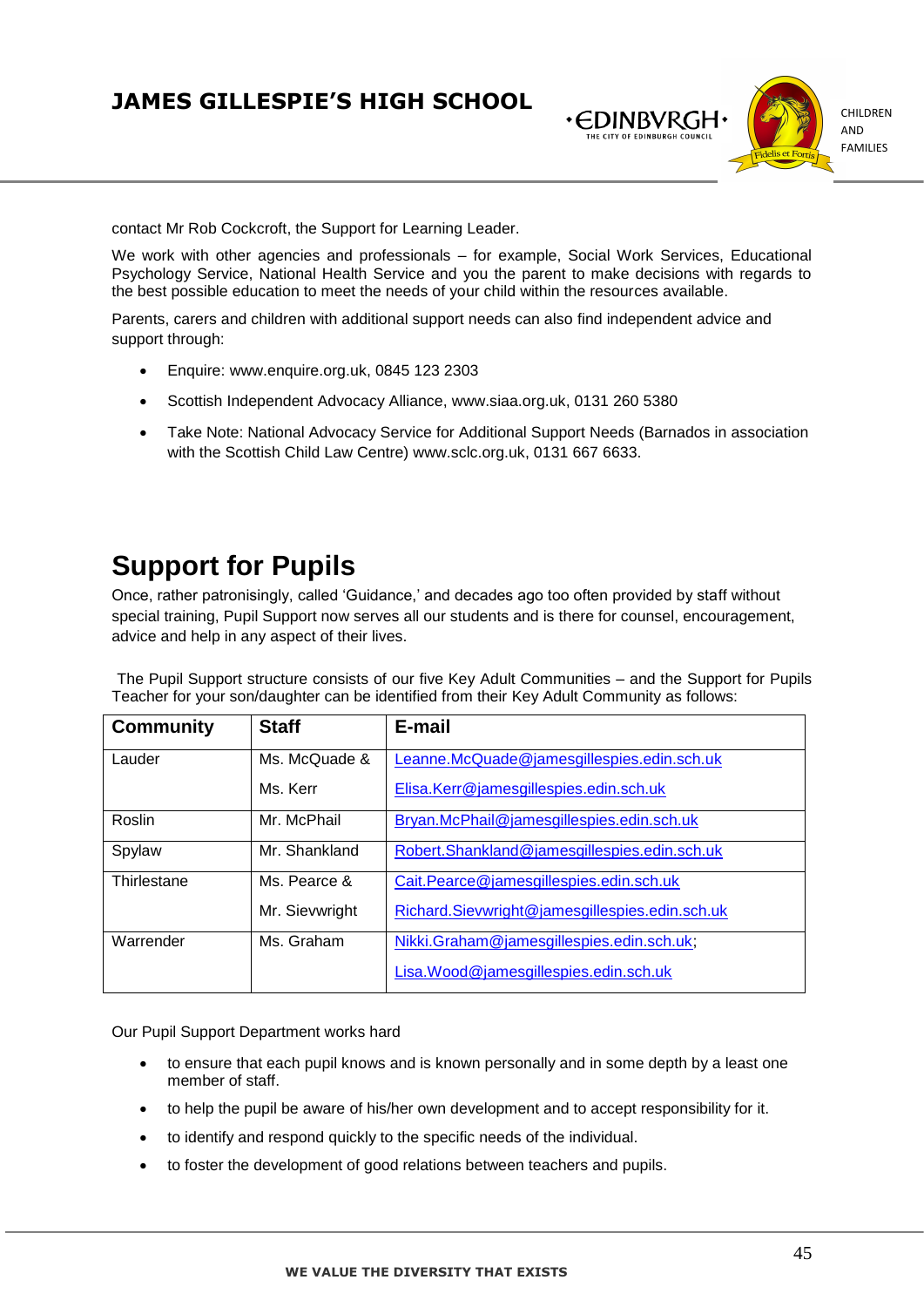

- to work well with the home in all aspects of pupil development.
- to liaise with support and welfare services
- to systematise and make effective the recording and communication of information relevant to the welfare of individual pupils.

We have a responsibility to provide each pupil with personal, curricular and vocational guidance and to look after their progress and welfare. But, as part of a wider school, we believe all teachers at Gillespie's have a major role to play in the support and personal development of pupils.

Pupil Support staff aim to ensure that each pupil is known well by his/her Pupil Support Leader and feels secure and safe in James Gillespie's High School. The relationship starts during the transition from Primary and Secondary school and is fostered by individual interviews, the teaching of Personal and Social Education and regular visits to register classes.

The Pupil Support Leader is someone for whom the pupil can turn when in need of personal, social or curricular support and is an important link between home and school for parents.

We have two specific-teaching roles: Personal and Social Education (PSE) classes, and careers advice/work experience co-ordination.

#### **Personal and Social Education**

Personal and Social Education is a fundamental aspect of the education of the whole child. It is essentially concerned with the development of life skills. All aspects of a child's experience at home in school and out with school contribute to personal and social development. Pupil Support staff are seen as crucial to the delivery of the PSE Programme. They take all their classes for PSE although other specialist teachers are also involved.

#### **Curricular and Vocational Pupil Support**

Careers advice and work experience are well managed and co-ordinated. The importance of transition points P7-S1, S2-S3, S4-S5 is understood and procedures are clear, processes sensitive. One to one interviews and progress monitoring are essential tools and good communication with staff is seen as essential.

Pupil Support Leaders work closely with our Careers Advisor from Skills Development Scotland to ensure students receive up to date information and advice. Our service level agreement is regularly revised to be responsive to school and individual needs.

#### **Monitoring progress and attainment**

The monitoring of student progress and attainment is a whole-school responsibility. Review and assessment arrangements are used where appropriate within subjects, in mentoring, and in PSE. The Pupil Support Department is responsible for this and we use one-on-one interviews, cause for concern enquiries, daily achievement sheets, target-setting etc.

#### **Where are we?**

There are Pupil Support Bases located in Bruntsfield House.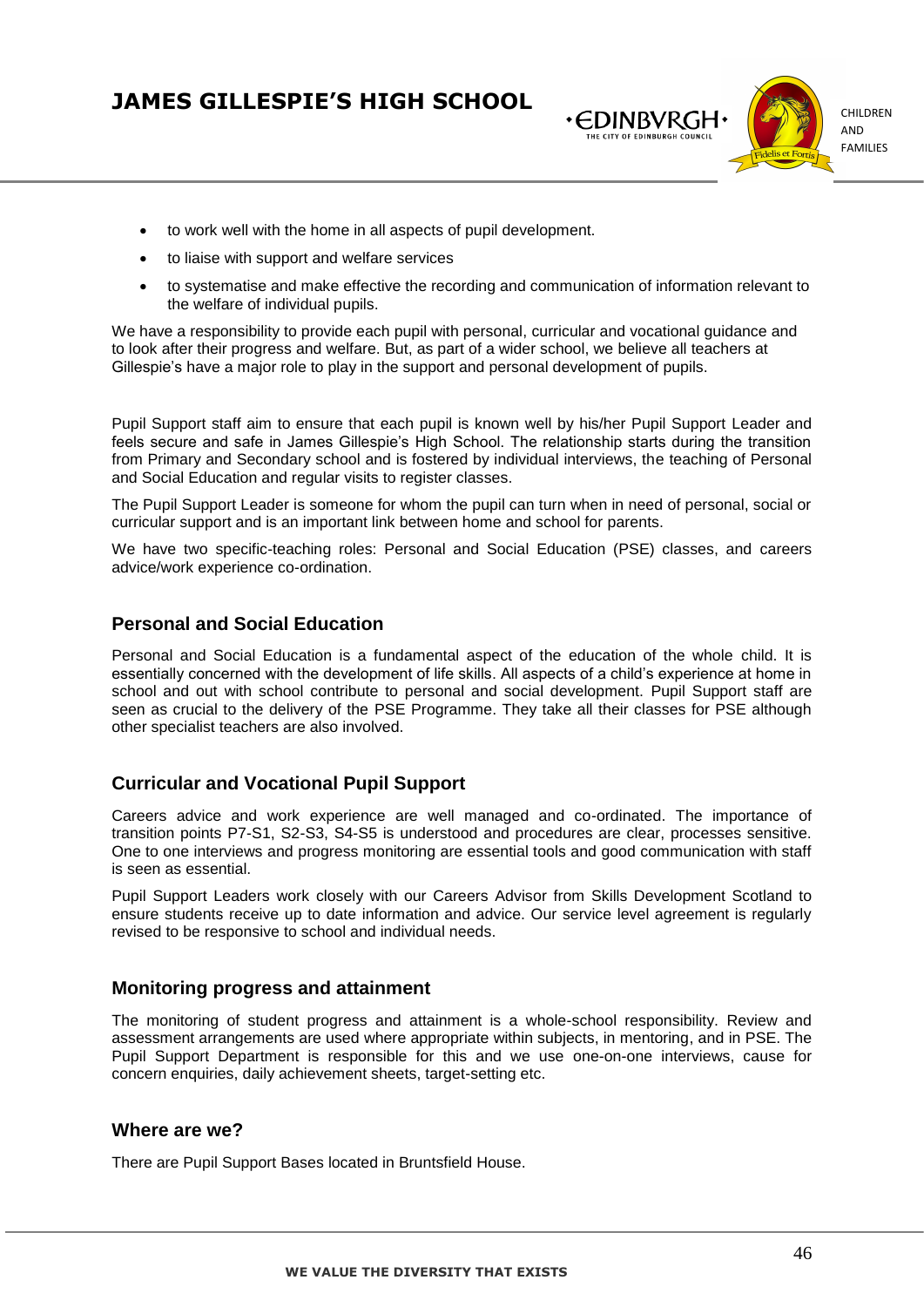

#### **How can you get hold of us?**

There are post boxes available for your child to leave a message if staff are teaching or in meetings.

If you have a particular worry about your child, please make an appointment to see his or her Pupil Support Leader. We can be contacted by telephone (0131 447 1900) or through the e-mail links above. You should receive a response within three working days. Some queries will take longer to be investigated/resolved but you will be told quickly if this is the case.

The Pupil Support Department strives for excellence in our work across the school. We would welcome your thoughts and suggestions for improvements on any matter relating to our policies, procedures and general roles.

## **Sensitive subjects… and parents' rights**

Personal and Social Education will include age-appropriate classes on, for instance, drugs and alcohol awareness, sex education and relationships. Most parents are happy to let their child take part in the school's programmes. However, in some exceptional circumstances a parent may take the view that this is an aspect of their child's education that they prefer to deal with only at home.

Any parent considering withdrawing their child must first contact the school. Both the parent and the school must take into account the child's views given the child's statutory right to education. The right to withdraw a child applies only to specific programmes of sex education. It is not possible to withdraw a child from lessons across the curriculum, as this would prevent a child receiving an adequate and efficient education.

**Legally, at the age of 16 parents cease to give direction; instead they offer guidance to their children. This means that the rights and responsibilities transfer to the pupil.** 

# **Edinburgh City Council regulations for school admission or transfer**

This section also gives information about transition. There are also details about making a placing request to another school.

The extended Pupil Support Team at James Gillespie's High School start work almost a year before your child starts at high school to ensure a smooth transition. This team comprises staff from Support for Learning and Support for Pupils, a Pupil Support Assistant and a Depute Head Teacher with overall responsibility for the process.

In September we hold a P7 Open Event to which all pupils in catchment are invited. In December we begin to organise transition meetings for pupils with additional support needs. Pupils are then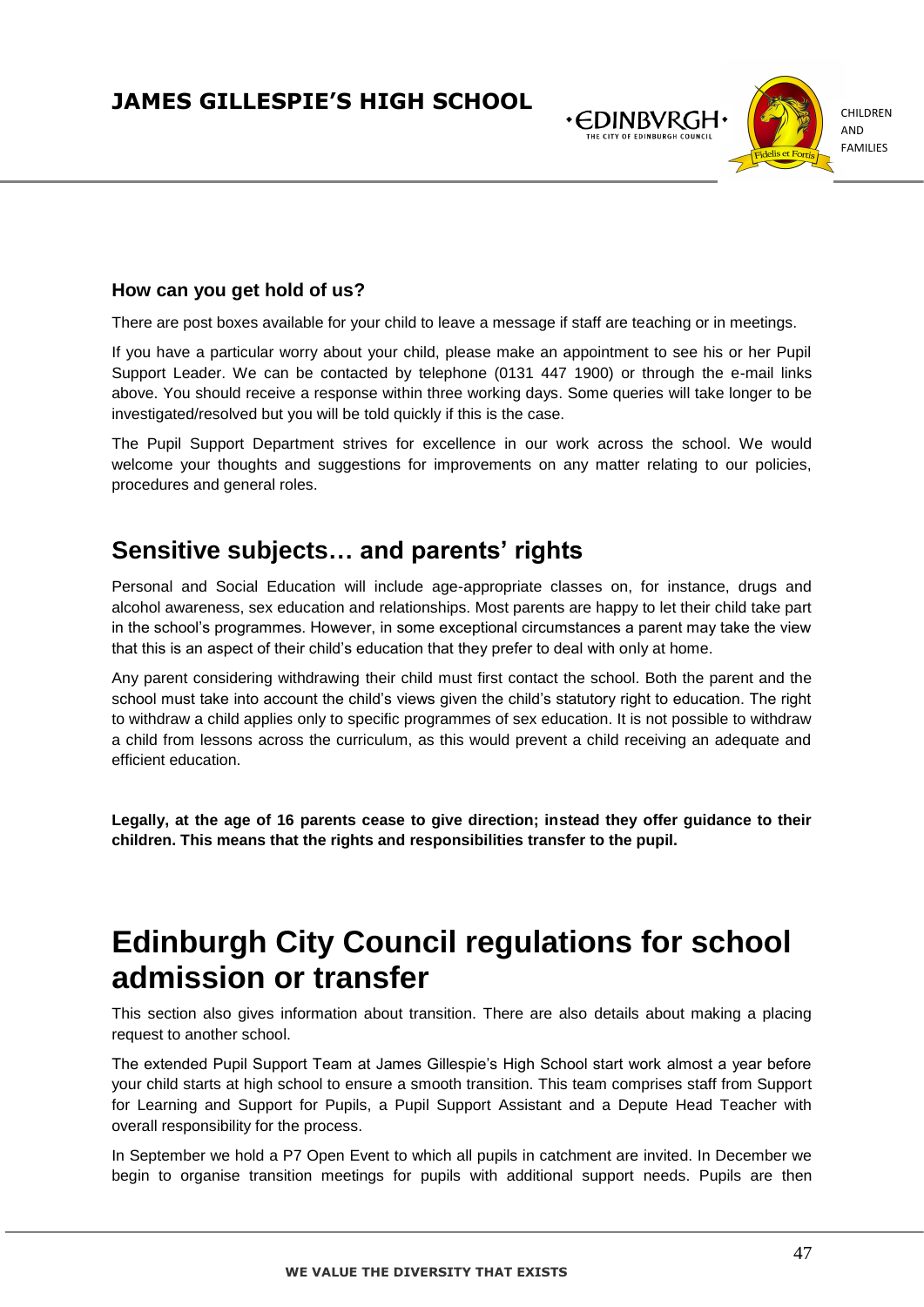CHILDREN AND FAMILIES

EDINBVRGH

identified by our primary colleagues who may benefit from additional support offered by the Transition Support Group, which runs for a small number of pupils in the last term of primary. This group is run by members of our Pupil Support Team and colleagues from Canongate Youth Project. During the next term Pupil Support Leaders visit primary schools to discuss pastoral information.

If you have any questions regarding the process please contact Mr. Ian Porter, Depute Head Teacher, in the first instance.

## **Placing Requests**

As a parent, you have the right to make a Placing Request for your child(ren) to be educated in a school other than the local school.

If you would prefer that your child start P1 or S1 at another school instead of one of the catchment schools, you have to make a placing request. You can apply on line from mid November. This should be done by 24 December. If you apply for a place after 28 February there is no guarantee that a catchment place will be available.

All parents have the right to make a request for a place for their child in another school. The Council must grant these requests where possible. When there are more places available in a school than there are placing requests for that school, and then all the requests are usually granted. If the school you specify has more requests than available places, then each case is examined individually. Whatever you write on your application form is taken into account, so it is important that you include relevant details on the form.

You should also note that a successful Placing Request for one child does not guarantee a successful one for another child. It may be, therefore, that a parent could end up with children at different schools.

All children must also be enrolled at the catchment area school on the appropriate Enrolment Form whilst awaiting the outcome of their Placing Request Application*.* 

## **Transport for Placing Requests**

If a Placing Request is successful, parents will be responsible for the safety and transportation costs of their child to and from their chosen school.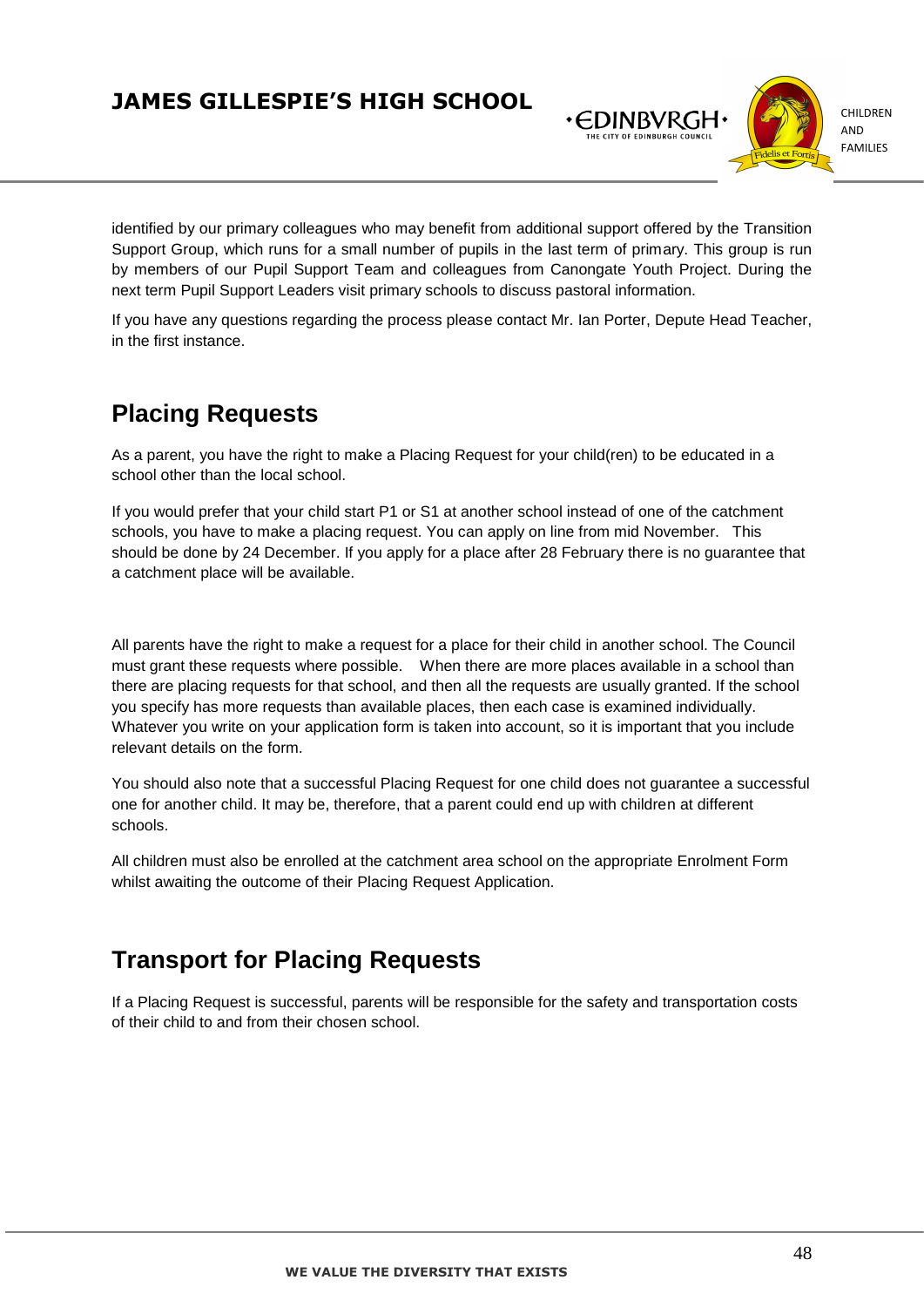

## **Section Five – School Improvement**

The section gives you an overview of the main achievements of the school within the last 12 months and performance information relating to literacy, numeracy and health and wellbeing.

## **Raising Attainment**

Monitoring performance and using the resulting information to secure improvement is an important part of the work of Head Teachers, school staff and officers within Children and Families.

## **Standards and Quality Report**

Every year each school publishes a Standards and Quality report which highlights the school's major achievements.

The latest version can be accessed on the school's website and is updated by 30 September in each session.

## **School Improvement Plan**

The latest version can be accessed on the school's website and is updated by 1 September in each session.

# **Transferring Educational Data about Pupils**

The Scottish Government – Education and Training has asked that the undernoted advice be included in our school brochures.

Education authorities and the Scottish Government collected data about pupils on paper forms for many years. We now work together with schools to transfer data electronically through the ScotXed programme. Thus the Scottish Government has two functions: acting as a 'hub' for supporting data exchange within the education system in Scotland and the analysis of data for statistical purposes within the Scottish Government itself.

#### **What pupil data are collected and transferred?**

Data on each pupil is collected by schools, local authorities and the Scottish Government.

The data collected and transferred covers areas such as date of birth, Scottish Candidate Number (SCN), postcode, registration for free-school meals, whether a pupil is looked after by his/her local authority, additional support needs including disability and English as an Additional Language (EAL), and attendance, absence and exclusions from school. The SCN acts as the unique pupil identifier. Pupil names and addresses are not passed to the Scottish Government. Your postcode is the only part of your address that is transferred for statistical purposes, and postcodes are grouped to identify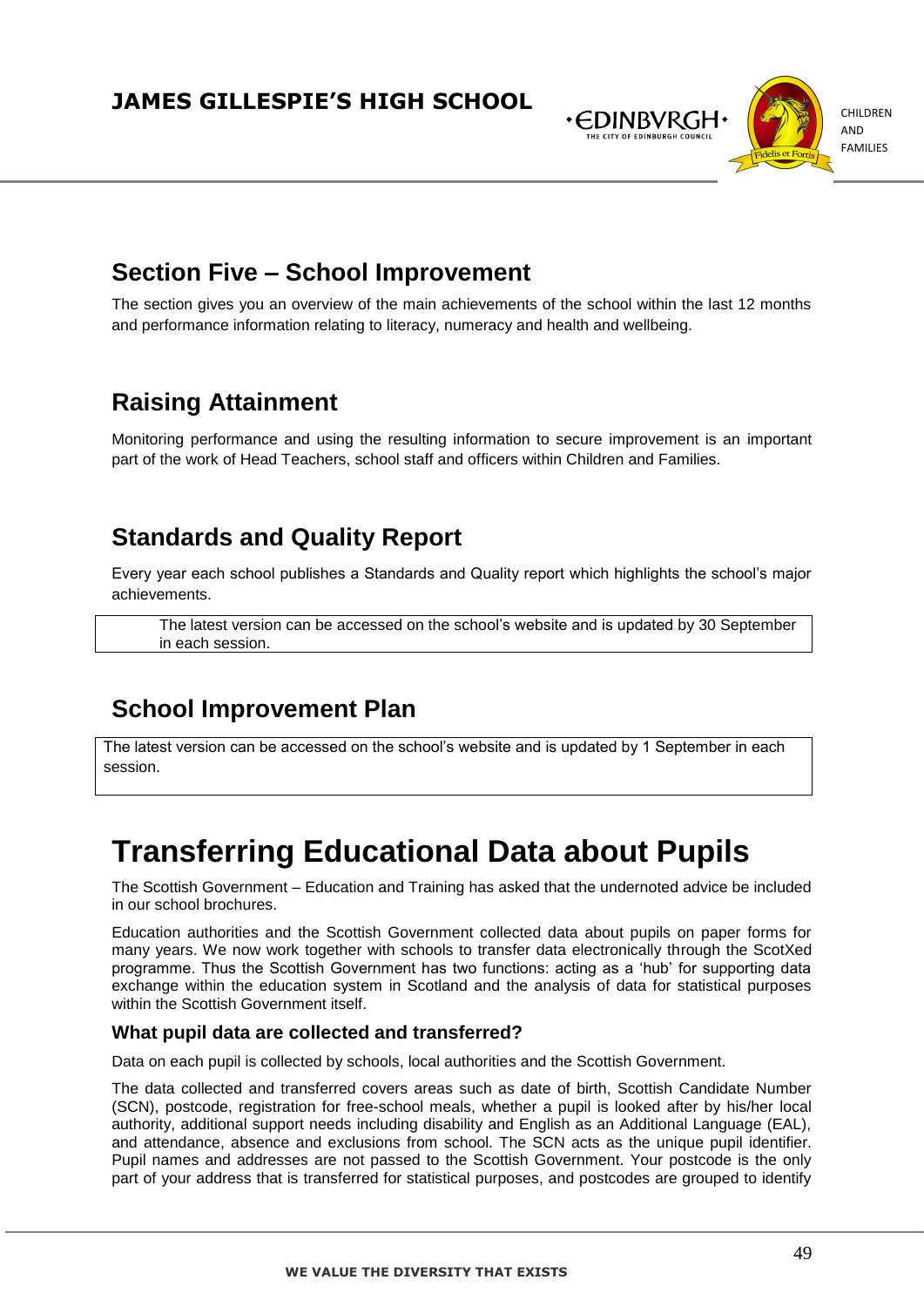EDINBVRGH

'localities' rather than specific addresses. Data is held securely and no information on individual pupils can or would be published by the Scottish Government.

Providing national identity and ethnic background data is entirely voluntary. You can choose the 'not disclosed' option if you do not want to provide this data. However, we hope that the explanations contained in this message and on the ScotXed website will help you understand the importance of providing the data.

#### **Why do we need your data?**

In order to make the best decisions about how to improve our education service, the Scottish Government, education authorities and other partners such as the Scottish Qualifications Authority and Skills Development Scotland need accurate, up-to-date data about our pupils. We are keen to help all our pupils do well in all aspects of school life and achieve better examination results. Accurate and up-to-date data allows us to:

- plan and deliver better policies for the benefit of all pupils
- plan and deliver better policies for the benefit of specific groups of pupils
- better understand some of the factors which influence pupil attainment and achievement
- share good practice
- target resources better.

#### **Your data protection rights**

The collection, transfer, processing and sharing of ScotXed data is done in accordance with the Data Protection Act (1998). We also comply with the National Statistics Code of Practice requirements and other legislation related to safeguarding the confidentiality of data. The Data Protection Act gives you the right to know how we will use your data. This message can give only a brief description of how we use data. Fuller details of the use of pupil data can be found on the ScotXed website (www.scotxed.net).

The Scottish Government works with a range of partners including Education Scotland and the SQA. On occasion, we will make individual data available to partners and also academic institutions to carry out research and statistical analysis. In addition, we will provide our partners with information they need in order to fulfil their official responsibilities. Any sharing of data will be done under the strict control of the Scottish Government, which will ensure that no individual level data will be made public as a result of the data sharing and that these data will not be used to take any actions in respect of an individual. Decisions on the sharing of data will be taken in consultation with colleagues within and outwith the Scottish Government.

#### **Concerns**

If you have any concerns about the ScotXed data collections you can email the Senior Statistician, scotxed@scotland.gsi.gov.uk or write to The ScotXed Support Office, Area 1B, Victoria Quay, Leith, EH6 6QQ. Alternative versions of this page are available, on request from the ScotXed Support Office, in other languages, audio tape, braille and large print.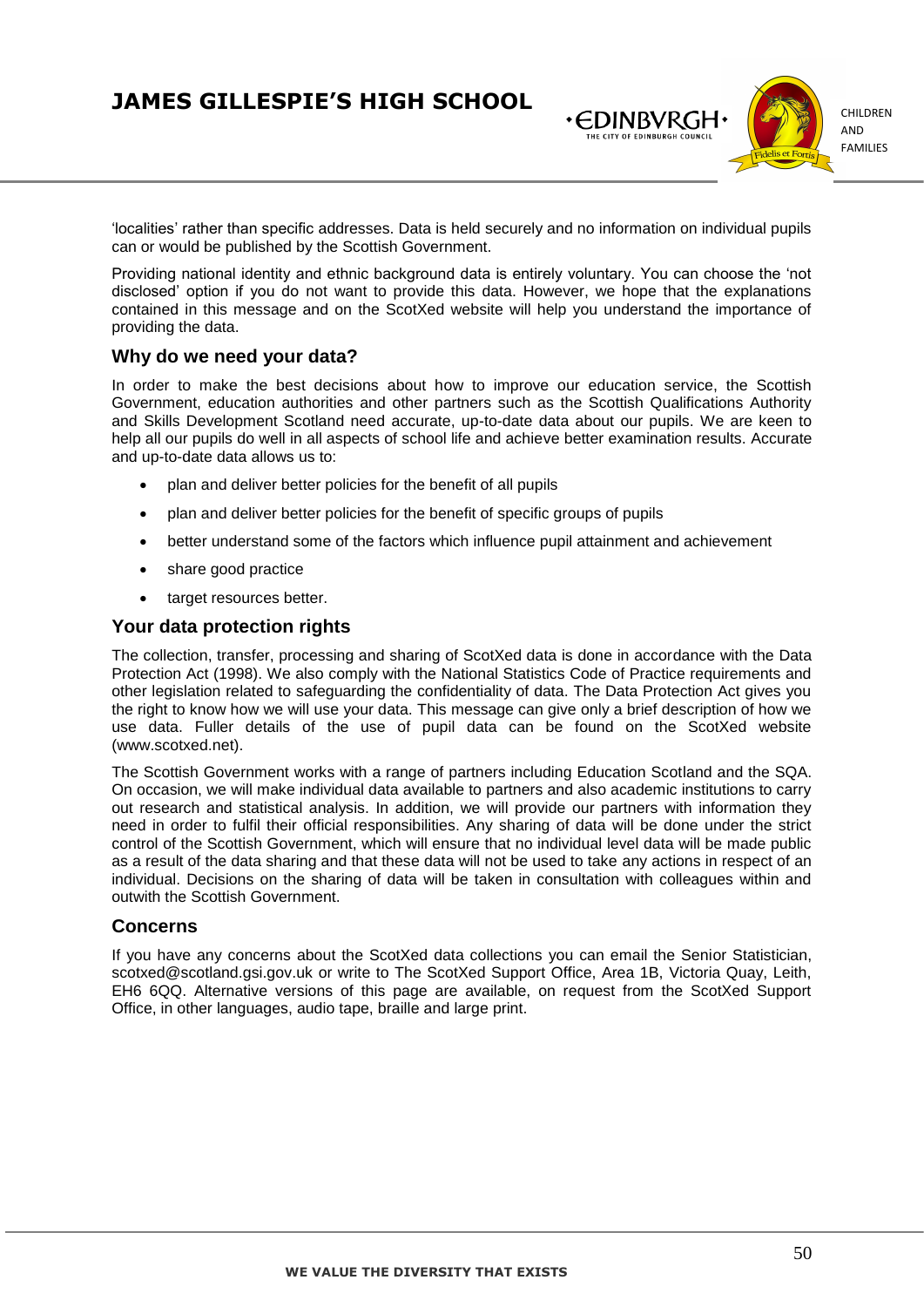

# **Websites**

**You may find the following links useful.**

- **[www.edinburgh.gov.uk-](http://www.edinburgh.gov.uk/) contains information for parents and information on Edinburgh schools.**
- **[http://www.parentzonescotland.gov.uk-](http://www.parentzonescotland.gov.uk/) parents can find out about everything from school term dates to exam results. This site also offers information for pre-5 and post school. It also lists relevant publications for parents and provides hyper-links to other useful organisations.**
- **[www.hmie.gov.uk](http://www.hmie.gov.uk/) - parents can access school and local authority inspection reports and find out more about the work of Education Scotland.**
- **[http://www.scottishschoolsonline.gov.uk](http://www.scottishschoolsonline.gov.uk/) - parents can find out about individual schools. They can choose a school and select what type of information they need such as Education Scotland reports, exam results, stay on rates and free school meal entitlement.**
- **<http://www.childline.org.uk/Explore/Bullying/Pages/Bullyinginfo.aspx> - contains information for parents and children on varying forms of bullying and provides help for parents and children who are affected by bullying.**
- **<http://www.respectme.org.uk/> - Scotland's anti-bullying service. Contains information for parents and children on varying forms of bullying and provides help for parents and children who are affected by bullying**
- **<http://www.educationscotland.org.uk/> - provides information and advice for parents as well as support and resources for education in Scotland**
- **<http://www.equalityhumanrights.com/> - contains information for everyone on equality laws within the government and local authorities.**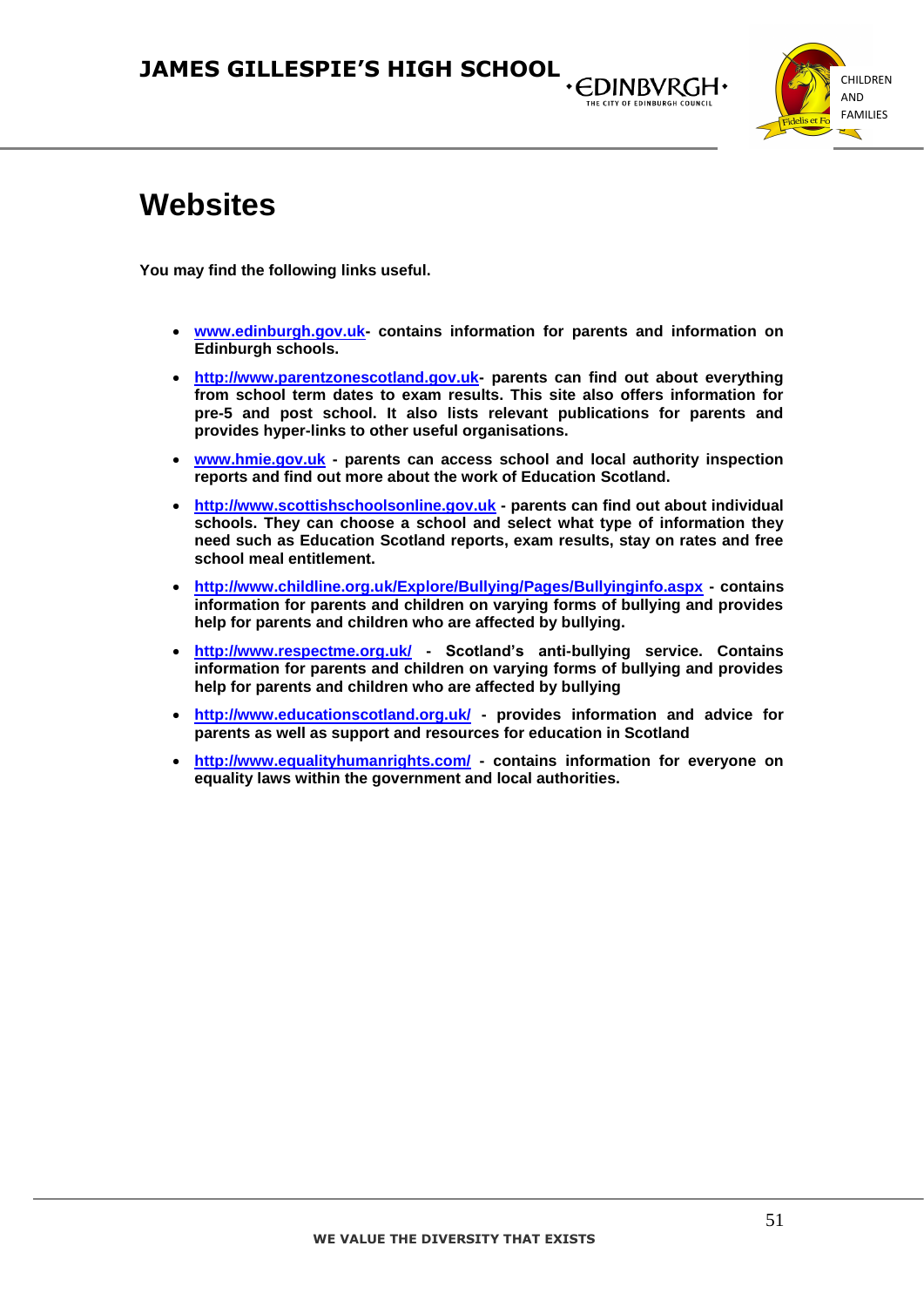

GH۰

# **Glossary**

- CFE Curriculum for Excellence
- ASN Additional Support Needs
- EMA Education Maintenance Allowance
- ASL Additional Support for Learning
- SQA Scottish Qualifications Authority
- FOI Freedom of Information
- HT/PT Head Teacher/Principal Teacher
- CLD Community Learning and Development
- GIRFEC Getting it Right for Every Child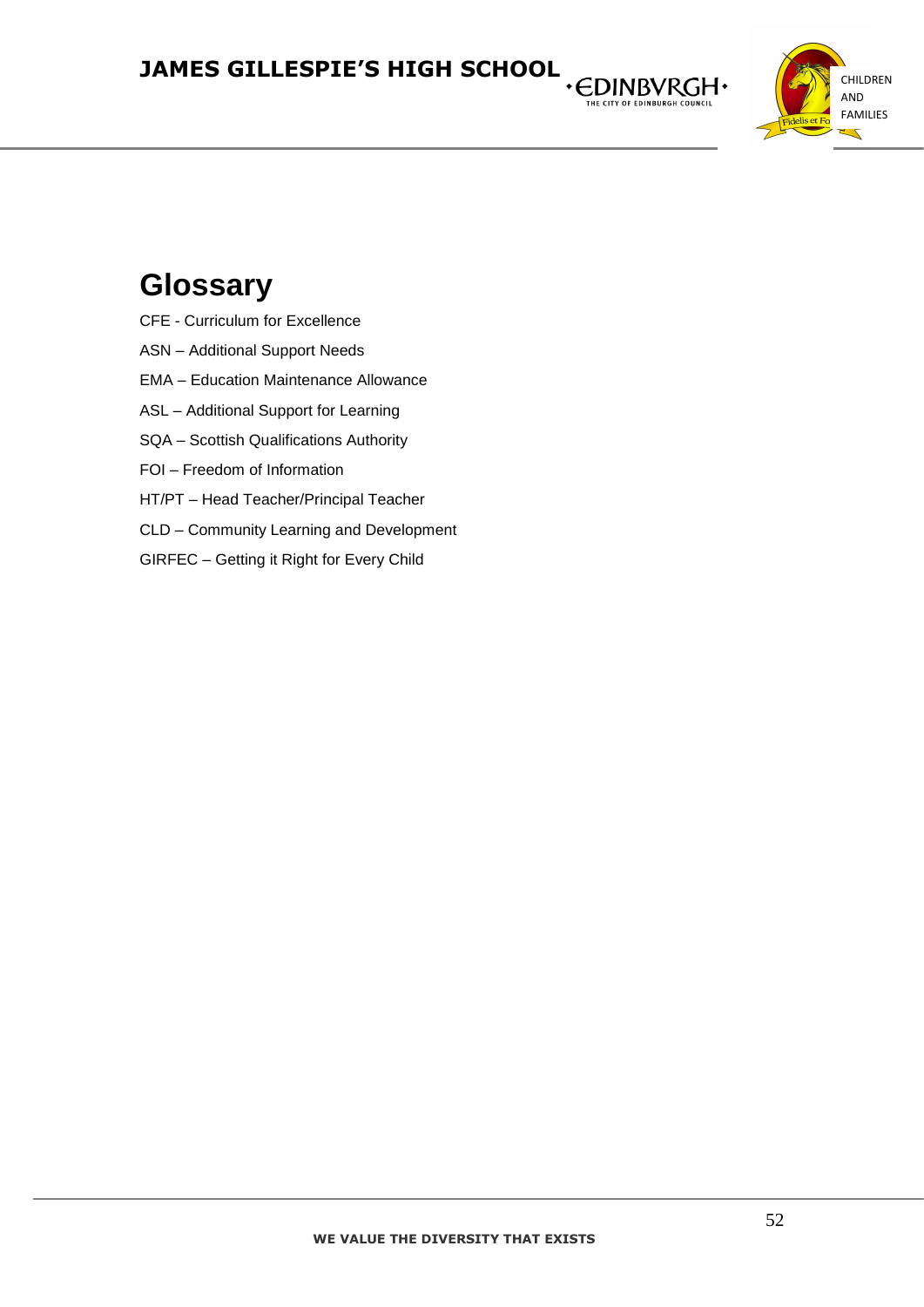

# **Parent feedback**

Please take a few minutes to fill in and return the questionnaire on this page. Your feedback will help us improve the hand book next year.

#### *Tell us what you think*

Your feedback will help us to improve our handbook.

| Did you find                     | <b>Please tick</b> |     |
|----------------------------------|--------------------|-----|
| the handbook useful?<br>1.       | ?Yes               | ?No |
| 2. the information you expected? | ?Yes               | ?No |
| 3. the handbook easy to use?     | ?Yes               | ?No |

Please tell us how we can improve the handbook next year.

#### **Name of school: James Gillespie's High School**

Thank you for filling in the questionnaire. Your views are appreciated. Please return this questionnaire to:

The Head Teacher, James Gillespie's High School, Warrender Park Road, Edinburgh, EH9 1DD.

Throughout this handbook the term 'parent' has the meaning attributed in the Standards in Scotland's Schools Act 2000 and the Scottish Schools (Parental Involvement) Act 2006. This includes grandparents, carer or anyone else who has parental responsibility for the child.

I hope you find all of the above information helpful and self-explanatory. If you have any queries about any of the information contained in this handbook, or indeed about any aspect of our school, please do not hesitate to contact me.

Donald J. Macdonald Head Teacher